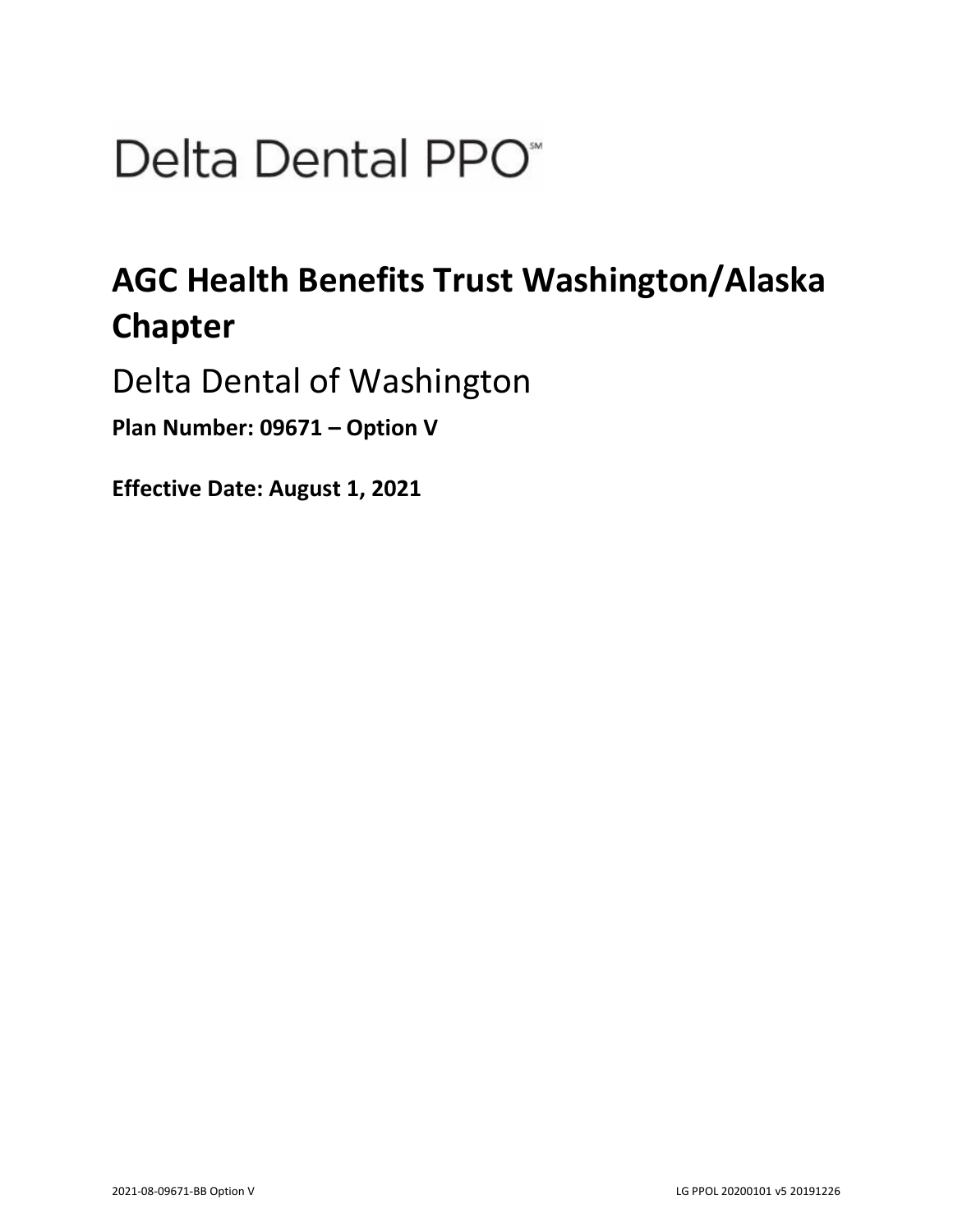Welcome to your dental plan, administered by Delta Dental of Washington, a founding member of the nationwide Delta Dental Plans Association.

We believe everyone can enjoy good oral and overall health, with no one left behind. It drives everything we do and has been our sole focus for over 60 years.

Your plan is a resource to make it easy for you to care for your smile. This benefit booklet summarizes your coverage and describes how your benefits may be used. Understanding your benefits is the first step to getting the most from your dental plan. Review this booklet before you visit your dentist and keep it for your reference.

You deserve a healthy smile. We're happy to help you protect it.

#### **Questions Regarding Your Plan**

If you have questions regarding your dental benefits plan, please call or email our Customer Service Department at:

800-554-1907

CService@DeltaDentalWA.com

Written inquiries may be sent to:

Delta Dental of Washington

Customer Service Department

P.O. Box 75983

Seattle, WA 98175-0983

For the most current listing of Delta Dental Participating Dentists, visit our online directory at www.DeltaDentalWA.com or call us at 800-554-1907.

## **Communication Access for Individuals who are Deaf, Hard of Hearing, Deaf-Blind or Speech-Disabled**

Communication with Delta Dental of Washington for people who are deaf, hard of hearing, deaf-blind and/or speech disabled is available through Washington Relay Service. This is a free telecommunications relay service provided by the Washington State Office of the Deaf and Hard of Hearing.

The relay service allows individuals who use a Teletypewriter (TTY) to communicate with Delta Dental of Washington through specially trained communications assistants.

Dial 711 (the statewide telephone relay number) or 800-833-6384 to connect with a Washington Relay Service communications assistant. Ask them to dial Delta Dental of Washington Customer Service at 800-554-1907. They will then relay the conversation between you and our customer service representatives.

This service is free of charge in local calling areas. Calls can be made anywhere in the world, 24 hours a day, 365 days a year, with no restrictions on the number, length or type of calls. All calls are confidential, and no records of any conversation are maintained.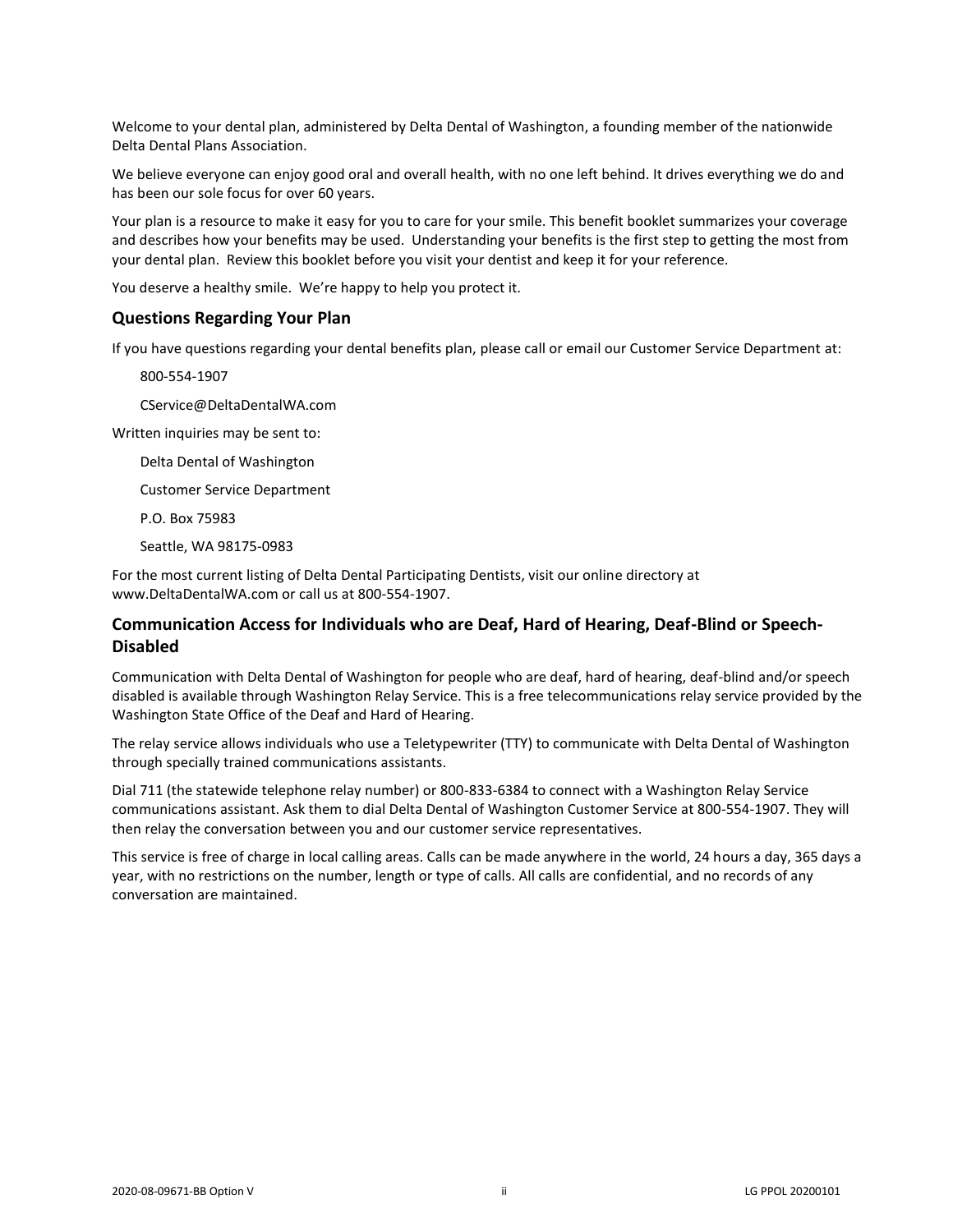## **Table of Contents**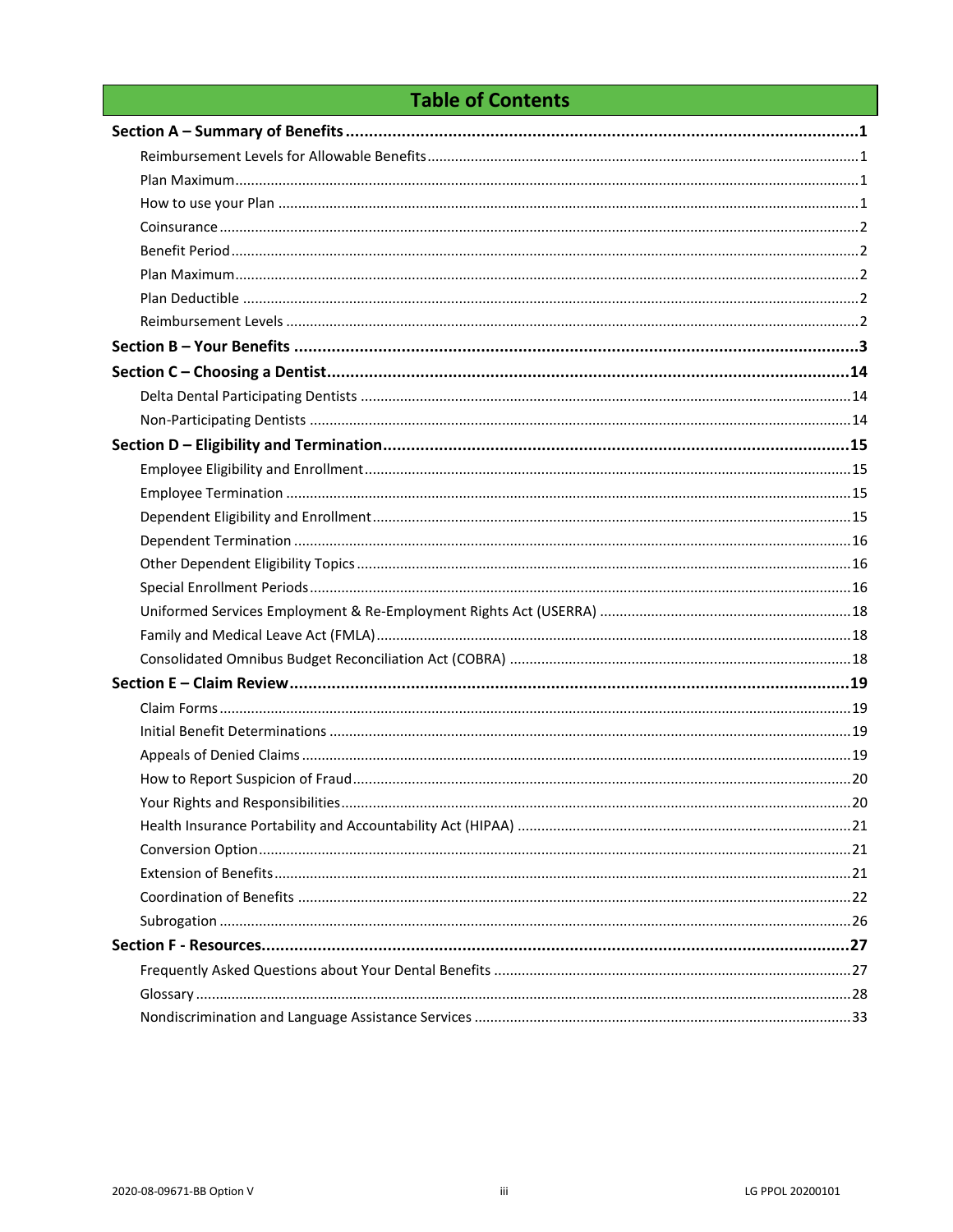## **Section A – Summary of Benefits**

## <span id="page-3-1"></span><span id="page-3-0"></span>**Reimbursement Levels for Allowable Benefits**

#### **In-Network – Delta Dental PPO Dentists**

## **Out-of-Network – Non-Delta Dental PPO**

## <span id="page-3-2"></span>**Plan Maximum**

\*Class I Covered Dental Benefits do not accrue towards the Annual Plan Maximum.

The payment level for covered dental expenses arising as a direct result of an accidental injury is 100 percent, up to the unused Plan Maximum.

All Enrolled Employees and Enrolled Dependents are eligible for Class I, Class II and Class III Covered Dental Benefits, orthodontic benefits, and accidental injury benefits.

The annual deductible is waived for:

- Class I Covered Dental Benefits.
- $\Diamond$  Orthodontic Benefits.
- $\Diamond$  Accidental Injury Benefits.

#### <span id="page-3-3"></span>**How to use your Plan**

The best way to take full advantage of your dental Plan is to know its features. You can learn them by reading this benefit booklet before you go to the dentist. This benefit booklet is designed to give you a clear understanding of how your dental coverage works and how to make it work for you. It also answers some common questions. If you have questions or do not understand something please give us a call at 800-554-1907. We're more than happy to help.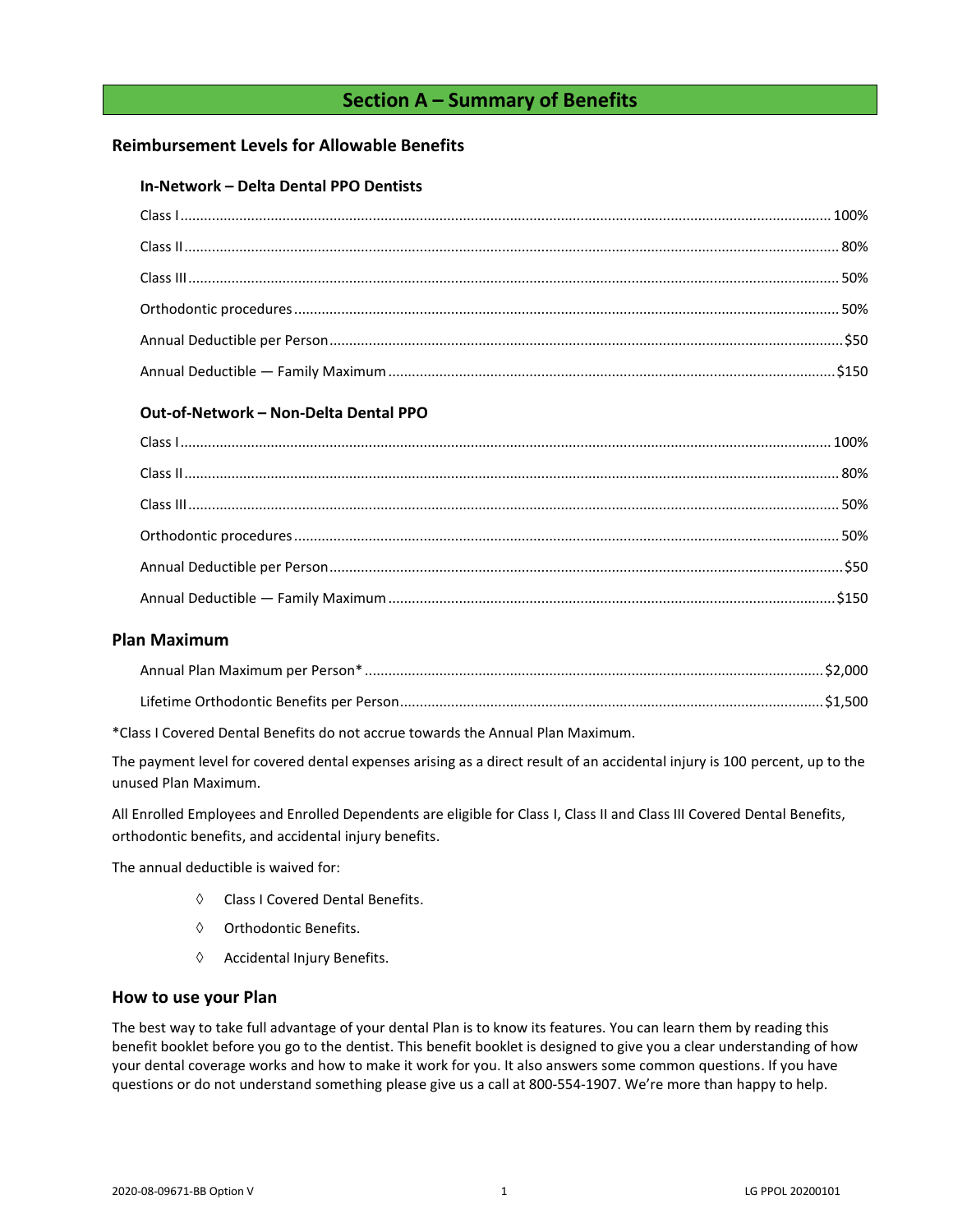Consult your provider regarding any charges that may be your responsibility before treatment begins.

## <span id="page-4-0"></span>**Coinsurance**

DDWA will pay a percentage of the cost of your treatment and you are responsible for paying the allowable balance. The part you pay is called the coinsurance. If your plan has a deductible, you are responsible for the coinsurance even after a deductible is met.

Please see your "Reimbursement Levels for Allowable Benefits" under the "Summary of Benefits" section for details on the coinsurance required by your plan.

## <span id="page-4-1"></span>**Benefit Period**

Most dental benefits are calculated within a "benefit period," which is typically for one year. For this Plan, the benefit period is the 12-month period starting the first day of January and ending the last day of December.

## <span id="page-4-2"></span>**Plan Maximum**

The Plan Maximum is the maximum dollar amount DDWA will pay toward the cost of dental care within a specific benefit period. The maximum amount payable for Covered Dental Benefits in each benefit period is listed in the "Summary of Benefits" section in this booklet.

Charges for dental procedures requiring multiple treatment dates are considered incurred on the date the services are completed, also known as the seat date. Amounts paid for such procedures will be applied to the Plan Maximum based on the incurred date.

## <span id="page-4-3"></span>**Plan Deductible**

Your Plan has a deductible, which can be found in the "Summary of Benefits" section. This means that from the first payment or payments DDWA makes for Covered Dental Benefits, a deduction is taken. This deduction is owed to the provider by you. Once an Enrolled Person has satisfied the deductible during the benefit period, no further deduction will be taken for that Enrolled Person until the next benefit period.

Your family maximum is also listed in the "Summary of Benefits" section. Once a family has satisfied the maximum deductible amount during the benefit period, no further deduction will apply to any member of that family until the next benefit period.

#### <span id="page-4-4"></span>**Reimbursement Levels**

Your dental Plan offers different classes of covered treatment. Each class also specifies limitations and exclusions. For more information about reimbursement levels for your plan, see the "Summary of Benefits" section in the front of this benefit booklet.

Refer to the "Benefits Covered by Your Plan" section of this benefit booklet for specific Covered Dental Benefits under this Plan.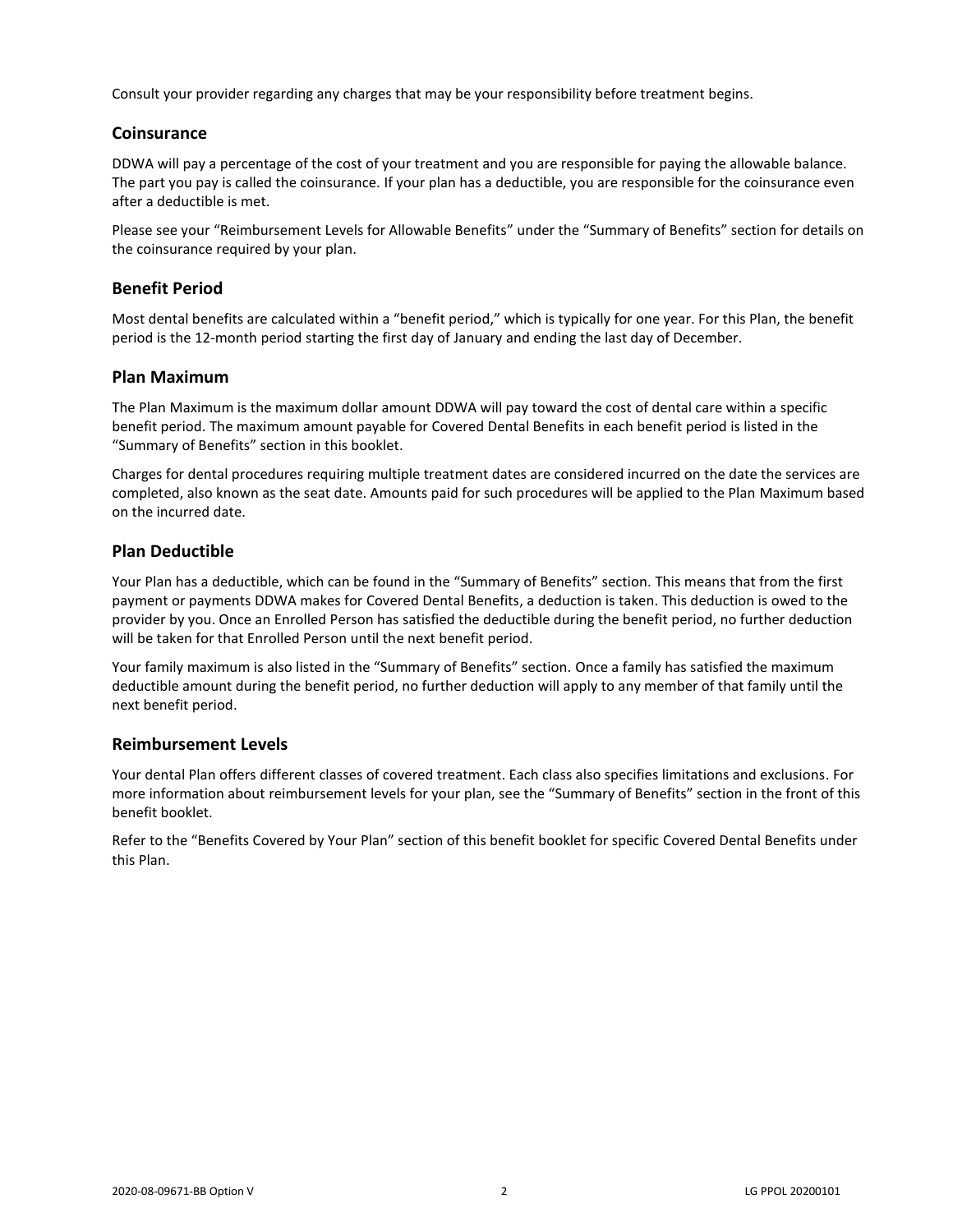## **Section B – Your Benefits**

## <span id="page-5-0"></span>**Benefits Covered By Your Plan**

The following are the Covered Dental Benefits under this Plan and are subject to the limitations and exclusions (refer also to "General Exclusions" section) contained in this benefit booklet. Such benefits (as defined) are available only when provided by a licensed dentist or other licensed professional when appropriate and necessary as determined by the standards of generally accepted dental practice and DDWA.

Note: Please be sure to consult your provider before treatment begins regarding any charges that may be your responsibility.

The amounts payable by DDWA for Covered Dental Benefits are described on your "Summary of Benefits" section of this benefit booklet.

## **Class I Benefits**

#### **Class I Diagnostic**

#### **Covered Dental Benefits**

- Comprehensive, or detailed and extensive oral evaluation.
- Diagnostic evaluation for routine or emergency purposes (dental exam).
- X-rays.

#### **Limitations**

- ♦ Comprehensive, or detailed and extensive oral evaluation is covered once in the patient's lifetime by the same dentist. Subsequent comprehensive or detailed and extensive oral evaluations from the same dentist are paid as a periodic oral evaluation.
- ♦ Routine evaluation is covered twice in a benefit period. Routine evaluation includes all evaluations except limited problem-focused evaluations.
- ⧫ Limited problem-focused evaluations are covered twice in a benefit period.
- Bitewing x-rays are covered once in a benefit period.
- ◆ A complete series or panoramic x-ray is covered once in a five-year period from the date of service.
	- $\Diamond$  Any number or combination of x-rays, billed for the same date of service, which equals or exceeds the allowed fee for a complete series, is considered a complete series for payment purposes.

#### **Exclusions**

- Consultations diagnostic services provided by a dentist other than the requesting dentist.
- Study models.
- Diagnostic services and x-rays related to temporomandibular joints (jaw joints) are not a Class I paid Covered Dental Benefit.

#### **Class I Preventive**

#### **Covered Dental Benefits**

- Prophylaxis (cleaning).
- ⧫ Periodontal maintenance**.**
- ⧫ Topical application of fluoride including fluoridated varnishes.
- Sealants.
- Space maintainers.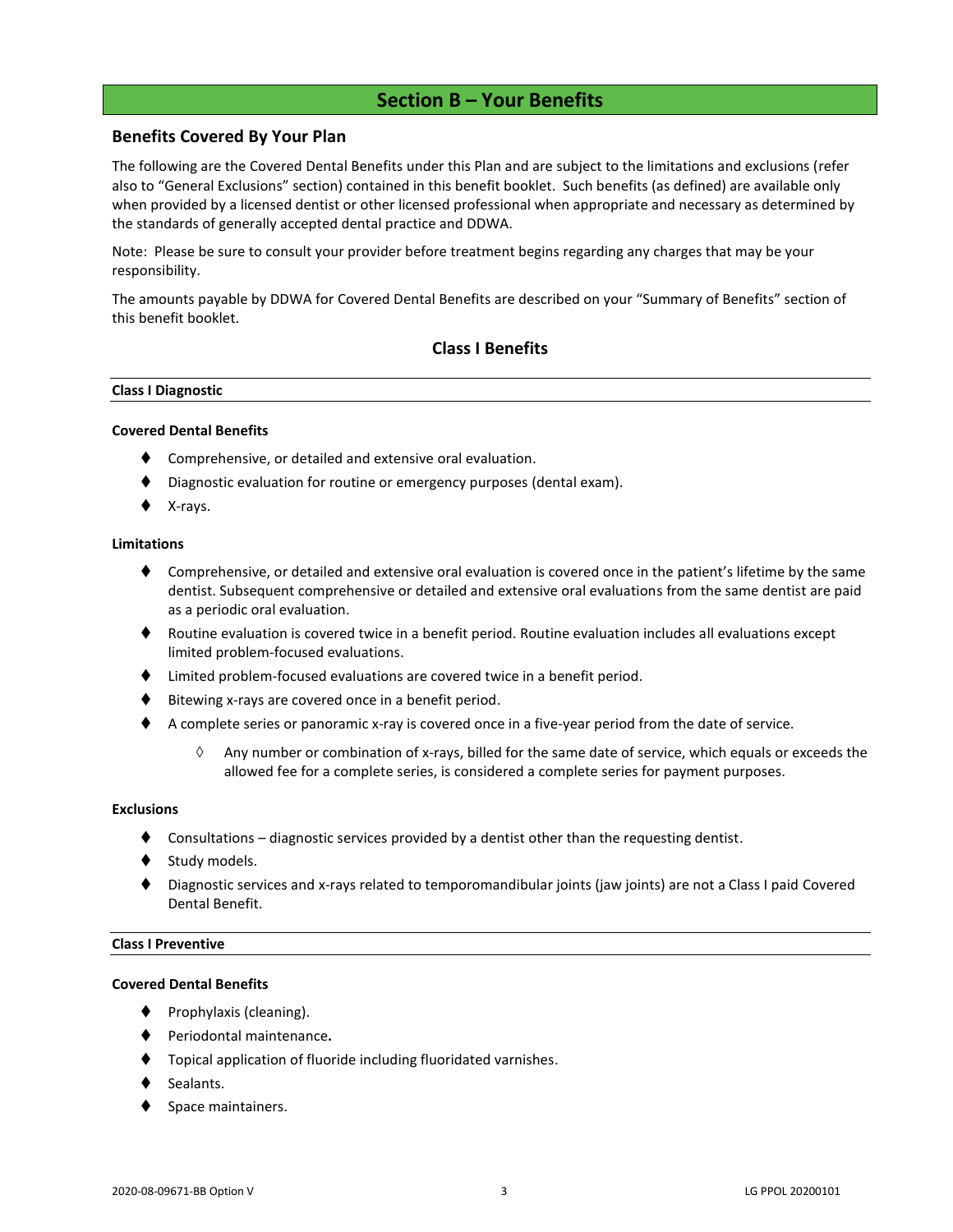⧫ Preventive resin restoration.

## **Limitations**

- ⧫ Any combination of prophylaxis (cleaning) and periodontal maintenance is covered twice in a benefit period.
	- $\Diamond$  Periodontal maintenance procedures are covered only if a patient has completed active periodontal treatment.
- ⧫ For any combination of adult prophylaxis (cleaning) and periodontal maintenance, third and fourth occurrences may be covered if your gums have Pocket depth readings of 5mm or greater.\*
- ⧫ Topical application of fluoride is limited to two covered procedures in a benefit period.
- ⧫ The application of a sealant is a Covered Dental Benefit once in a two-year period per tooth from the date of service.
	- $\Diamond$  Benefit coverage for application of sealants is limited to permanent molars that have no restorations (includes preventive resin restorations) on the occlusal (biting) surface.
- Space maintainers are covered once in a patient's lifetime through age 17 for the same quadrant.
- ⧫ The application of a preventive resin restoration is a Covered Dental Benefit once in a two-year period per tooth from the date of service.
	- $\Diamond$  Payment for a preventive resin restoration will be for permanent molars with no restorations on the occlusal (biting) surface.
	- $\Diamond$  The application of a preventive resin restoration is not a Covered Dental Benefit for two years after a sealant or preventive resin restoration on the same tooth.

\*Note: These benefits are available only under certain conditions of oral health. It is strongly recommended that you have your dentist submit a Confirmation of Treatment and Cost request to determine if treatment is a covered dental benefit. A Confirmation of Treatment and Cost is not a guarantee of payment. See the "Confirmation of Treatment and Cost" section for additional information.

#### **Exclusions**

⧫ Plaque control program (oral hygiene instruction, dietary instruction and home fluoride kits).

## **Class I Periodontics**

#### **Covered Dental Benefits**

- ◆ Prescription-strength fluoride toothpaste.
- ⧫ Prescription-strength antimicrobial rinses.

#### **Limitations**

- ◆ Prescription-strength fluoride toothpaste and antimicrobial rinse are Covered Dental Benefits following periodontal surgery or other covered periodontal procedures when dispensed in a dental office.
- ⧫ Proof of a periodontal procedure must accompany the claim or the patient's history with DDWA must show a periodontal procedure within the previous 180 days.
- ⧫ Prescription-strength antimicrobial rinse may be dispensed once per course of periodontal treatment, which may include several visits.
- Prescription-strength antimicrobial rinse is available for women during pregnancy without any periodontal procedure.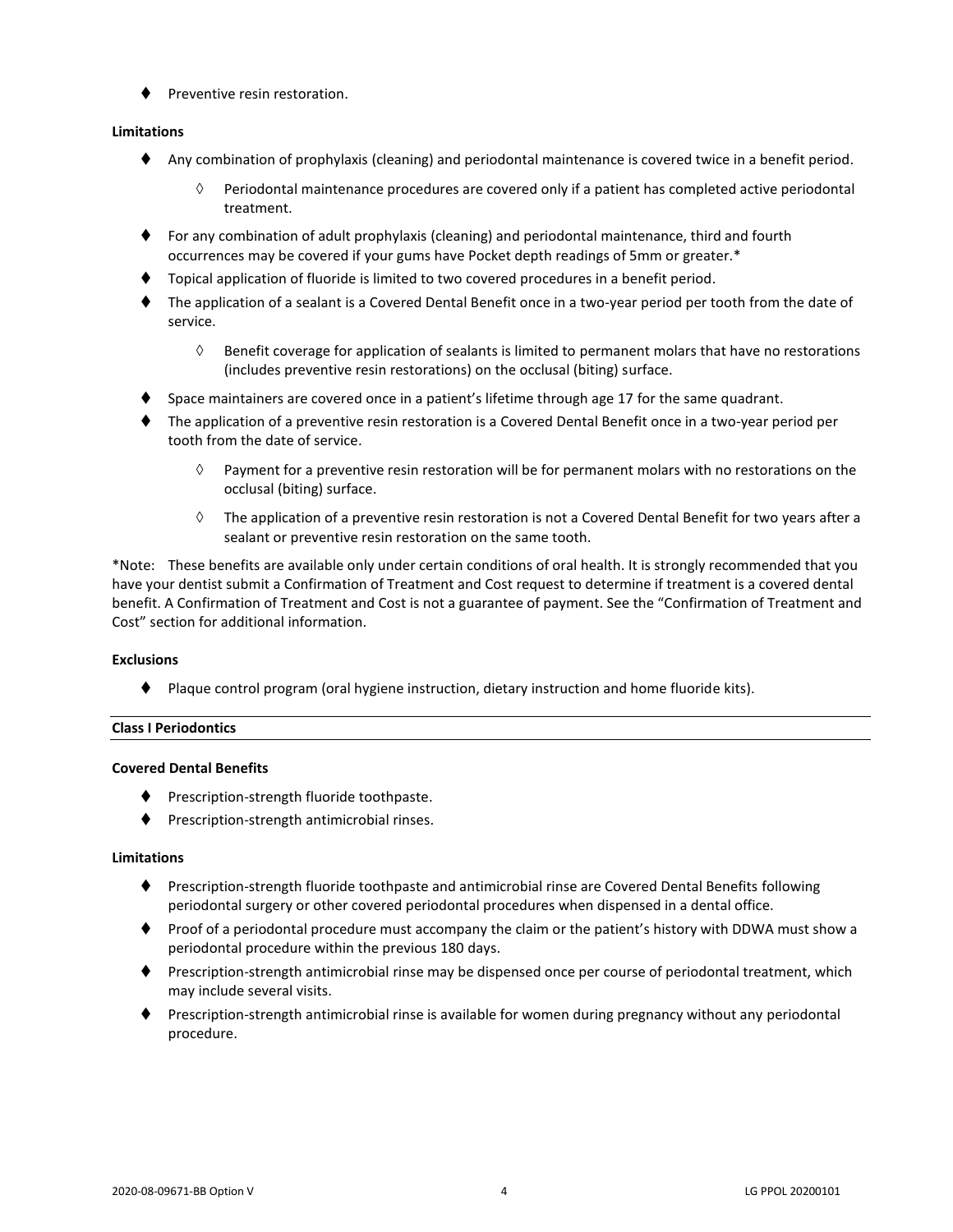## **Class II Sedation**

#### **Covered Dental Benefits**

- ⧫ General anesthesia.
- ⧫ Intravenous moderate sedation.

#### **Limitations**

- ◆ General anesthesia is a Covered Dental Benefit only in conjunction with certain covered endodontic, periodontic and oral surgery procedures, as determined by DDWA, or when medically necessary, for children through age six, or a physically or developmentally disabled person, when in conjunction with Class I, II, III or Orthodontic Covered Dental Benefits.\*
- ⧫ Intravenous moderate sedation is covered in conjunction with certain covered endodontic, periodontic and oral surgery procedures, as determined by DDWA.\*
- ◆ Sedation, which is either general anesthesia or intravenous moderate sedation, is a Covered Dental Benefit only once per day.

\*Note: These benefits are available only under certain conditions of oral health. It is strongly recommended that you have your dentist submit a Confirmation of Treatment and Cost request to determine if the treatment is a covered dental benefit. A Confirmation of Treatment and Cost is not a guarantee of payment. See the "Confirmation of Treatment and Cost" section" for additional information.

#### **Exclusions**

♦ General anesthesia or intravenous moderate sedation for routine post-operative procedures is not a paid Covered Dental Benefit except as described above for children through the age of six or a physically or developmentally disabled person.

#### **Class II Palliative Treatment**

#### **Covered Dental Benefits**

⧫ Palliative treatment for pain.

#### **Limitations**

⧫ Postoperative care and treatment of routine post-surgical complications are included in the initial cost for surgical treatment if performed within 30 days.

#### **Class II Restorative**

#### **Covered Dental Benefits**

- ◆ Restorations (fillings).
- Stainless steel crowns.

#### **Limitations**

- ♦ Restorations on the same surface(s) of the same tooth are covered once in a two-year period from the date of service.
- ◆ Restorations are covered for the following reasons:
	- $\Diamond$  Treatment of carious lesions (visible destruction of hard tooth structure resulting from the process of dental decay).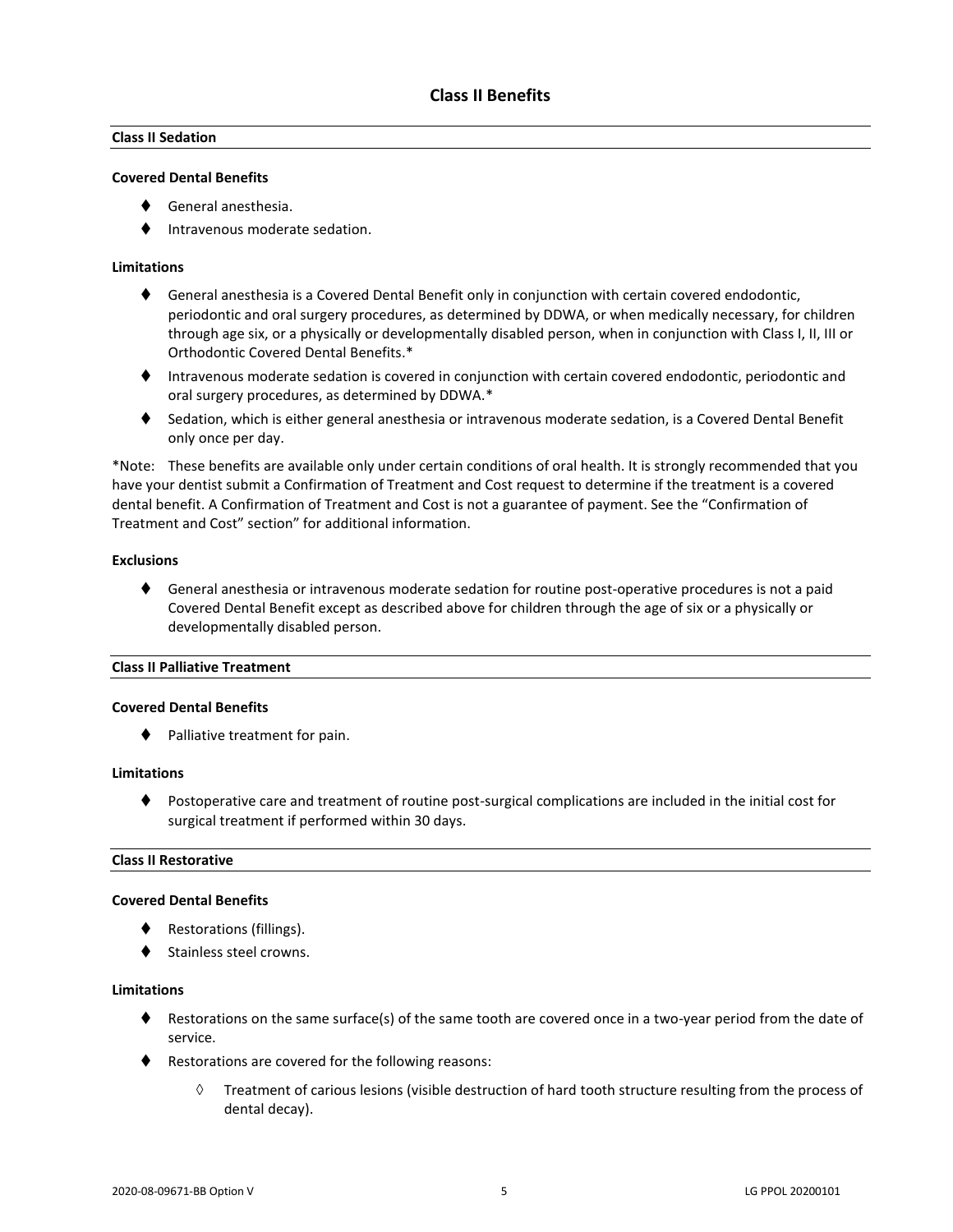- $\Diamond$  Fracture resulting in significant loss of tooth structure (missing cusp).
- $\Diamond$  Fracture resulting in significant damage to an existing restoration.
- ♦ If a resin-based composite or glass ionomer restoration is placed in a posterior tooth (except those placed in the buccal (facial) surface of bicuspids), it will be considered an elective procedure and an amalgam allowance will be made, with any difference in cost being the responsibility of the patient.
- ◆ Stainless steel crowns are covered once in a two-year period from the date of service.

#### **Exclusions**

- ◆ Overhang removal.
- Copings.
- ◆ Re-contouring or polishing of a restoration.
- ♦ Restorations necessary to correct vertical dimension or to alter the morphology (shape) or occlusion.

#### **Please also see:**

⧫ Refer to "Class III Restorative" for more information regarding coverage for crowns (other than stainless steel), inlays, veneers or onlays.

#### **Class II Oral Surgery**

#### **Covered Dental Benefits**

- Removal of teeth.
- ♦ Preparation of the mouth for insertion of dentures.
- ⧫ Treatment of pathological conditions and traumatic injuries of the mouth.

#### **Exclusions**

- ♦ Bone replacement graft for ridge preservation.
- ♦ Bone grafts, of any kind, to the upper or lower jaws not associated with periodontal treatment of teeth.
- ♦ Orthognathic surgery or treatment.
- ◆ Tooth transplants.
- Materials placed in tooth extraction sockets for the purpose of generating osseous filling.

#### **Please also see:**

⧫ "Class II Sedation "section for additional information.

#### **Class II Periodontics**

#### **Covered Dental Benefits**

- ♦ Surgical and nonsurgical procedures for treatment of the tissues supporting the teeth.
- ⧫ Periodontal scaling/root planing.
- ◆ Periodontal surgery.
- ⧫ Limited adjustments to occlusion (eight teeth or fewer).
- ⧫ Localized delivery of antimicrobial agents.\*
- ⧫ Gingivectomy.

#### **Limitations**

♦ Periodontal scaling/root planing is covered once in a 36-month period from the date of service.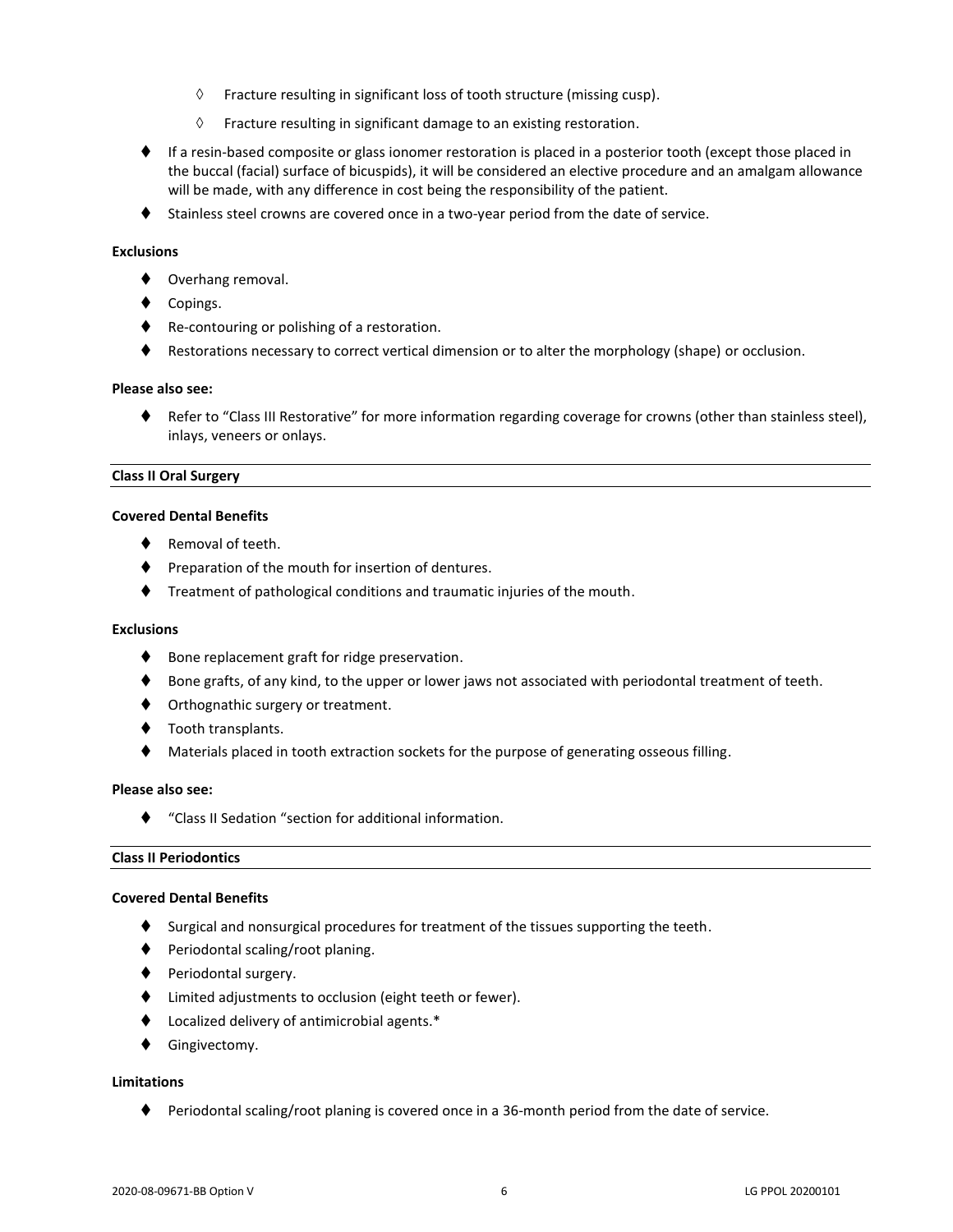- Limited occlusal adjustments are covered once in a 12-month period from the date of service.
- ⧫ Periodontal surgery (per site) is covered once in a three-year period from the date of service.
	- $\Diamond$  Periodontal surgery must be preceded by scaling and root planing done a minimum of six weeks and a maximum of six months prior to treatment, or the patient must have been in active supportive periodontal therapy.
- Soft tissue grafts (per site) are covered once in a three-year period from the date of service.
- ⧫ Localized delivery of antimicrobial agents is a Covered Dental Benefit under certain conditions of oral health, such as periodontal Pocket depth readings of 5mm or greater.\*
	- When covered, localized delivery of antimicrobial agents is limited to two teeth per quadrant and up to two times (per tooth) in a benefit period.
	- $\Diamond$  When covered, localized delivery of antimicrobial agents must be preceded by scaling and root planing done a minimum of six weeks and a maximum of six months prior to treatment, or the patient must have been in active supportive periodontal therapy.

\*Note: Some benefits are available only under certain conditions of oral health. It is strongly recommended that you have your dentist submit a Confirmation of Treatment and Cost request to determine if the treatment is a Covered Dental Benefit. A Confirmation of Treatment and Cost is not a guarantee of payment. See the "Confirmation of Treatment and Cost "section for additional information.

#### **Please also see:**

- ⧫ "Class I Preventive" section for prophylaxis (cleaning) benefits.
- ⧫ "Class II Sedation" section for additional information.
- ⧫ "Class III Periodontics" section for complete occlusal equilibration or occlusal guard.

#### **Class II Endodontics**

#### **Covered Dental Benefits**

⧫ Procedures for pulpal and root canal treatment, including pulp exposure treatment, pulpotomy, and apicoectomy.

#### **Limitations**

- Root canal treatment on the same tooth is covered once in a two-year period from the date of service.
- ♦ Re-treatment of the same tooth is allowed only when performed by a dentist other than the dentist who performed the original treatment and only if the re-treatment is performed in a dental office other than the office where the original treatment was performed.

#### **Exclusions**

⧫ Bleaching of teeth.

#### **Please also see:**

⧫ "Class II Sedation" section for additional information.

## **Class III Benefits**

#### **Class III Periodontics**

These benefits are available for patients with periodontal Pocket depth readings of 5mm or greater only, as determined by your dentist. It is strongly recommended that prior to treatment you have your dentist submit a Confirmation of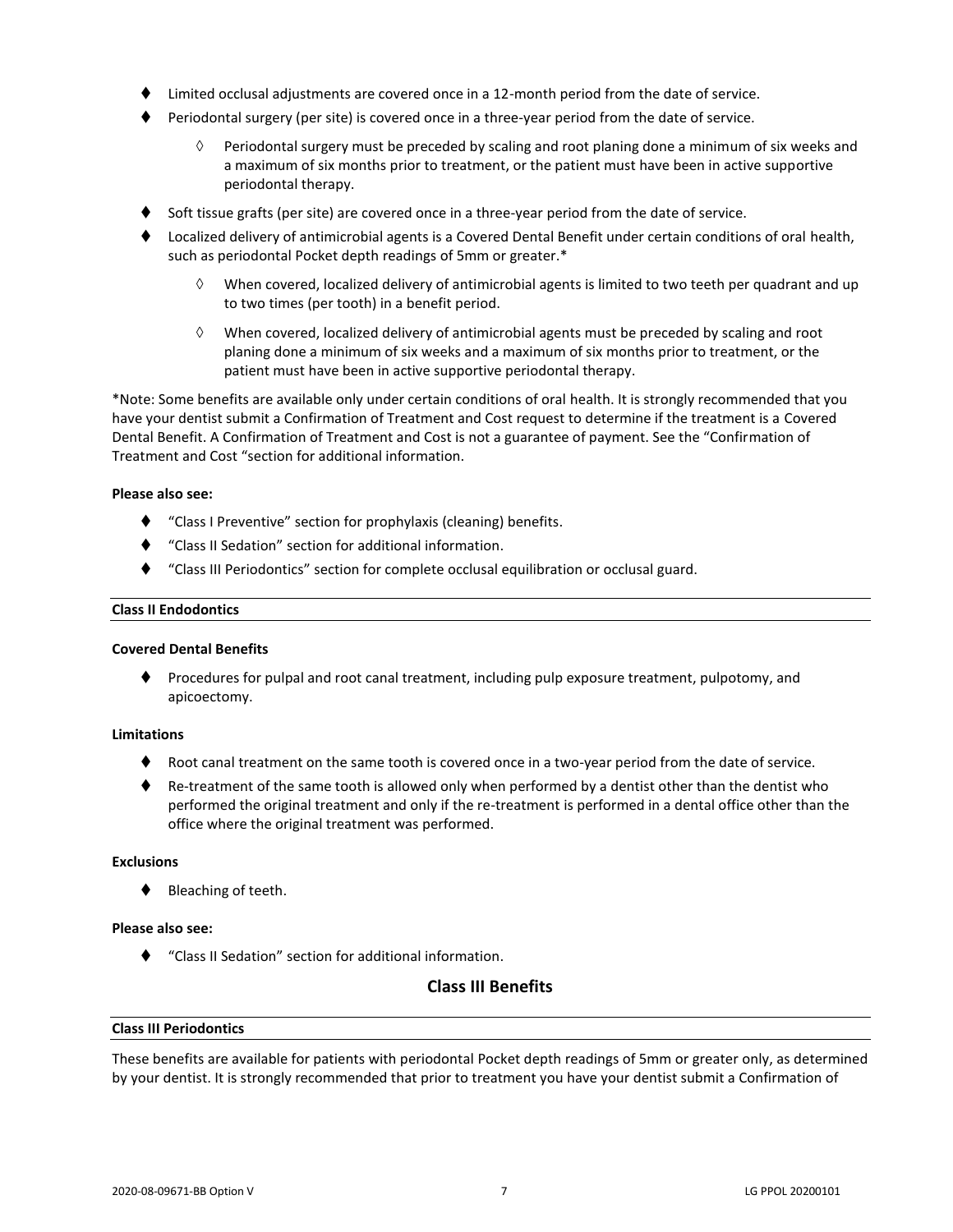Treatment and Cost to determine if the planned treatment is a Covered Dental Benefit. A Confirmation of Treatment and Cost is not a guarantee of payment.

#### **Covered Dental Benefits**

- ◆ Occlusal-guard (nightguard).
- ◆ Repair and relines of occlusal-guard.
- Complete occlusal equilibration.

#### **Limitations**

- ⧫ Occlusal-guard is covered once in a three-year period from the date of service.
- ⧫ Repair and relines done more than six months after the date of initial placement are covered.
- Complete occlusal equilibration is covered once in a lifetime.

#### **Class III Restorative**

#### **Covered Dental Benefits**

- ⧫ Crowns, veneers, and onlays for treatment of carious lesions (visible destruction of hard tooth structure resulting from the process of removing dental decay) or fracture resulting in significant loss of tooth structure (e.g., missing cusps or broken incisal edge).
- ◆ Crown buildups.
- Post and core on endodontically-treated teeth.
- ⧫ Implant-supported crown.

#### **Limitations**

- ♦ A crown, veneer, or onlay on the same tooth is covered once in a seven-year period from the seat date.
- ♦ An implant-supported crown on the same tooth is covered once in a seven-year period from the original seat date of a previous crown on the same tooth.
- ◆ An inlay (as a single tooth restoration) will be considered as elective treatment and an amalgam allowance will be made, with any difference in cost being the responsibility of the Enrolled Person, once in a two-year period from the seat date.
- ⧫ Payment for a crown, veneer, inlay, or onlay shall be paid based upon the date that the treatment or procedure is completed.
- ♦ A crown buildup is covered for a non-endodontically treated posterior (back) tooth only when one cusp is missing down to, or closer than, 2mm from the gum tissue in preparation for a restorative crown.
- ♦ A crown buildup is covered for an endodontically or a non-endodontically treated anterior (front) tooth only when more than 1/2 of the mesial-distal width of the incisal edge is missing down past the junction of the incisal and middle third of the tooth in preparation for a restorative crown.
- ◆ A crown buildup is covered once in a seven-year period on the same tooth from the date of service.
- ♦ A post and core is covered once in a seven-year period on the same tooth from the date of service.
- ◆ Crown buildups or post and cores are not a paid Covered Dental Benefit within two years of a restoration on the same tooth from the date of service.
- ◆ A crown used for purposes of re-contouring or repositioning a tooth to provide additional retention for a removable partial denture is not a paid Covered Dental Benefit unless the tooth is decayed to the extent that a crown would be required to restore the tooth whether or not a removable partial denture is part of the treatment.

#### **Exclusions**

Copings.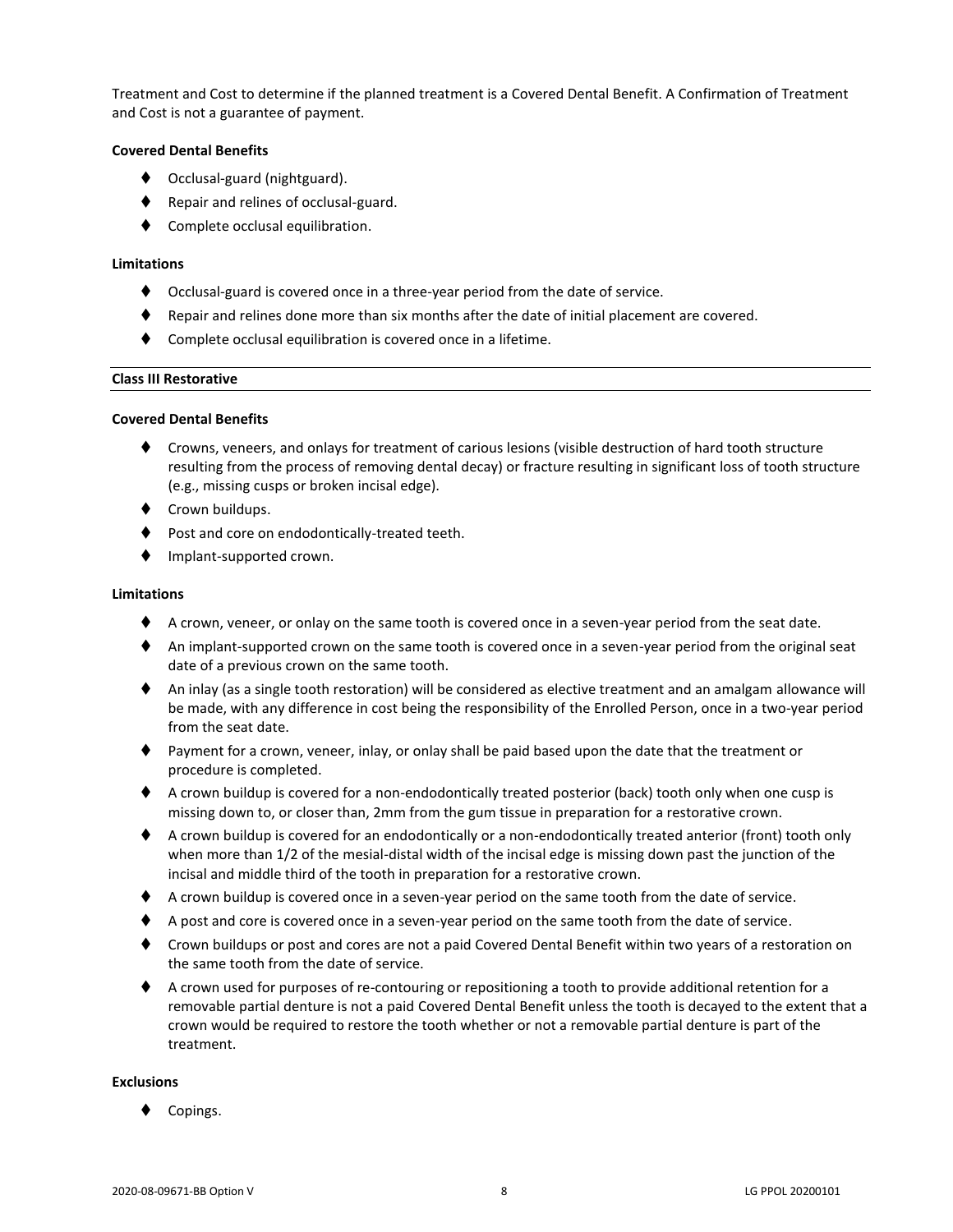- A core buildup is not billable with placement of an onlay, 3/4 crown, inlay or veneer.
- ♦ A crown or onlay is not a paid Covered Dental Benefit when used to repair micro-fractures of tooth structure when the tooth is asymptomatic (displays no symptoms) or there is an existing restoration with no evidence of decay or other significant pathology.
- ◆ A crown or onlay placed because of weakened cusps or existing large restorations.

#### **Class III Prosthodontics**

#### **Covered Dental Benefits**

- Dentures.
- ⧫ Fixed partial dentures (fixed bridges).
- Inlays when used as a retainer for a fixed partial denture (fixed bridge).
- ◆ Removable partial dentures.
- ◆ Adjustment or repair of an existing prosthetic appliance.
- Surgical placement or removal of implants or attachments to implants.

#### **Limitations**

- Replacement of an existing removable partial denture is covered once every seven years from the delivery date and only then if it is unserviceable and cannot be made serviceable.
- ⧫ Payment for dentures, fixed partial dentures (fixed bridges), inlays (only when used as a retainer for a fixed bridge), and removable partial dentures shall be paid upon the seat/delivery date.
- ♦ Implants and superstructures are covered once every seven years.
- ⧫ **Temporary Denture -** DDWA will allow the amount of a reline toward the cost of an interim partial or full denture. After placement of the permanent prosthesis, an initial reline will be a benefit after six months.
- ⧫ **Denture adjustments and relines –** Denture adjustments and relines done more than six months after the initial placement are covered. Subsequent relines or rebases (but not both) will be covered once in a 12 month period from the date of service.

#### **Exclusions**

- ◆ Crowns in conjunction with overdentures.
- ⧫ Duplicate dentures.
- ⧫ Personalized dentures.
- Copings.
- ◆ Maintenance or cleaning of a prosthetic appliance.

#### **Other Benefits**

#### **Orthodontic Benefits for Covered Adults and Children**

Orthodontic treatment is the appliance therapy necessary for the correction of teeth or jaws that are positioned improperly.

The lifetime maximum amount payable by DDWA for orthodontic benefits provided to an Enrolled Person shall be \$1,500. Not more than \$750 of the maximum, or one-half of DDWA's total responsibility shall be payable at the time of initial banding. Subsequent payments of DDWA's responsibility shall be made on a monthly basis throughout the length of treatment submitted, providing the employee is enrolled and the dependent is in compliance with the age limitation.

Additionally, payment for orthodontic benefits is based upon eligibility. If individuals become dis-enrolled prior to the payment of benefits, subsequent payment is not made.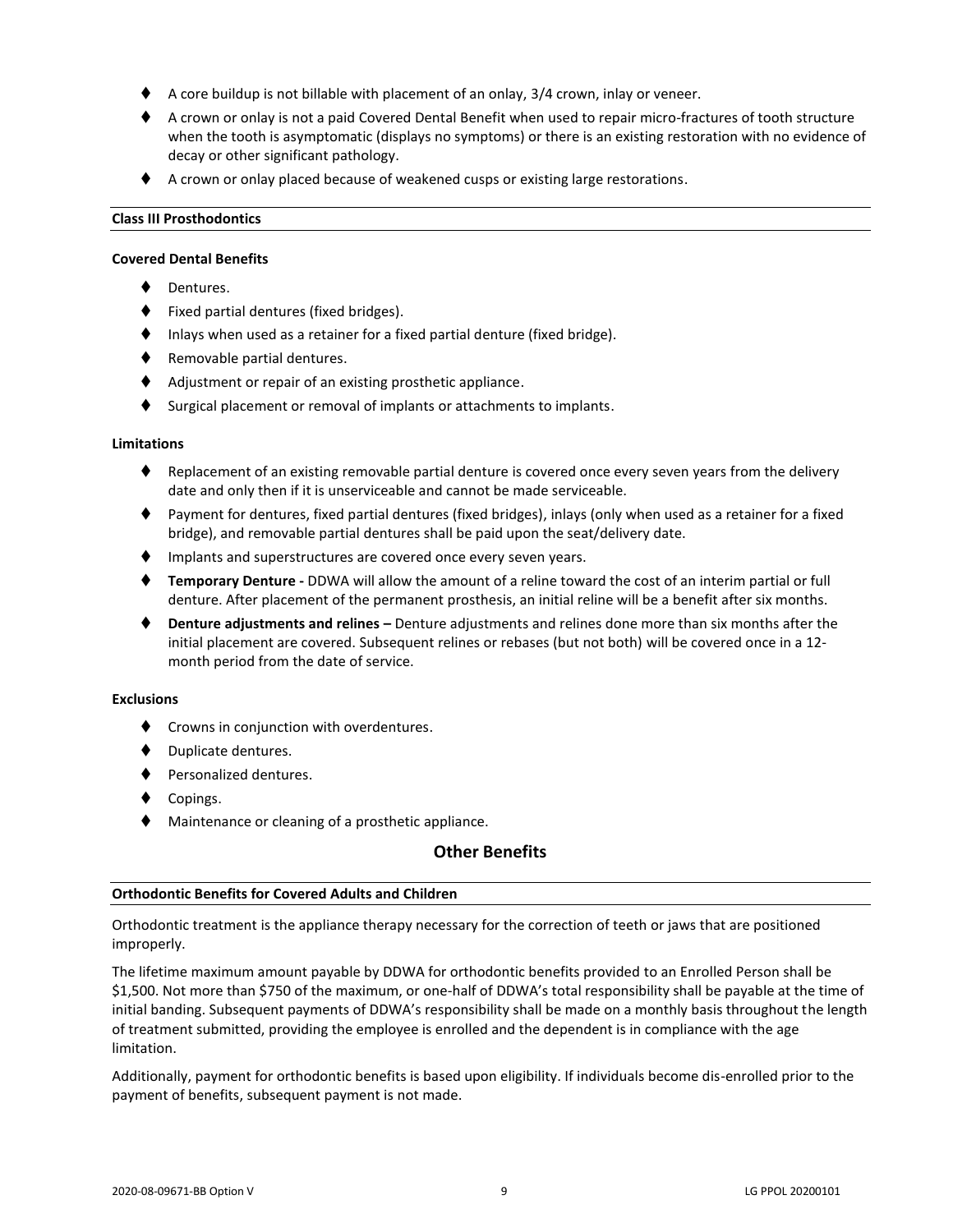#### **Covered Dental Benefits**

- Fixed or removable appliance therapy for the treatment of teeth or jaws.
- ⧫ Orthodontic records: exams (initial, periodic, comprehensive, detailed and extensive), X-rays (intraoral, extraoral, diagnostic radiographs, panoramic), diagnostic photographs, diagnostic casts (study models) or cephalometric films.

#### **Limitations**

- ♦ Payment is limited to:
	- $\Diamond$  Completion of the treatment plan, or any treatment that is completed while you are eligible for the Orthodontic Benefit, whichever occurs first.
	- $\Diamond$  Treatment received after coverage begins (claims must be timely submitted to DDWA). For orthodontia claims, the initial banding date is the treatment date considered in the timely filing.
- ⧫ Treatment that began prior to the start of coverage will be prorated. Allowable payment will be calculated based on the balance of treatment costs remaining on the date of eligibility.
- ⧫ In the event of termination of the treatment plan prior to completion of the case, or termination of this plan, no subsequent payments will be made for treatment incurred after such termination date.

#### **Exclusions**

- ⧫ Charges for replacement or repair of an appliance.
- Self-Administered Orthodontics.
- No benefits shall be provided for services considered inappropriate and unnecessary, as determined by DDWA.

*It is strongly suggested that an orthodontic treatment plan be submitted to, and a Confirmation of Treatment and Cost be made by, DDWA prior to commencement of treatment. A Confirmation of Treatment and Cost is not a guarantee of payment. Additionally, payment for orthodontic benefits is based upon your eligibility. If you become ineligible prior to the subsequent payment of benefits, subsequent payment is not covered. If you have any questions about your Covered Dental Benefits or Plan Maximums please see the "Questions Regarding Your Plan" section on how to contact Customer Service.*

#### **Well Baby Checkups**

Please ensure your infant child is enrolled in your dental plan to receive these benefits.

For your infant child (three years of age and under), Delta Dental of Washington offers coverage for an oral evaluation and fluoride treatment through your family physician. Many physicians are trained to offer these evaluations, so please inquire when scheduling an appointment to be sure your physician offers this type of service. When visiting a physician with your infant, DDWA will reimburse the physician as a Non-Participating Provider, on your behalf for Oral Evaluation and Topical Application of Fluoride services performed. Reimbursement will be based on 100 percent of the applicable Non-Participating Provider fee for either Oral Evaluation or Topical Application of Fluoride, or both, depending on actual services provided.

Please see the "Benefits Covered by Your Plan" section of this booklet for any other limitations. Also, please be aware that DDWA has no control over the charges or billing practices of non-dentist providers which may affect the amount DDWA will pay and your financial responsibility.

If your provider has received training regarding Well Baby Checkups from DDWA they will have been provided instructions on how to submit a claim form. If your provider has not received training from DDWA, or if any provider has questions regarding how to file a claim they may contact us at 800-554-1907 for information on submitting a standard claim form for this service. If you have paid your provider directly and have a receipt for these services, please call us at 800-554-1907 for information on how to obtain reimbursement.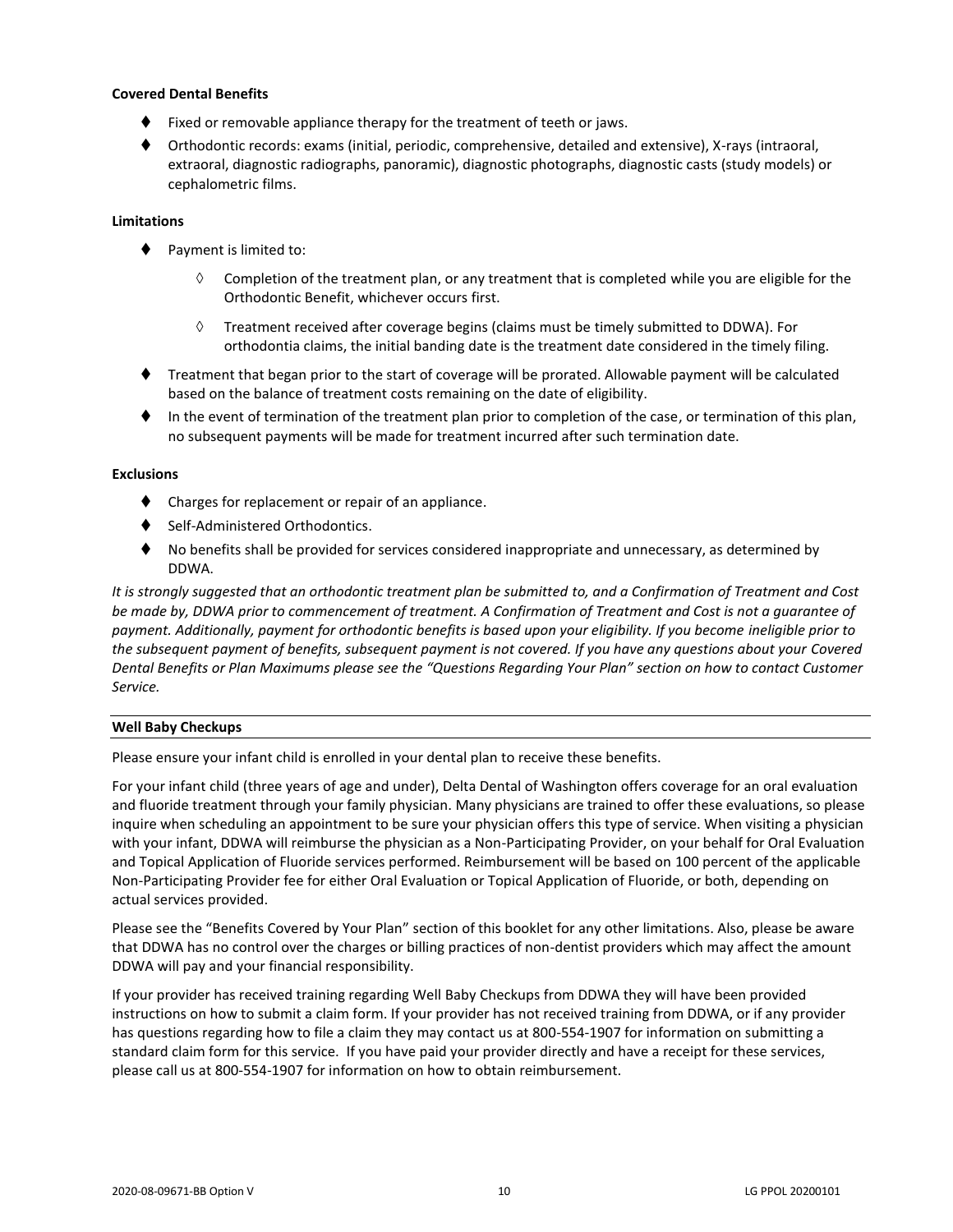#### **Accidental Injury**

DDWA will pay 100 percent of the filed fee or the maximum allowable fee for Class I, Class II, and Class III Covered Dental Benefit expenses arising as a direct result of an accidental bodily injury. However, payment for accidental injury claims will not exceed the unused Plan Maximum. A bodily injury does not include teeth broken or damaged during the act of chewing or biting on foreign objects. Coverage is available during the benefit period and includes necessary procedures for dental diagnosis and treatment rendered within 180 days following the date of the accident.

#### **General Exclusions**

This Plan does not cover every part of the dental care you may need. The benefits under this plan are subject to limitations listed above which affect the benefits you receive or how often some procedures will be covered. Additionally, there are exclusions to the type of services covered. These limitations and exclusions are detailed with the specific benefits listed above and in this General Exclusion section. These limitations and exclusions warrant careful reading.

These items are not paid Covered Dental Benefits under this Plan.

- 1) Dentistry for cosmetic reasons.
- 2) Restorations or appliances necessary to correct vertical dimension or to restore the occlusion, which include restoration of tooth structure lost from attrition, abrasion or erosion, and restorations for malalignment of teeth.
- 3) Services for injuries or conditions that are compensable under Worker's Compensation or Employers' Liability laws, and services that are provided to the covered person by any federal, state or provincial government agency or provided without cost to the covered person by any municipality, county, or other political subdivision, other than medical assistance in this state, under medical assistance RCW 74.09.500, or any other state, under 42 U.S.C., Section 1396a, section 1902 of the Social Security Act.
- 4) Application of desensitizing agents (treatment for sensitivity or adhesive resin application).
- 5) Experimental services or supplies.
	- a) This includes:
		- i) Procedures, services or supplies are those whose use and acceptance as a course of dental treatment for a specific condition is still under investigation/observation. In determining whether services are experimental, DDWA, in conjunction with the American Dental Association, will consider them if:
			- (1) The services are in general use in the dental community in the state of Washington;
			- (2) The services are under continued scientific testing and research;
			- (3) The services show a demonstrable benefit for a particular dental condition; and
			- (4) They are proven to be safe and effective.
	- b) Any individual whose claim is denied due to this experimental exclusion clause will be notified of the denial within 20 working days of receipt of a fully documented request.
	- c) Any denial of benefits by DDWA on the grounds that a given procedure is deemed experimental may be appealed to DDWA. DDWA will respond to such an appeal within 20 working days after receipt of all documentation reasonably required to make a decision. The 20-day period may be extended only with written consent of the covered person.
	- d) Whenever DDWA makes an adverse determination and delay would jeopardize the covered person's life or materially jeopardize the covered person's health, DDWA shall expedite and process either a written or an oral appeal and issue a decision no later than 72 hours after receipt of the appeal. If the treating Licensed Professional determines that delay could jeopardize the covered person's health or ability to regain maximum function, DDWA shall presume the need for expeditious determination in any independent review.
- 6) Analgesics such as nitrous oxide, conscious sedation, euphoric drugs or injections of anesthetic not in conjunction with a dental service; or injection of any medication or drug not associated with the delivery of a covered dental service.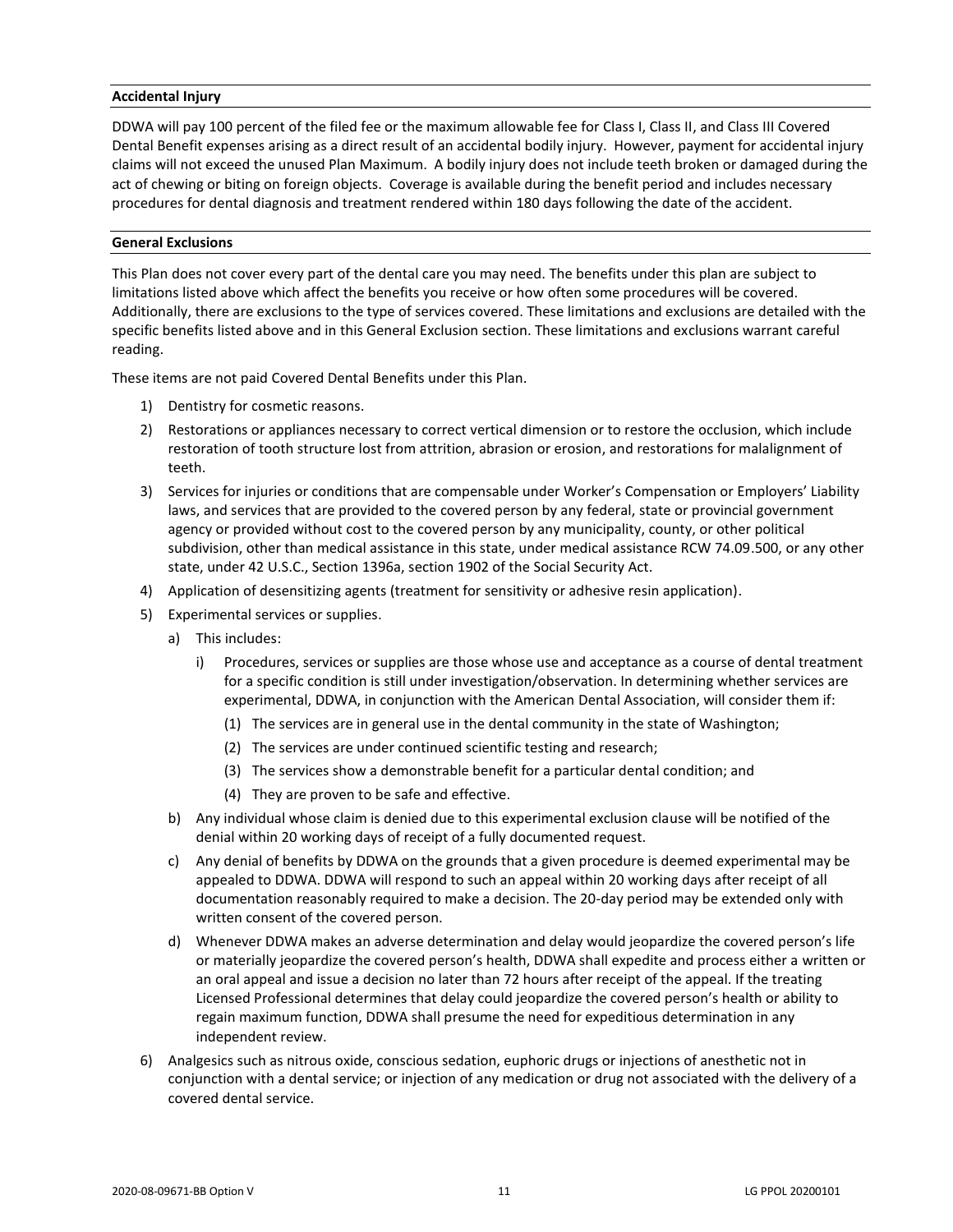- 7) Prescription drugs.
- 8) Hospitalization charges and any additional fees charged by the dentist for hospital treatment.
- 9) Charges for missed appointments.
- 10) Behavior management.
- 11) Completing claim forms.
- 12) Habit-breaking appliances which are, fixed or removable device(s) fabricated to help prevent potentially harmful oral health habits (e.g., chronic thumb sucking appliance, tongue thrusting appliance etc.), this does not include Occlusal-guard, see "Class III Periodontics" for benefit information.
- 13) TMJ services or supplies.
- 14) This Plan does not provide benefits for services or supplies to the extent that those services and supplies are payable under any motor vehicle medical, motor vehicle no-fault, uninsured motorist, underinsured motorist, personal injury protection (PIP), commercial liability, homeowner's policy, or other similar type of coverage.
- 15) All other services not specifically included in this Plan as Covered Dental Benefits.

DDWA shall determine whether services are Covered Dental Benefits in accordance with a standard dental practice and the Limitations and Exclusions shown in this benefits booklet. Should there be a disagreement regarding the interpretation of such benefits, the subscriber shall have the right to appeal the determination in accordance with the non-binding appeals process in this benefit booklet and may seek judicial review of any denial of coverage of benefits.

#### **Necessary vs. Not Covered Treatment**

Your dentist may recommend a treatment plan that includes services which may not be covered by this Plan. DDWA does not specify which treatment should be performed, only which treatment will be paid for under your Plan. While a treatment may be appropriate for managing a specific condition of oral health, it must still meet the provisions of the dental Plan in order to be a paid Covered Dental Benefit. Prior to treatment, you and your dentist should discuss which services may not be covered as well as any fees that are your responsibility. For further information see the "Confirmation of Treatment and Cost" section.

#### **Confirmation of Treatment and Cost**

A Confirmation of Treatment and Cost, also known as a predetermination of benefits, is a request made by your dentist to DDWA to determine your benefits for a particular service. This Confirmation of Treatment and Cost will provide you and your dentist with general coverage information regarding your benefits and your potential out-of-pocket cost for services.

A Confirmation of Treatment and Cost is not an authorization for services but a notification of Covered Dental Benefits available at the time the Confirmation of Treatment and Cost is made and is not a guarantee of payment (please refer to the "Initial Benefit Determination" section regarding claims requirements).

A standard Confirmation of Treatment and Cost is processed within 15 days from the date of receipt of all appropriate information. If the information received is incomplete DDWA will notify you and your Dentist in writing that additional information is required in order to process the Confirmation of Treatment and Cost. Once the additional information is available your Dentist should submit a new request for a Confirmation of Treatment and Cost to DDWA.

In the event your benefits are changed, terminated, or you are no longer covered under this Plan, the Confirmation of Treatment and Cost is no longer valid. DDWA will make payments based on your coverage at the time treatment is provided.

#### **Urgent Confirmation of Treatment and Cost Requests**

Should a Confirmation of Treatment and Cost request be of an urgent nature, whereby a delay in the standard process may seriously jeopardize life, health, the ability to regain maximum function, or could cause severe pain in the opinion of a physician or dentist who has knowledge of the medical condition, DDWA will review the request within 72 hours from the receipt of the request and all supporting documentation. When practical, DDWA may provide notice of the determination orally with written or electronic confirmation to follow within 72 hours.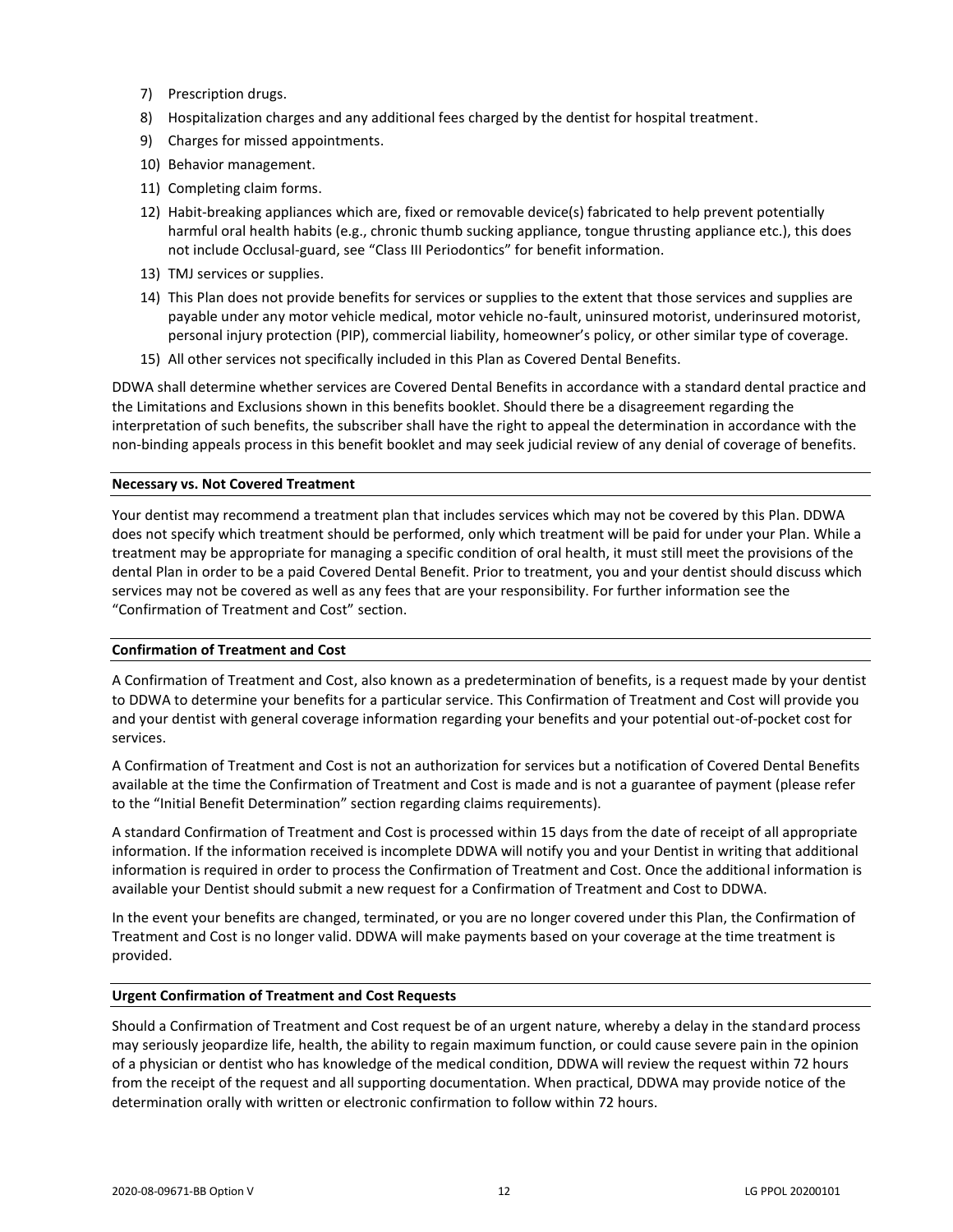Immediate treatment is allowed without a requirement to obtain a Confirmation of Treatment and Cost in an emergency situation subject to the contract provisions.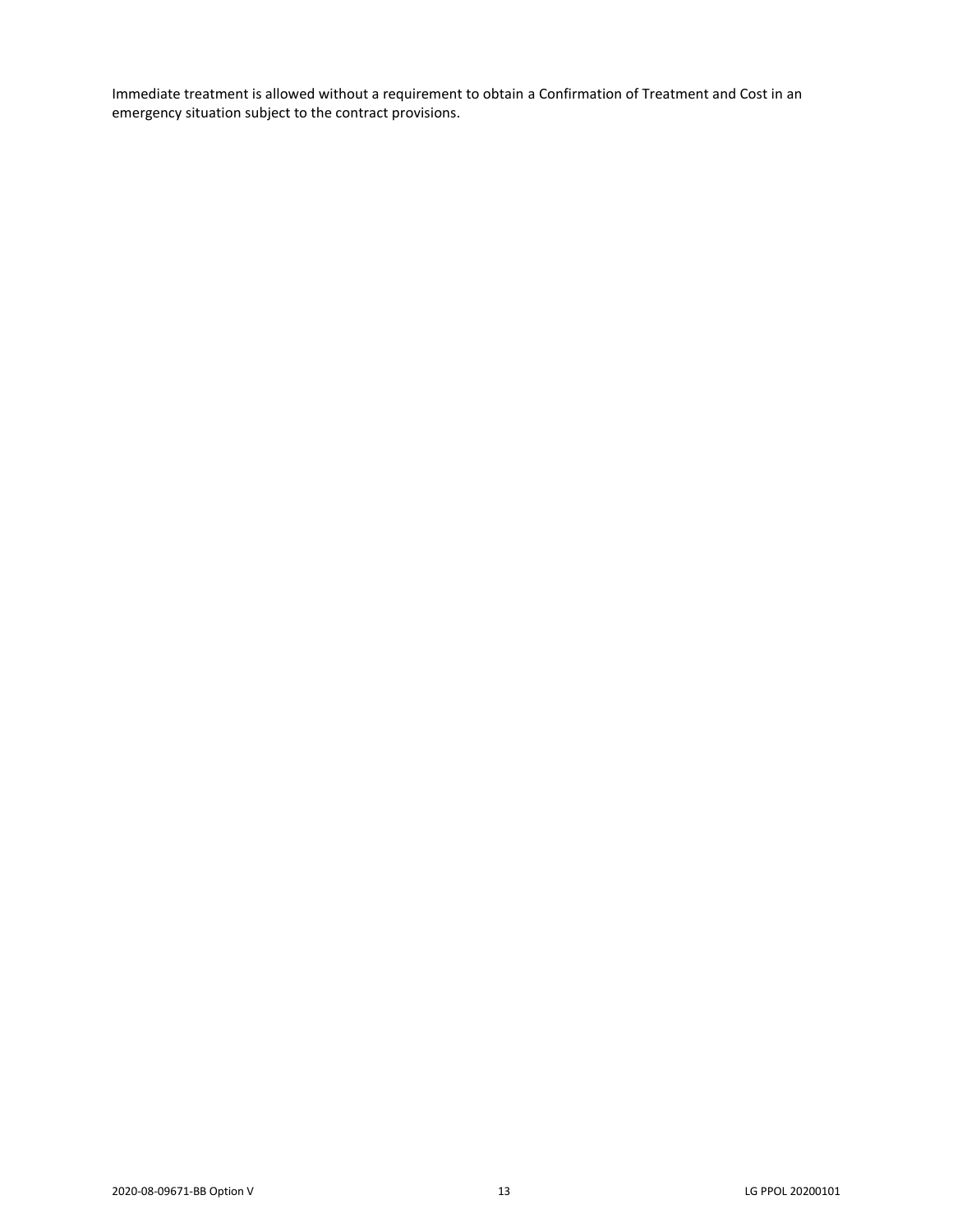## **Section C – Choosing a Dentist**

<span id="page-16-0"></span>You may select any licensed dentist to provide services under this Plan; however, if you choose a dentist outside of the Delta Dental PPO Network, your costs may be higher than if you were to choose a Delta Dental PPO Dentist. Dentists that do not participate in the Delta Dental PPO Network have not contracted with DDWA to charge our established PPO fees for covered services. As a result, your choice of dentists could substantially impact your out-of-pocket costs.

Once you choose a dentist, tell them that you are covered by a DDWA dental plan and provide them the name and number of your group and your member identification number. Your group information can be found on the identification card document provided to you at enrollment, or printed from www.DeltaDentalWA.com. You may also obtain your group information and your member identification number by calling our Customer Service Department at 800-554-1907 or through our website at www.DeltaDentalWa.com.

Delta Dental of Washington uses randomly selected identification numbers or universal identifiers to ensure the privacy of your information and to help protect against identity theft.

Please note that ID cards are not required to see your dentist, but are provided for your convenience.

## <span id="page-16-1"></span>**Delta Dental Participating Dentists**

Dentists who have agreed to provide treatment to patients covered by a DDWA plan are called 'Participating' Dentists. For your Plan, Participating Dentists may be either Delta Dental Premier Dentists or Delta Dental PPO Dentists. You can find the most current listing of Participating Dentists by going online to the Delta Dental of Washington website at www.DeltaDentalWA.com. You may also call us at 800-554-1907.

#### **Delta Dental Premier Dentists**

Premier Dentists have agreed to provide services for their filed fee under our standard agreement.

#### **Delta Dental PPO Dentists**

Our PPO Dentists have agreed to provide services at a fee lower than their original filed fee. Because of this, selecting a PPO Dentist may be a more cost effective option for you.

If you select a Delta Dental Participating Dentist they will complete and submit claim forms, and receive payment directly from DDWA on your behalf. You will not be charged more than the Participating Dentist's approved fee. You will be responsible only for stated coinsurances, deductibles, any amount over the Plan Maximum and for any elective care you choose to receive outside the Covered Dental Benefits.

## <span id="page-16-2"></span>**Non-Participating Dentists**

If you select a dentist who is not a Delta Dental Participating Dentist, you are responsible for ensuring either you or your dentist completes and submits a claim form. We accept any American Dental Association-approved claim form that you or your dentist may provide. You can also download claim forms from our website at www.DeltaDentalWA.com or obtain a form by calling us at 800-554-1907.

Payment for services performed by a Non-Participating Dentist will be based on their actual charges or DDWA's maximum allowable fees for Non-Participating Dentists, whichever is less. You will be responsible for paying any balance remaining to the dentist. Please be aware that DDWA has no control over Non-Participating Dentist's charges or billing practices.

#### **Out-of-State Dentists**

If you receive treatment from a Non-Participating Dentist outside of the state of Washington, your coinsurance amounts will be based on the coinsurance percentage established for a Delta Dental PPO Dentist. Allowable amounts paid for covered services will be based on the maximum allowable fee for a Participating Dentist in that state, or their actual fee, whichever is less.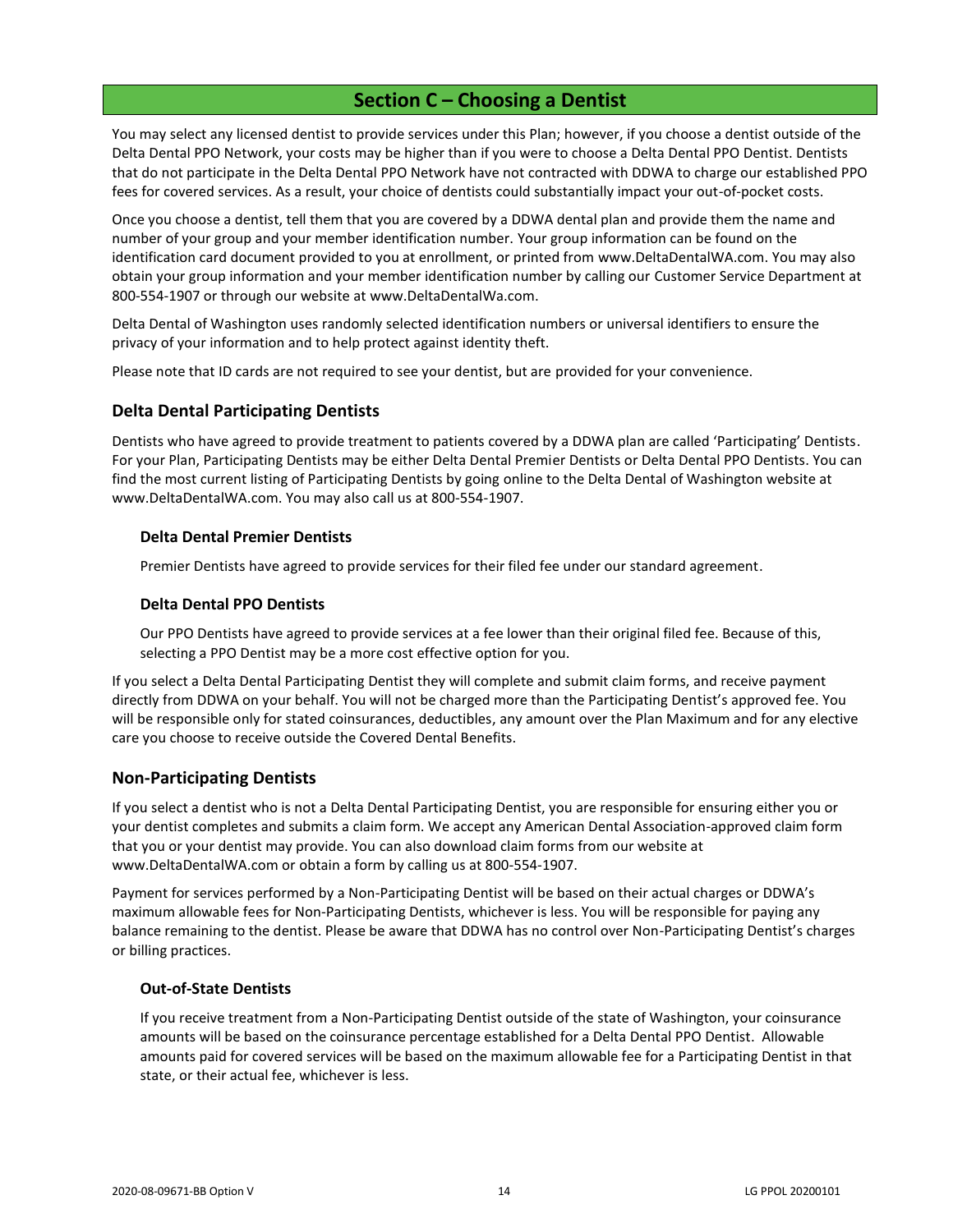## **Section D – Eligibility and Termination**

## <span id="page-17-1"></span><span id="page-17-0"></span>**Employee Eligibility and Enrollment**

An Eligible Employee is an employee who meets the qualifications for eligibility established by Group.

Eligible Employees become Enrolled Employees once they have fully completed the enrollment process and DDWA has received the employer contributions for their enrollment.

New employees are eligible to enroll in this Plan on the first day of the month after satisfying any waiting period established by the Group.

You must complete the enrollment process in order to receive benefits.

## <span id="page-17-2"></span>**Employee Termination**

Eligibility and Coverage terminates at the end of the month in which you cease to be an employee or at the end of the month for which timely payment of monthly Premiums was made by Group on your behalf to DDWA, or upon termination of Group's Contract with DDWA, whichever occurs first.

In the event of a suspension or termination of compensation, directly or indirectly as a result of a strike, lockout, or other labor dispute, an Enrolled Employee may continue coverage by paying the applicable Premium directly to the employer for a period not to exceed six months. Payments of premiums must be made when due, or DDWA may terminate the coverage.

The benefits under your DDWA dental Plan may be continued provided you are eligible for Federal Family and Medical Leave Act (FMLA) and you are on a leave of absence that meets the FMLA criteria. For further information, contact your employer.

## <span id="page-17-3"></span>**Dependent Eligibility and Enrollment**

Eligible Dependents are your spouse or domestic partner, and children of yours, your spouse, or your domestic partner, from birth through age 25. Children include biological children, stepchildren, foster children and adopted children. A dependent's spouse and/or child(ren) are not eligible for coverage under this Plan.

Non-registered domestic partnership is a relationship whereby two people:

- 1) Share the same regular and permanent resident;
- 2) Have a close personal committed relationship;
- 3) Are jointly responsible for "basic living expenses" such as food, shelter and similar expenses;
- 4) Are not married to anyone;
- 5) Are each 18 years of age or older;
- 6) Are not related by blood closer than would bar marriage in their state of residence;
- 7) Were mentally competent to consent to contract when the domestic partnership began; and
- 8) Are each other's sole domestic partner and are responsible for each other's common welfare.

Eligible Dependents may not enroll in this Plan unless the employee is an Enrolled Employee.

A new family member, with the exception of newborns, adopted and foster children, should be enrolled on the first day of the month following the date he or she qualifies as an Eligible Dependent.

A newborn shall be covered from and after the moment of birth, and an adopted child or child placed in anticipation of adoption shall be covered from the date of assumption of a legal obligation for total or partial support or upon placement of the child in anticipation of adoption. A foster child is covered from the time of placement.

A child will be considered an Eligible Dependent as an adopted child if one of the following conditions are met: 1) the child has been placed with the eligible Enrolled Employee for the purpose of adoption under the laws of the state in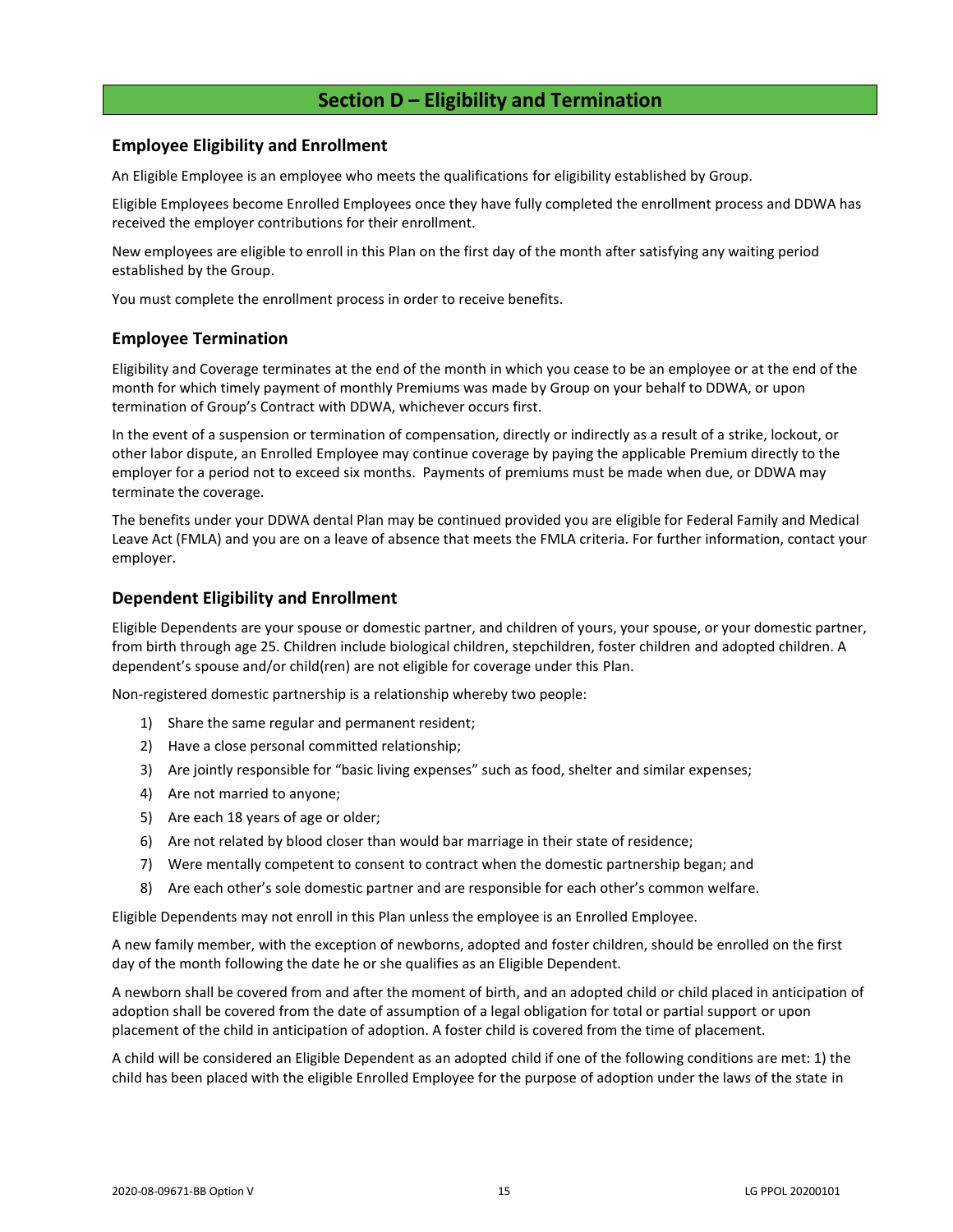which the employee resides; or 2) the employee has assumed a legal obligation for total or partial support of the child in anticipation of adoption.

When additional premium is required for a newborn or adopted child or child placed in anticipation of adoption, enrollment must be received by DDWA within the timeframe listed under "Marriage, Birth and Adoption" section, which is no less than 60 days from the date of the qualifying event.

When additional premium is not required, we encourage enrollment as soon as possible to prevent delays in claims processing but coverage will be provided in any event. Dental coverage provided shall include, but is not limited to, coverage for congenital anomalies of infant children.

Enrolled employees who choose not to enroll an Eligible Dependent during the initial enrollment period of the dental Plan may enroll the Eligible Dependent only during an Open Enrollment, except under special enrollment. See the "Special Enrollment" section for more information. An enrolled dependent is an Eligible Dependent that has completed the enrollment process.

## <span id="page-18-0"></span>**Dependent Termination**

Enrolled Dependent coverage terminates at the end of the month in which the enrolled employee's coverage terminates, or when the dependent ceases to be eligible, whichever occurs first.

Unless otherwise indicated, an Enrolled Dependent shall cease to be enrolled in this Plan on the last day of the month of the Enrolled Employee's employment, or when the person no longer meets the definition of an Eligible Dependent, or the end of the calendar month for which Group has made timely payment of the monthly Premiums on behalf of the Enrolled Employee to DDWA, or upon termination of Group's Contract with DDWA, whichever occur first.

A Dependent may be enrolled or terminated from coverage or reinstate coverage under this Plan during Open Enrollment or during a Special Enrollment Period following a qualifying event as defined in the "Special Enrollment" section.

## <span id="page-18-1"></span>**Other Dependent Eligibility Topics**

Coverage for an Enrolled Dependent child who attains the limiting age while covered under this Plan will not be terminated if the child is and continues to be both 1) incapable of self-sustaining employment by reasons of developmental disability (attributable to intellectual disability or related conditions which include cerebral palsy, epilepsy, autism, or another neurological condition which is closely related to intellectual disability or which requires treatment similar to that required for intellectually disabled individuals) or physical handicap; and 2) chiefly dependent upon the Enrolled Person for support and maintenance. Continued coverage requires that proof of incapacity and dependency be furnished to DDWA within 31 days of the dependent's attainment of the limiting age. DDWA reserves the right to periodically verify the disability and dependency but not more frequently than annually after the first two years.

Pursuant to the terms of a Qualified Medical Child Support Order (QMCSO), the Plan also provides coverage for a child, even if the parent does not have legal custody of the child or the child is not dependent on the parent for support. This applies regardless of any enrollment season restrictions that might otherwise exist for dependent coverage. A QMCSO may be either a National Medical Child Support Notice issued by a state child support agency or an order or judgment from a state court or administrative body directing the company to cover a child under the Plan. Federal law provides that a QMCSO must meet certain form and content requirements to be valid. If the parent is not enrolled in the Plan, the parent must enroll for coverage for both the parent and the child. If the plan receives a valid QMCSO and the parent does not enroll the dependent child, the custodial parent or state agency may do so. A child who is eligible for coverage through a QMCSO may not enroll dependents for coverage under the plan.

## <span id="page-18-2"></span>**Special Enrollment Periods**

Enrollment or termination of you or your Eligible Dependent is allowed at Open Enrollment times, and also during Special Enrollment Periods, which are triggered by the following situations: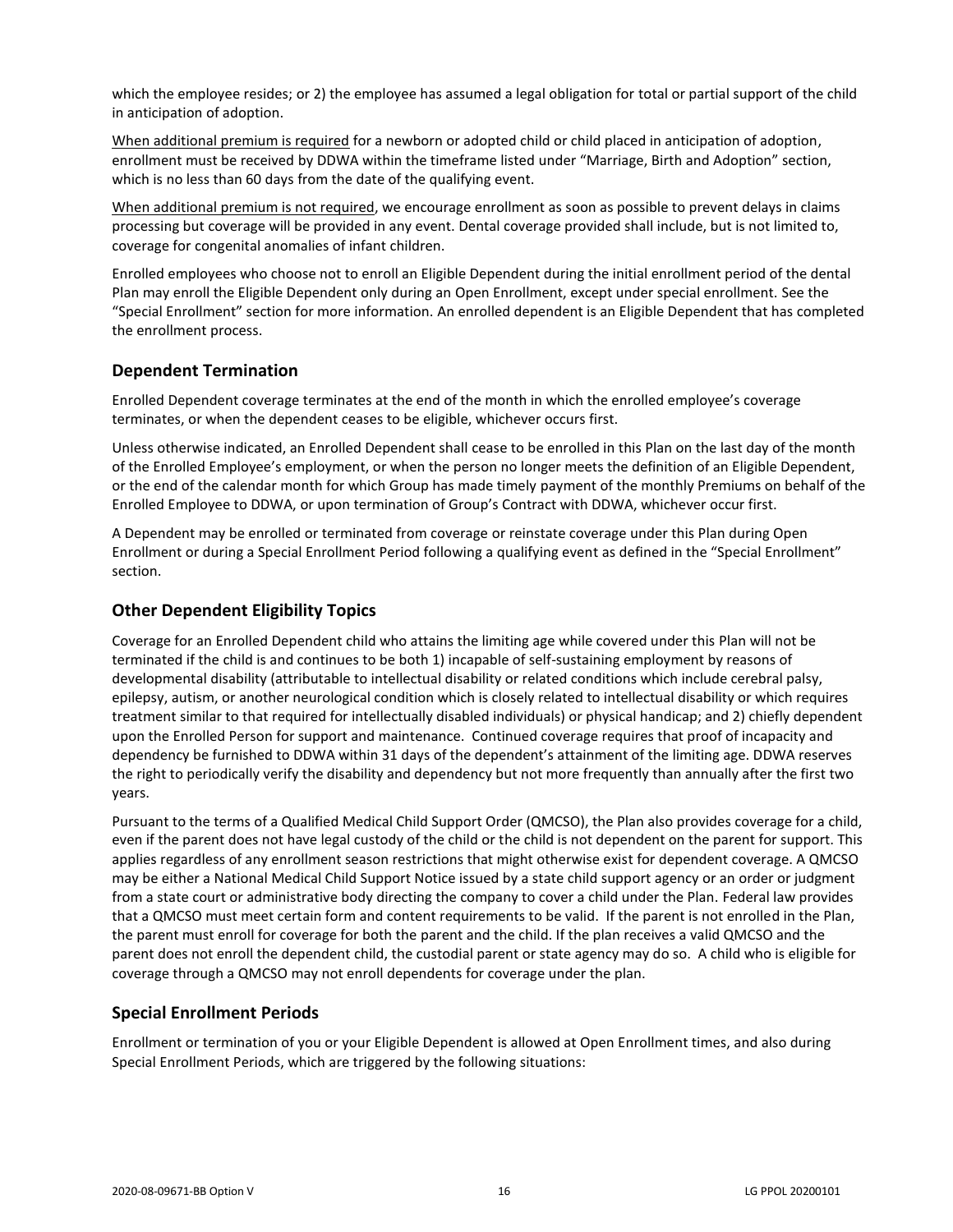## **Loss of Other Coverage**

If you and/or your Eligible Dependents involuntarily lose coverage or are no longer eligible under another dental plan, you may apply for coverage or make changes under this Plan if the following applies:

- You declined enrollment in this Plan.
- You lose eligibility in another health Plan or your coverage is terminated due to the following:
	- Legal separation or divorce
	- $\Diamond$  Cessation of dependent status
	- $\Diamond$  Death of Employee
	- $\Diamond$  Termination of employment or employer contributions
	- $\Diamond$  Reduction in hours
	- $\Diamond$  Loss of individual or group market coverage because of move from Plan area or termination of benefit plan
	- Exhaustion of COBRA coverage
- ⧫ The enrollment process must be completed within 31 days of losing other coverage. Coverage will be effective the first day of the month following receipt of application.

If these conditions are not met, you must wait until the next Open Enrollment Period, or the occurrence of another valid qualifying election event, to apply for coverage.

#### **Marriage, Birth or Adoption**

If you declined enrollment in this Plan, you may apply for coverage for yourself and your Eligible Dependents in the event of marriage, birth of a child(ren), or when you or your spouse assume legal obligation for total or partial support or upon placement of a child(ren) in anticipation of adoption.

Marriage or Domestic Partner Registration – The enrollment process must be completed within the timeframe established by the Group. If enrollment and payment are not completed within the timeframe established, any changes to enrollment can be made during the next Open Enrollment or upon the occurrence of another valid qualifying election change event.

DDWA considers the terms spouse, marriage, marital, husband, wife, widow, widower, next of kin, and family to apply equally to domestic partnerships or individuals in domestic partnerships, as well as to marital relationships and married persons. References to dissolution of marriage will apply equally to domestic partnerships that have been terminated, dissolved or invalidated. Where necessary, gender-specific terms such as husband and wife used in any part of this benefit booklet will be considered as gender neutral and applicable to individuals in domestic partnerships. DDWA and the group will follow all applicable state and federal requirements, including any applicable regulations.

- ♦ Birth A newborn shall be covered from and after the moment of birth. The enrollment process must be completed within 90 days of the date of birth. If additional Premium for coverage is required and enrollment and payment is completed after 90 days, the enrollment becomes effective on the first day of the month in which enrollment occurs. Enrollment may be completed at any time up to the fourth birthday. Enrollment after the fourth birthday must be coincident with an Open Enrollment period or upon the occurrence of another valid qualifying election change event.
- Adoption The enrollment process must be completed within 90 days of the date of assumption of a legal obligation for total or partial support or upon placement of the child in anticipation of adoption. If an additional Premium for coverage is required and enrollment and payment is not completed within the 90 days, any changes to enrollment can be made during the next Open Enrollment or upon the occurrence of another valid qualifying election change event.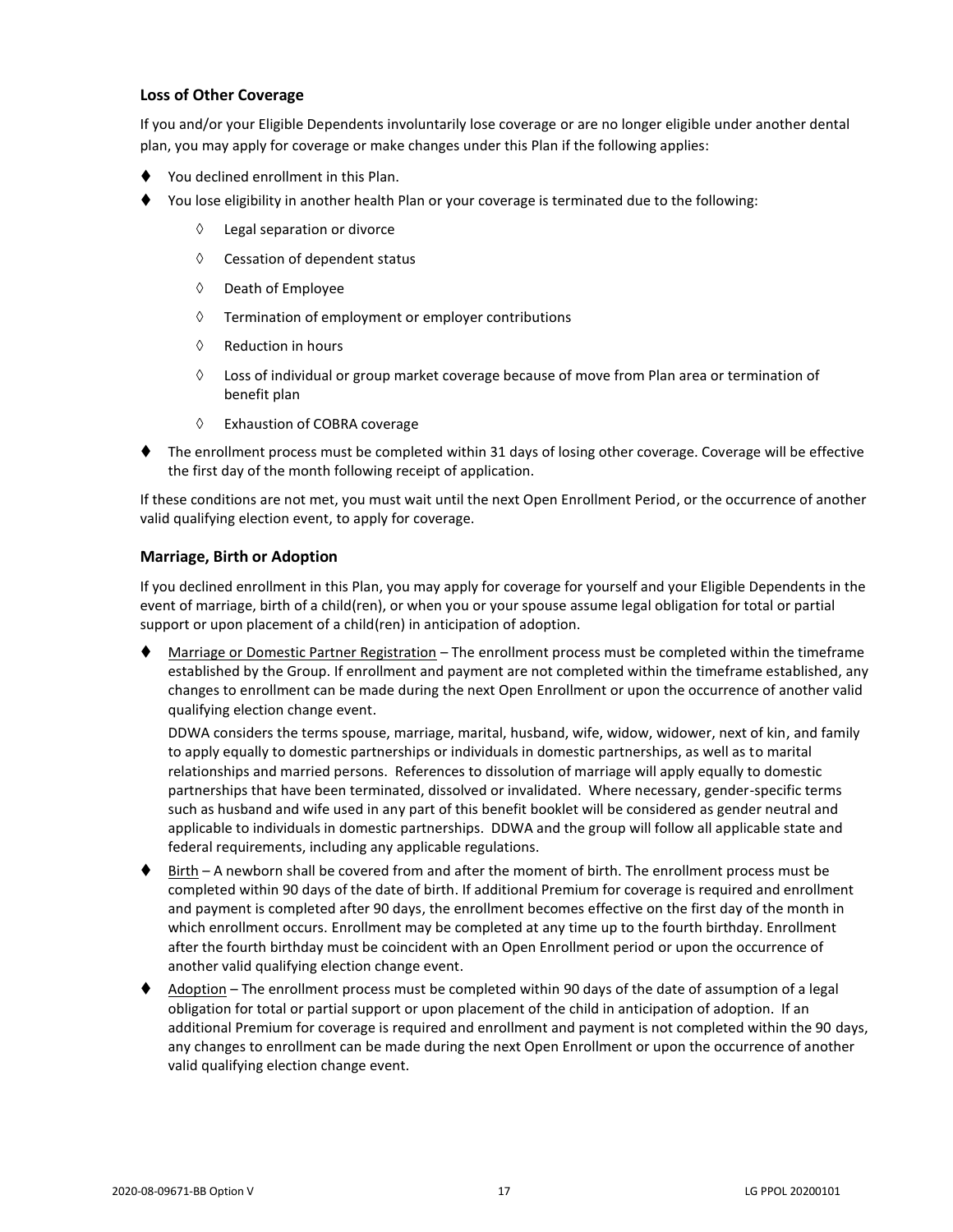## <span id="page-20-0"></span>**Uniformed Services Employment & Re-Employment Rights Act (USERRA)**

Enrolled Employees who join a branch of military service have the right to continue dental coverage for up to 24 months by paying the monthly Premiums, even if they are employed by groups that are too small to comply with COBRA. For further information on your rights under this act, please contact your legal counsel.

## <span id="page-20-1"></span>**Family and Medical Leave Act (FMLA)**

The benefits for an enrolled member under this DDWA dental Plan may be continued provided the employee is eligible for the Federal Family and Medical Leave Act (FMLA) and is on a leave of absence that meets the FMLA criteria. For further information, contact your employer.

## <span id="page-20-2"></span>**Consolidated Omnibus Budget Reconciliation Act (COBRA)**

Federal law requires that should certain qualifying events occur which would have previously terminated coverage, coverage may continue for a period of time on a self-pay basis.

When you terminate for reasons other than gross misconduct, you may continue your dental benefits for up to 18 months by self-paying the required Premium. This option to continue dental benefits terminates if you become eligible for coverage under another group dental plan.

If a dependent no longer meets the eligibility requirements due to the death, divorce, or dissolution of domestic partnership of the employee, or does not meet the age requirement for children, coverage may continue up to three years by self-paying the required Premium. This option to continue dental benefits terminates if the dependent becomes eligible for coverage under another group dental plan.

Contact your employer for further clarification and details of how they plan to implement this continuation of coverage for eligible persons.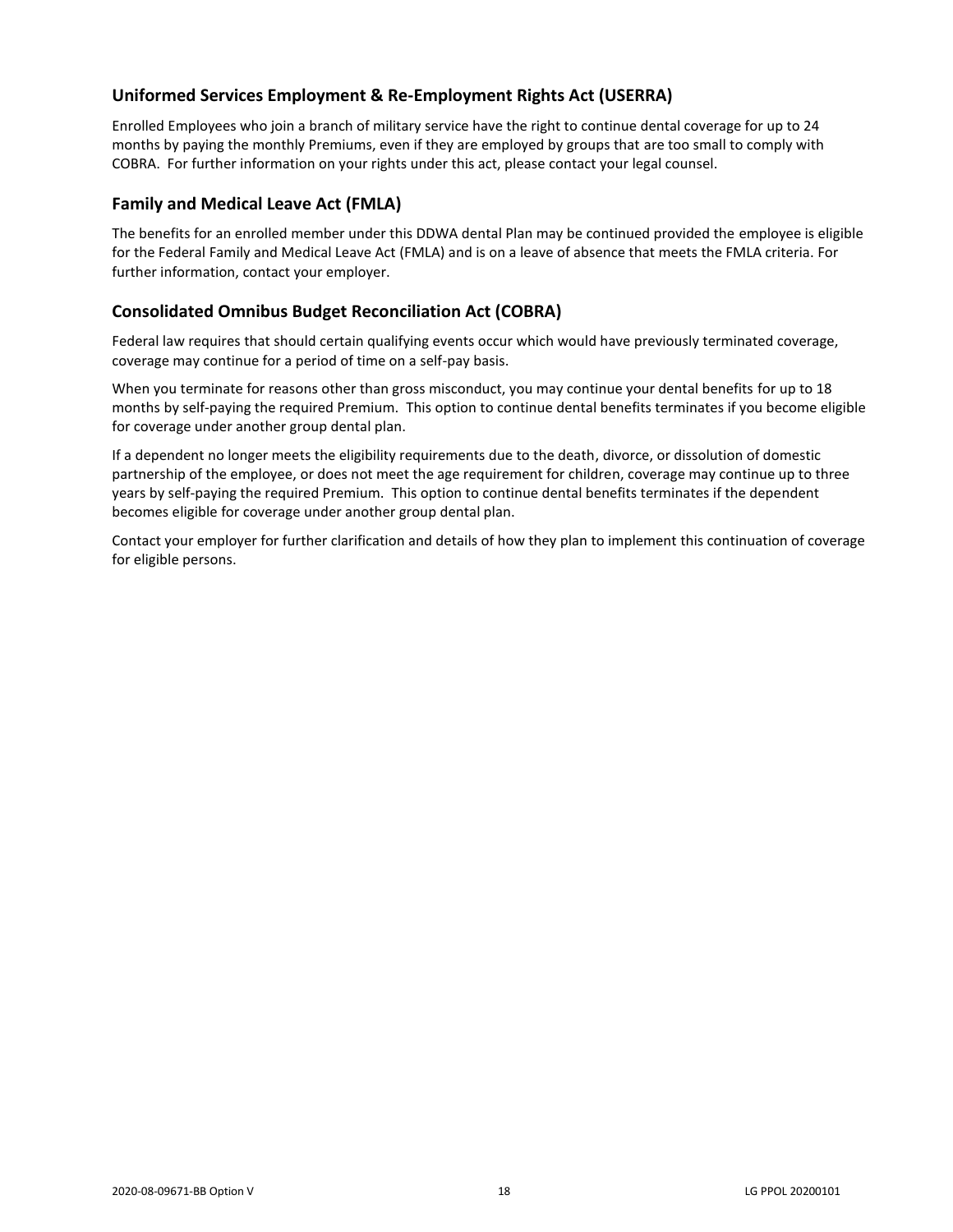## **Section E – Claim Review**

## <span id="page-21-1"></span><span id="page-21-0"></span>**Claim Forms**

American Dental Association-approved claim forms may be obtained from your dentist. You may also download claim forms from our website at www.DeltaDentalWA.com or call us at 800-554-1907 to have forms sent to you.

DDWA is not obligated to pay for treatment performed for which claim forms are not submitted within six months after the date of treatment or as soon as medically possible. For orthodontia claims in the initial banding, which is the date the appliance is placed, is the treatment date used to start this six-month period.

## <span id="page-21-2"></span>**Initial Benefit Determinations**

An initial benefit determination is conducted at the time of claim submission to DDWA for payment modification or denial of payment. In accordance with regulatory requirements, DDWA processes all clean claims within 30 days from the date of receipt. Clean claims are claims that have no defect or impropriety, including a lack of any required substantiating documentation, or particular circumstances requiring special treatment that prevents timely payments from being made on the claim. Claims not meeting this definition are paid or denied within 60 days of receipt.

If a claim is denied, in whole or in part, or is modified, we will send you an Explanation of Benefits (EOB) that will include the following information:

- The specific reason for the denial or modification
- Reference to the specific plan provision on which the determination was based
- Your appeal rights should you wish to dispute the original determination

## <span id="page-21-3"></span>**Appeals of Denied Claims**

#### **How to contact us**

We will accept notice of an Urgent Care, Grievance, or Appeal if made by you, your covered dependent, or an authorized representative of your covered dependent by contacting us at the telephone number below or in writing us at the following address: Delta Dental of Washington, P.O. Box 75983, Seattle, WA 98175-0983. You may include any written comments, documents or other information that you believe supports your claim. For more information please call 800-554-1907.

#### **Authorized Representative**

You may authorize another person to represent you or your dependent and receive communications from DDWA regarding you or your dependent's specific appeal. The authorization must be in writing and signed by you. If an appeal is submitted by another party without this authorization, a request will be made to obtain a completed authorized representative form. The appeal process will not commence until this form is received. Should the form, or any other document confirming the right of the individual to act on your behalf, i.e., power of attorney, not be returned, the appeal will be closed.

#### **Informal Review**

If your claim for dental benefits has been completely or partially denied, or you have received any other adverse benefit determination, you have the right to initiate an appeal. Your first step in the appeal process is to request an informal review of the decision. Either you, or your authorized representative (see the "Authorized Representative" section), must submit your request for a review within 180 days from the date of the adverse benefit determination (please see your Explanation of Benefits form). A request for a review may be made orally or in writing and must include the following information:

- ⧫ Your name, the patient's name (if different) and ID number
- The claim number (from your Explanation of Benefits)
- The name of the dentist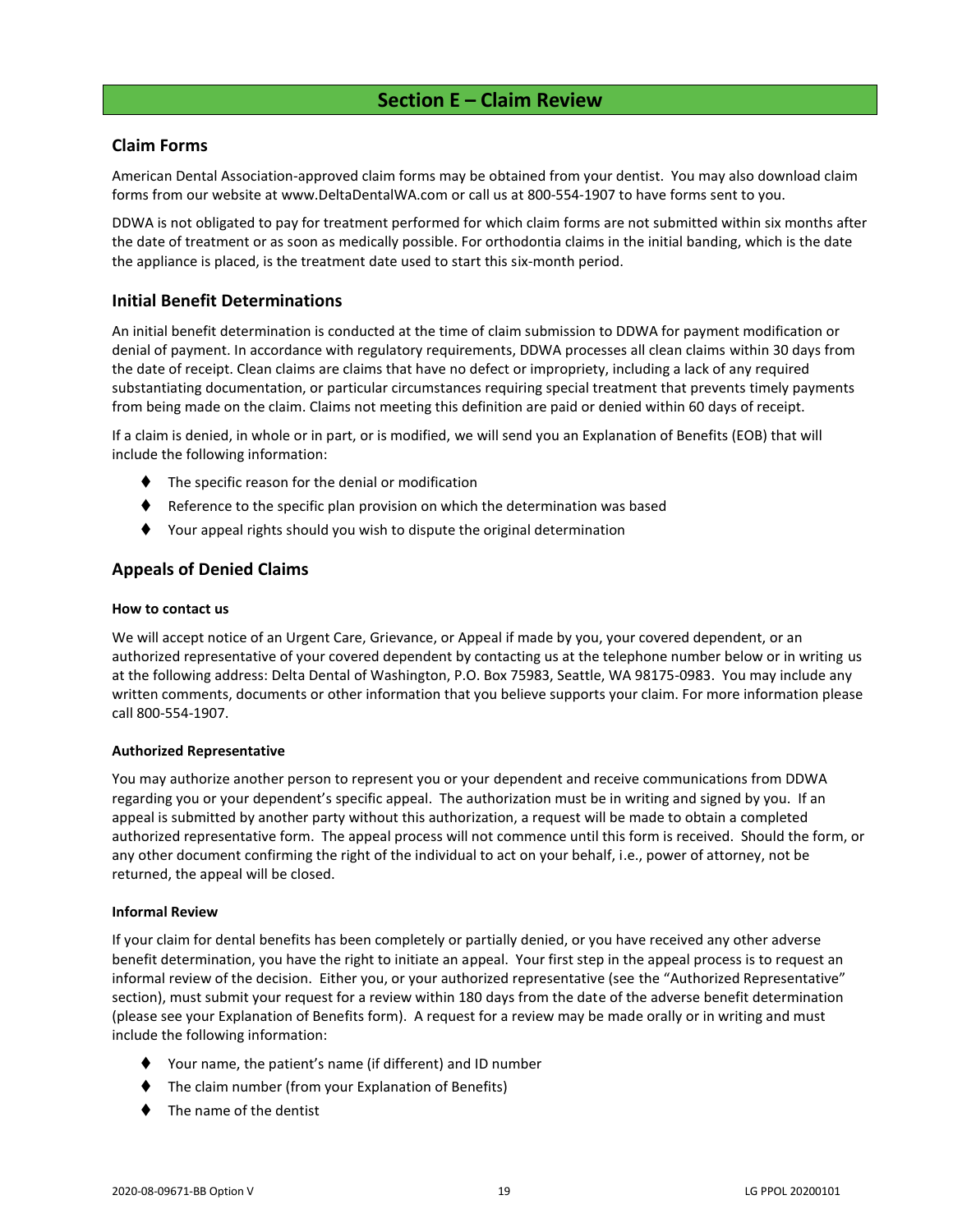DDWA will review your request and send you a notice within 14 days of receiving your request. This notice will either be the determination of our review or a notification that we will require an additional 16 days, for a total of 30 days. When our review is completed, DDWA will send you a written notification of the review decision and provide you information regarding any further appeal rights available should the result be unfavorable to you. Upon request, you will be granted access to, and copies of, all relevant information used in making the review decision. Informal reviews of wholly or partially denied claims are conducted by persons not involved in the initial claim determination.

#### **Formal Review**

If you are dissatisfied with the outcome of the informal review, you may request a formal appeal. Your formal appeal will be reviewed by the DDWA Appeals Committee. This Committee includes only persons who were not involved in either the original decision or the previous review.

Your request for a review by the Appeals Committee must be made within 90 days of the date of the letter notifying you of the informal review decision. Your request should include the information submitted with your informal review request plus a copy of the informal review decision letter. You may also submit any other documentation or information you believe supports your case.

The Appeals Committee will review your claim within 30 days of receiving your request. Upon completion of their review the Appeals Committee will send you written notification of their decision. Upon request, you will be granted access to, and copies of, all relevant information used in making the review decision.

Whenever DDWA makes an adverse determination and delay would jeopardize the covered person's life or materially jeopardize the covered person's health, DDWA shall expedite and process either a written or an oral appeal and issue a decision no later than 72 hours after receipt of the appeal. If the treating Licensed Professional determines that delay could jeopardize the eligible person's health or ability to regain maximum function, DDWA shall presume the need for expeditious review, including the need for an expeditious determination in any independent review consistent with applicable regulations.

## <span id="page-22-0"></span>**How to Report Suspicion of Fraud**

If you suspect a dental provider, an insurance producer or an individual might be committing insurance fraud, please contact DDWA at 800-554-1907. You may also want to alert any of the appropriate law enforcement authorities including:

- ⧫ The National Insurance Crime Bureau (NICB). You can reach the NICB at 800-835-6422 (callers do not have to disclose their names when reporting fraud to the NICB).
- ⧫ The Office of the Insurance Commissioner (OIC). You can reach the OIC at 360-725-7263 or go to www.insurance.wa.gov for more information.

## <span id="page-22-1"></span>**Your Rights and Responsibilities**

We view our benefit packages as a partnership between DDWA, our subscribers, and our Participating Dentists. All partners in this process play an important role in achieving quality oral health services. We would like to take a moment and share our views of the rights and responsibilities that make this partnership work.

#### **You Have The Right To:**

- ♦ Seek care from any licensed dentist in Washington or nationally. Our reimbursement for such care varies depending on your choice (Delta Dental Participating Dentist or Non-Participating Dentist), but you can receive care from any dentist you choose.
- ⧫ Participate in decisions about your oral health care.
- Be informed about the oral health options available to you and your family.
- ♦ Request information concerning benefit coverage levels for proposed treatments prior to receiving services.
- ⧫ Have access to specialists when services are required to complete a treatment, diagnosis or when your primary care dentist makes a specific referral for specialty care.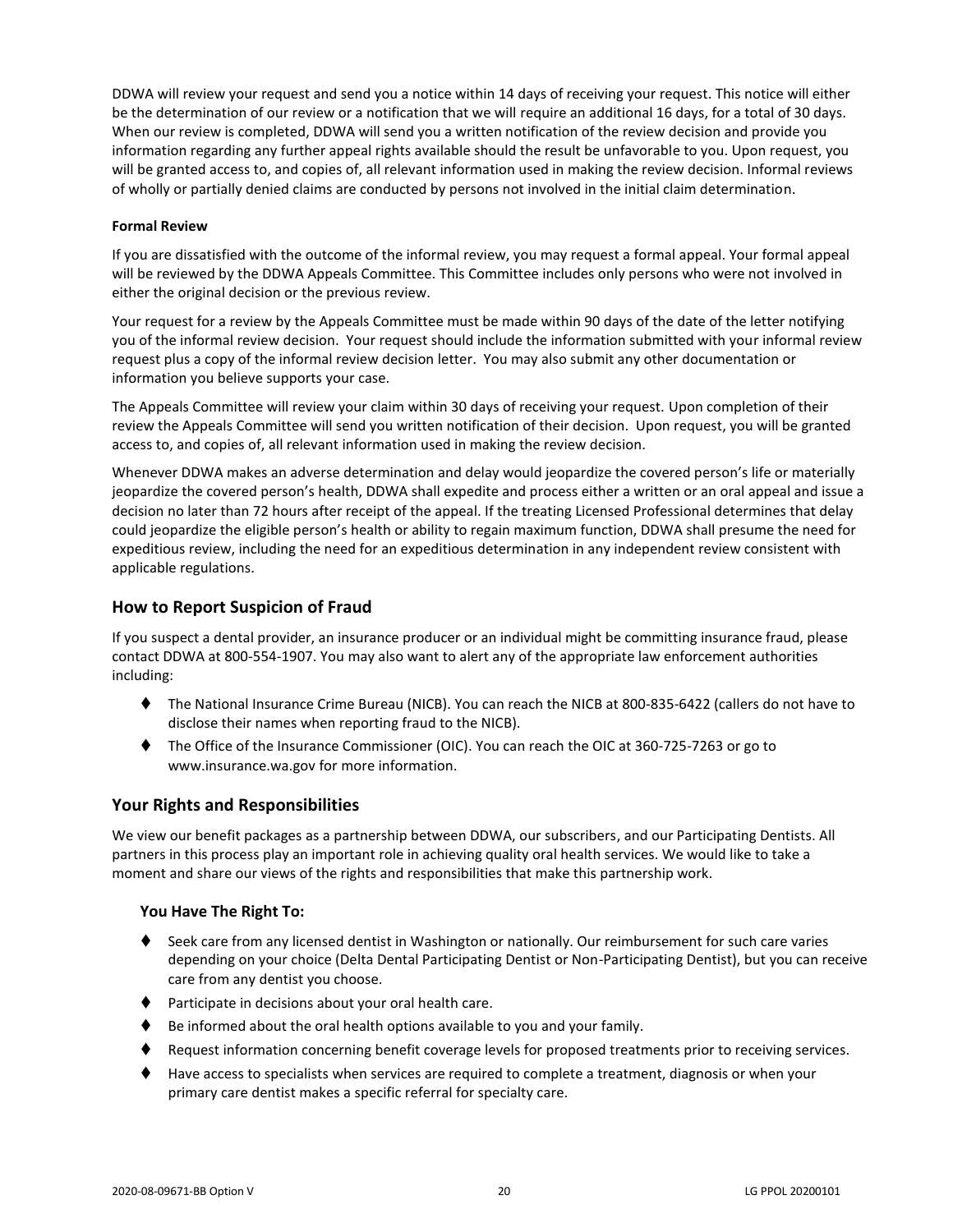- ⧫ Contact the DDWA Customer Service Department during established business hours to ask questions about your oral health benefits. Alternatively, information is available on our website at www.DeltaDentalWA.com.
- ♦ Appeal orally or in writing, decisions or grievances regarding your dental benefit coverage and have these issues resolved in a timely, professional and fair manner.
- ⧫ Have your individual health information kept confidential and used only for resolving health care decisions or claims.
- ⧫ Receive quality care regardless of your gender, race, sexual orientation, marital status, cultural, economic, educational or religious background.

#### **To Receive the Best Oral Health Care Possible, It Is Your Responsibility To:**

- ♦ Know your benefit coverage and how it works.
- ⧫ Arrive at the dental office on time or let the dental office know well in advance if you are unable to keep a scheduled appointment. Some offices require 24-hour notice for appointment cancellations before they will waive service charges.
- ♦ Ask questions about treatment options that are available to you regardless of coverage levels or cost.
- ♦ Give accurate and complete information about your health status and history and the health status and history of your family to all healthcare providers when necessary.
- ♦ Read carefully and ask questions about all forms and documents that you are requested to sign, and request further information about items you do not understand.
- ⧫ Follow instructions given by your dentist or their staff concerning daily oral health improvement or post service care.
- ♦ Send requested documentation to DDWA to assist with the processing of claims, Confirmation of Treatment and Costs, or appeals.
- ⧫ If applicable, pay the dental office any appropriate coinsurance or deductible amounts at time of visit.
- Respect the rights, office policies and property of each dental office you have the opportunity to visit.
- Inform your dentist and your employer promptly of any change to your, or a family member's address, telephone, or family status.

#### <span id="page-23-0"></span>**Health Insurance Portability and Accountability Act (HIPAA)**

Delta Dental of Washington is committed to protecting the privacy of your dental health information in compliance with the Health Insurance Portability and Accountability Act. You can get our Notice of Privacy Practices by visiting www.DeltaDentalWA.com, or by calling DDWA at 800-554-1907.

#### <span id="page-23-1"></span>**Conversion Option**

If your dental coverage stops because your employment or eligibility ends, the group policy ends, or there is an extended strike, lockout or labor dispute, you may apply directly to DDWA to convert your coverage to a Delta Dental Individual and Family plan. You must apply within 31 days of termination of your group coverage or 31 days after you receive notice of termination of coverage, whichever is later. The benefits and premium costs of a Delta Dental Individual and Family plan may be different from those available under your current plan. You may learn about our Individual and Family plans and apply for coverage online at www.DeltaDentalCoversMe.com or by calling 888-899- 3734.

## <span id="page-23-2"></span>**Extension of Benefits**

In the event a person ceases to be eligible for enrollment, or ceases to be enrolled, or in the event of termination of this Plan, DDWA shall not be required to pay for services beyond the termination date. An exception will be made for the completion of procedures requiring multiple visits that were started while coverage was in effect, are completed within 21 days of the termination date, and are otherwise benefits under the terms of this Plan.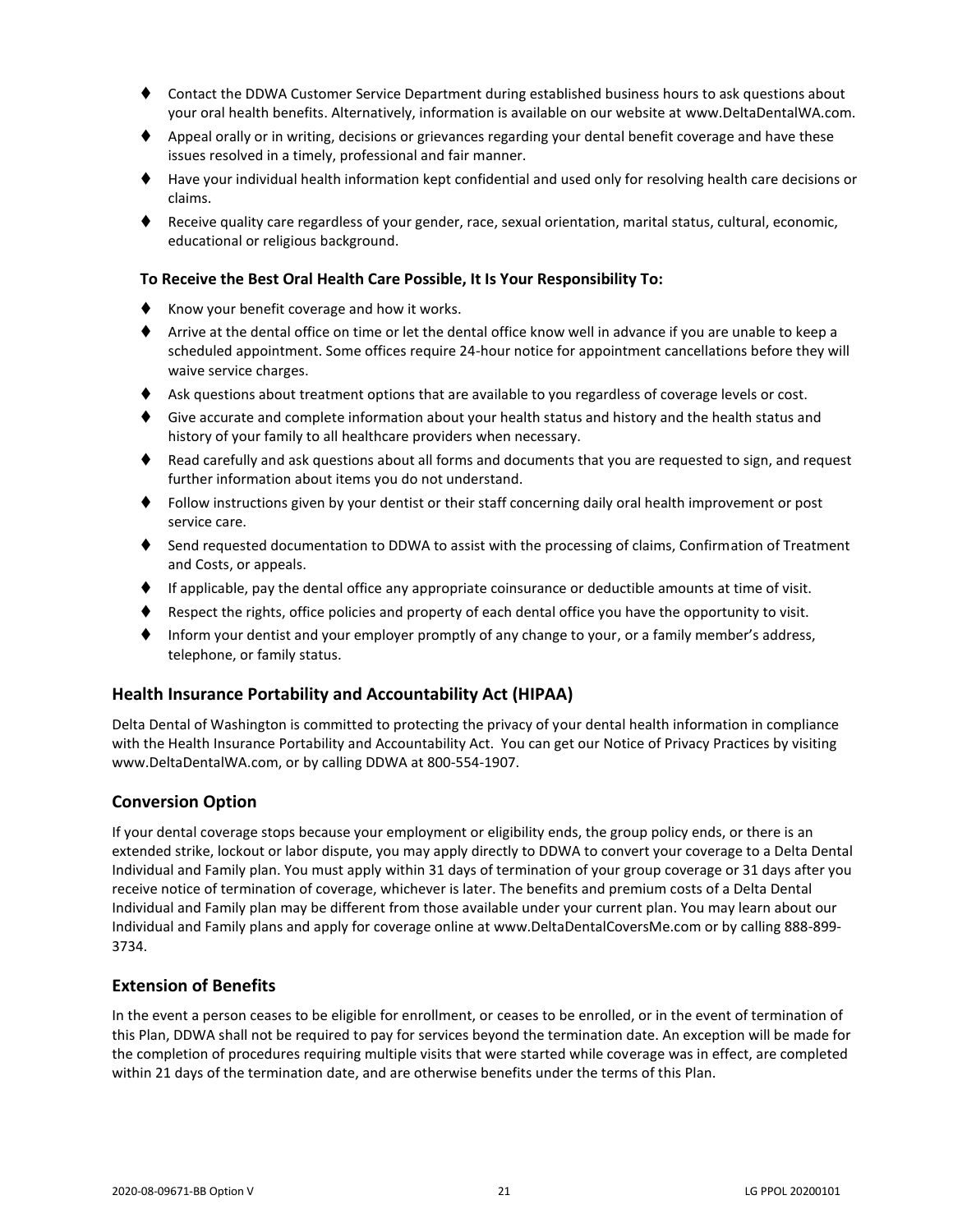## <span id="page-24-0"></span>**Coordination of Benefits**

Coordination of this Contract's Benefits with Other Benefits: The coordination of benefits (COB) provision applies when you have dental coverage under more than one *Plan*. *Plan* is defined below.

The order of benefit determination rules govern the order in which each *Plan* will pay a claim for benefits. The *Plan* that pays first is called the *Primary Plan*. The *Primary Plan* must pay benefits according to its policy terms without regard to the possibility that another *Plan* may cover some expenses. The *Plan* that pays after the *Primary Plan* is the *Secondary Plan*. The *Secondary Plan* may reduce the benefits it pays so that payments from all *Plan*s do not exceed 100 percent of the total *Allowable Expense*.

**Definitions:** For the purpose of this section, the following definitions shall apply:

A "*Plan*" is any of the following that provides benefits or services for dental care or treatment. If separate contracts are used to provide coordinated coverage for members of a group, the separate contracts are considered parts of the same *Plan* and there is no COB among those separate contracts. However, if COB rules do not apply to all contracts, or to all benefits in the same contract, the contract or benefit to which COB does not apply is treated as a separate *Plan*.

- *Plan* includes: group, individual or blanket disability insurance contracts, and group or individual contracts issued by health care service contractors or health maintenance organizations (HMO), *Closed Panel Plan*s or other forms of group coverage; medical care components of long-term care contracts, such as skilled nursing care; and Medicare or any other federal governmental *Plan*, as permitted by law.
- **■** *Plan* does not include: hospital indemnity or fixed payment coverage or other fixed indemnity or fixed payment coverage; accident only coverage; specified disease or specified accident coverage; limited benefit health coverage, as defined by state law; school accident and similar coverage that cover students for accidents only, including athletic injuries, either on a twenty-four-hour basis or on a "to and from school" basis; benefits for nonmedical components of long-term care policies; automobile insurance policies required by statute to provide medical benefits; Medicare supplement policies; A state Plan under Medicaid; A governmental *plan*, which, by law, provides benefits that are in excess of those of any private insurance Plan or other nongovernmental *plan*; benefits provided as part of a direct agreement with a direct patient-provider primary care practice as defined by law or coverage under other federal governmental *Plan*s, unless permitted by law.

Each contract for coverage under the above bullet points is a separate *Plan*. If a *Plan* has 2 parts and COB rules apply only to one of the 2, each of the parts is treated as a separate *Plan*.

"*This Plan*" means, in a COB provision, the part of the contract providing the dental benefits to which the COB provision applies and which may be reduced because of the benefits of other *Plan*s. Any other part of the contract providing dental benefits is separate from *This Plan*. A contract may apply one COB provision to certain benefits, such as dental benefits, coordinating only with similar benefits, and may apply another COB provision to coordinate other benefits.

The order of benefit determination rules determine whether *This Plan* is a *Primary Plan* or *Secondary Plan* when you have dental coverage under more than one *Plan*.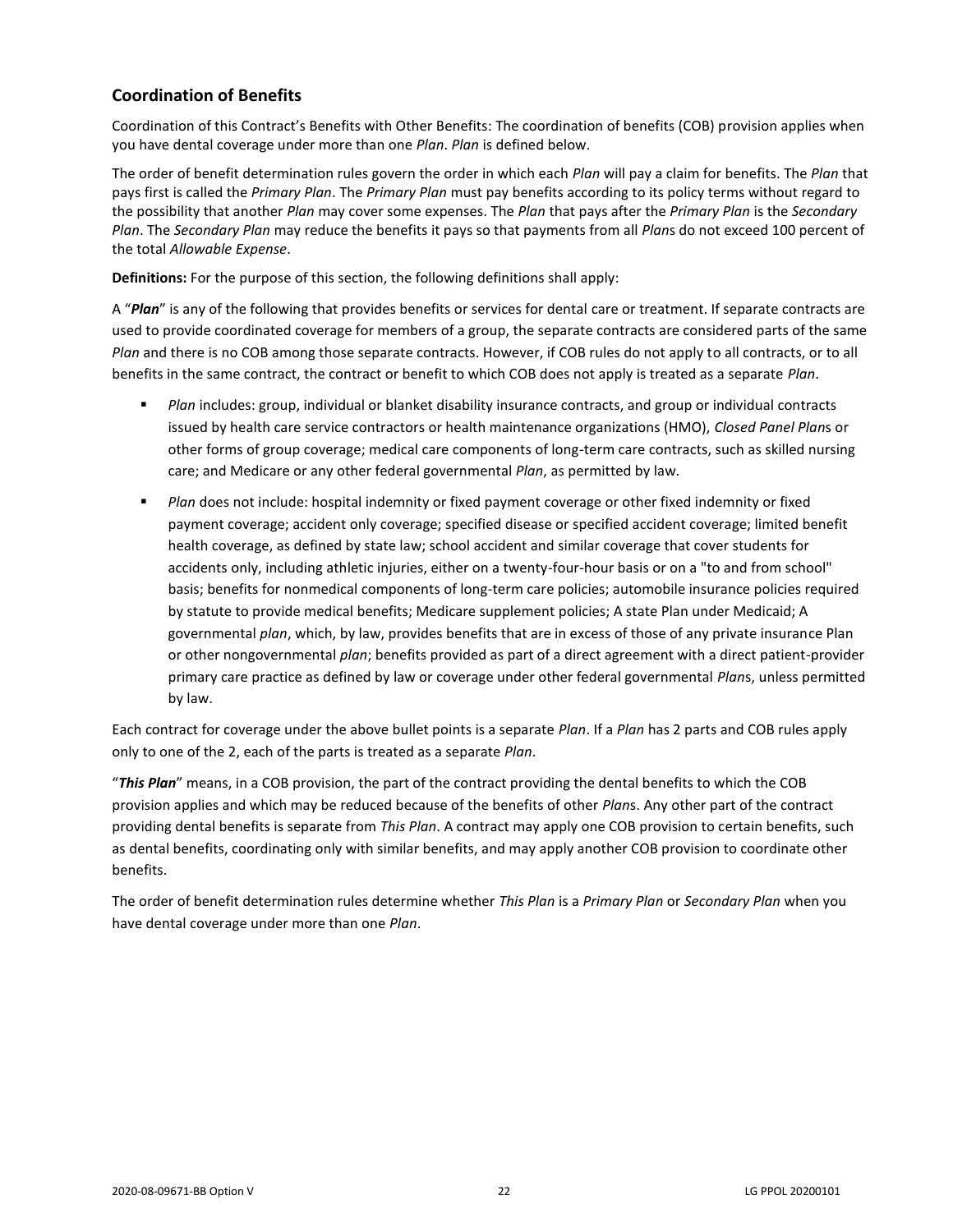When *This Plan* is primary, it determines payment for its benefits first before those of any other *Plan* without considering any other *Plan*'s benefits. When *This Plan* is secondary, it determines its benefits after those of another *Plan* and must make payment in an amount so that, when combined with the amount paid by the *Primary Plan*, the total benefits paid or provided by all *Plan*s for the claim are coordinated up to 100 percent of the total *Allowable Expense* for that claim. This means that when *This Plan* is secondary, it must pay the amount which, when combined with what the *Primary Plan* paid, does not exceed 100 percent of the *Allowable Expense*. In addition, if *This Plan* is secondary, it must calculate its savings (its amount paid subtracted from the amount it would have paid had it been the *Primary Plan*) and record these savings as a benefit reserve for you. This reserve must be used to pay any expenses during that calendar year, whether or not they are an *Allowable Expense* under *This Plan*. If *This Plan* is secondary, it will not be required to pay an amount in excess of its maximum benefit plus any accrued savings.

"**Allowable Expense**" except as outlined below, means any health care expense including coinsurance or copayments and without reduction for any applicable deductible, that is covered in full or in part by any of the plans covering you. When coordinating benefits as the secondary plan, Delta Dental of Washington must pay an amount which, together with the payment made by the primary plan, cannot be less than the same allowable expense as the secondary Plan would have paid if it was the primary plan. In no event will DDWA be required to pay an amount in excess of its maximum benefit plus accrued savings. When Medicare, Part A, Part B, Part C, or Part D is primary, Medicare's allowable amount is the allowable expense.

An expense or a portion of an expense that is not covered by any of the *plan*s is not an allowable expense. The following are examples of expenses that are not *Allowable Expense*s:

- **■** If you are covered by 2 or more Plans that compute their benefit payments on the basis of a maximum allowable amount, relative value schedule reimbursement method or other similar reimbursement method, any amount charged by the provider in excess of the highest reimbursement amount for a specific benefit is not an *Allowable Expense*.
- If you are covered by 2 or more *Plan*s that provide benefits or services on the basis of negotiated fees, an amount in excess of this plan's negotiated fee is not an *Allowable Expense*.

"*Closed Panel Plan*" is a *Plan* that provides dental benefits to you in the form of services through a panel of providers who are primarily employed by the *Plan*, and that excludes coverage for services provided by other providers, except in cases of emergency or referral by a panel member.

"*Custodial Parent*" is the parent awarded custody by a court decree or, in the absence of a court decree, is the parent with whom the child resides more than one-half of the calendar year without regard to any temporary visitation.

**Order of Benefit Determination Rules:** When you are covered by 2 or more *Plan*s, the rules for determining the order of benefit payments are as follows:

The *Primary Plan* must pay or provide its benefits as if the *Secondary Plan* or *Plans* did not exist.

A *Plan* that does not contain a coordination of benefits provision that is consistent with Chapter 284-51 of the Washington Administrative Code is always primary unless the provisions of both *Plan*s state that the complying *Plan* is primary, except coverage that is obtained by virtue of membership in a group that is designed to supplement a part of a basic package of benefits and provides that this supplementary coverage is excess to any other parts of the *Plan* provided by the contract holder.

A *Plan* may consider the benefits paid or provided by another *Plan* in calculating payment of its benefits only when it is secondary to that other *Plan*.

Each *Plan* determines its order of benefits using the first of the following rules that apply: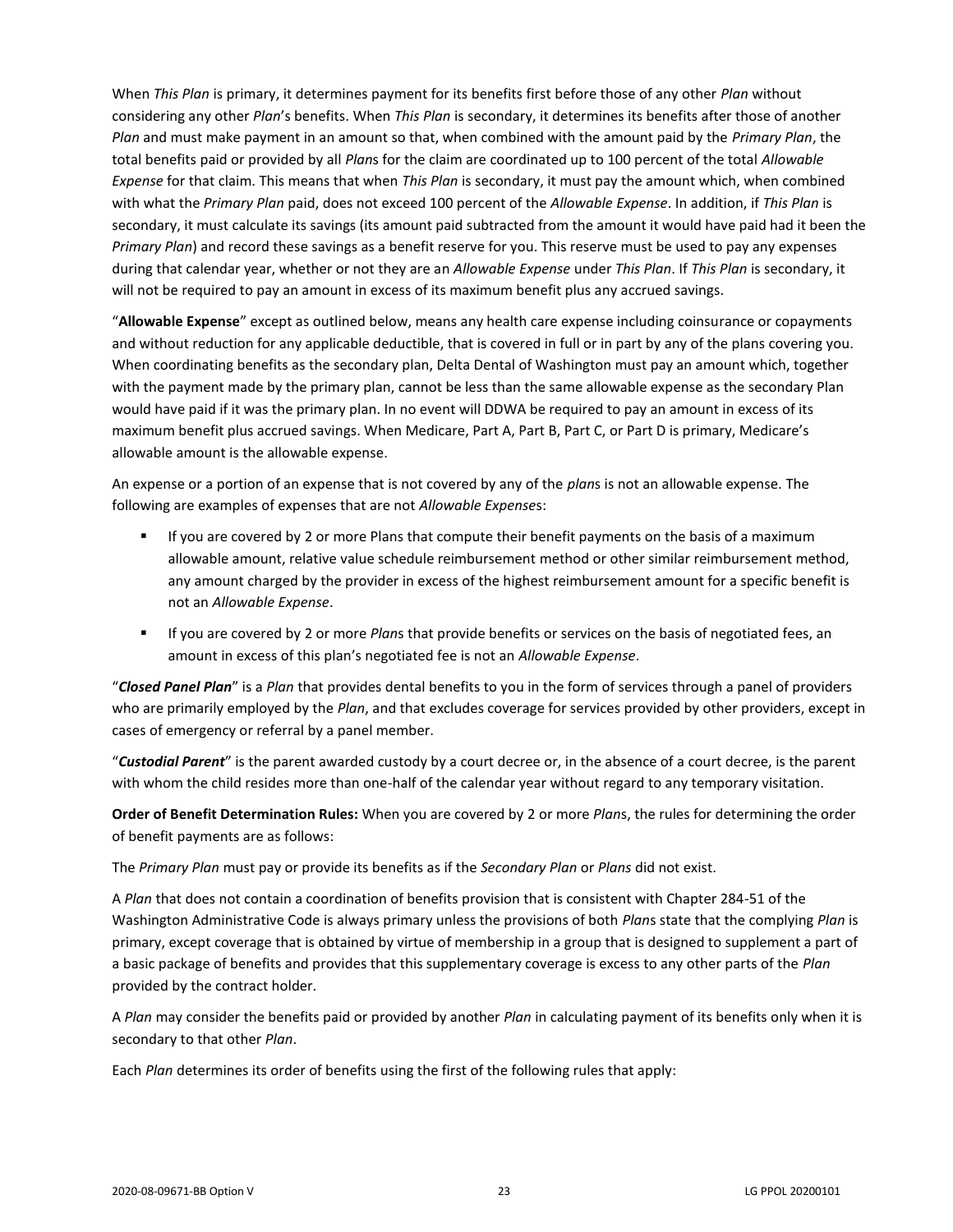"*Non-Dependent or Dependent*" The *Plan* that covers you other than as a *Dependent*, for example as an employee, member, policyholder, subscriber or retiree is the *Primary Plan* and the *Plan* that covers you as a *Dependent* is the *Secondary Plan*. However, if you are a Medicare beneficiary and, as a result of federal law, Medicare is secondary to the *Plan* covering you as a *Dependent*, and primary to the *Plan* covering you as other than a *Dependent* (e.g., a retired employee), then the order of benefits between the 2 *Plan*s is reversed so that the *Plan* covering you as an employee, member, policyholder, subscriber or retiree is the *Secondary Plan* and the other *Plan* is the *Primary Plan*.

"*Dependent Child Covered Under More Than One Plan*" Unless there is a court decree stating otherwise, when a *Dependent* child is covered by more than one *Plan* the order of benefits is determined as follows:

- 1) For a *Dependent* child whose parents are married or are living together, whether or not they have ever been married:
	- a) The *Plan* of the parent whose birthday falls earlier in the calendar year is the *Primary Plan*; or
	- b) If both parents have the same birthday, the *Plan* that has covered the parent the longest is the *Primary Plan*.
- 2) For a *Dependent* child whose parents are divorced or separated or not living together, whether or not they have ever been married:
	- a) If a court decree states that one of the parents is responsible for the Dependent child's dental expenses or dental coverage and the *Plan* of that parent has actual knowledge of those terms, that *Plan* is primary. This rule applies to claims determination periods commencing after the *Plan* is given notice of the court decree;
	- b) If a court decree states one parent is to assume primary financial responsibility for the Dependent child but does not mention responsibility for dental expenses, the *Plan* of the parent assuming financial responsibility is primary;
	- c) If a court decree states that both parents are responsible for the Dependent child's dental expenses or dental coverage, the provisions of point 1) above (for dependent child(ren) whose parents are married or are living together) determine the order of benefits;
	- d) If a court decree states that the parents have joint custody without specifying that one parent has responsibility for the dental expenses or dental coverage of the Dependent child, the provisions of point 1) above (for dependent child(ren) whose parents are married or are living together) determine the order of benefits; or
	- e) If there is no court decree allocating responsibility for the Dependent child's dental expenses or dental coverage, the order of benefits for the child is as follows:
		- I. The *Plan* covering the *Custodial Parent*, first;
		- II. The *Plan* covering the spouse of the *Custodial Parent*, second;
		- III. The *Plan* covering the non*custodial Parent*, third; and then
		- IV. The *Plan* covering the spouse of the non*custodial Parent*, last
- 3) For a *Dependent* child covered under more than one *Plan* of individuals who are not the parents of the child, the provisions of points 1) or 2) above (for *dependent* child(ren) whose parents are married or are living together or for *dependent* child(ren) whose parents are divorced or separated or not living together) determine the order of benefits as if those individuals were the parents of the child.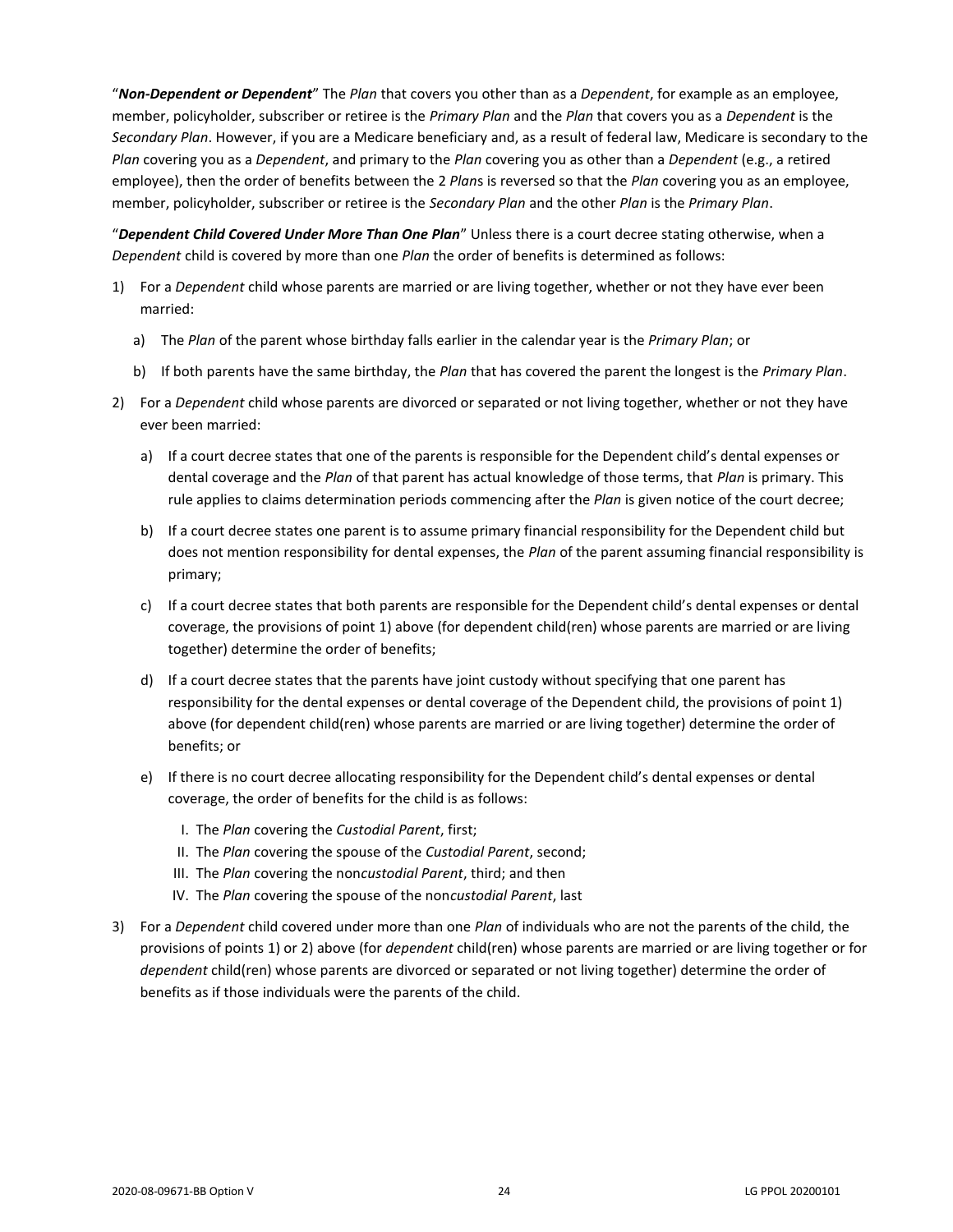"*Active Employee or Retired or Laid-off Employee*": The *Plan* that covers you as an active employee, that is, an employee who is neither laid off nor retired, is the *Primary Plan*. The *Plan* covering you as a retired or laid-off employee is the *Secondary Plan*. The same would hold true if you are a *Dependent* of an active employee and you are a *Dependent* of a retired or laid-off employee. If the other *Plan* does not have this rule, and as a result, the *Plan*s do not agree on the order of benefits, this rule is ignored. This rule does not apply if the rule under the *Non-Dependent* or *Dependent* provision above can determine the order of benefits.

"*COBRA or State Continuation Coverage*"**:** If your coverage is provided under COBRA or under a right of continuation provided by state or other federal law is covered under another *Plan*, the *Plan* covering you as an employee, member, subscriber or retiree or covering you as a *Dependent* of an employee, member, subscriber or retiree is the *Primary Plan* and the COBRA or state or other federal continuation coverage is the *Secondary Plan*. If the other *Plan* does not have this rule, and as a result, the *Plan*s do not agree on the order of benefits, this rule is ignored. This rule does not apply if the rule under the *Non-Dependent* or *Dependent* provision above can determine the order of benefits.

"*Longer or Shorter Length of Coverage*"**:** The *Plan* that covered you as an employee, member, policyholder, subscriber or retiree longer is the *Primary Plan* and the *Plan* that covered you the shorter period of time is the *Secondary Plan*.

If the preceding rules do not determine the order of benefits, the *Allowable Expense*s must be shared equally between the *Plan*s meeting the definition of *Plan*. In addition, *This Plan* will not pay more than it would have paid had it been the *Primary Plan*.

**Effect on the Benefits of** *This Plan***:** When *This Plan* is secondary, it may reduce its benefits so that the total benefits paid or provided by all *Plan*s during a claim determination period are not more than the *Total Allowable Expenses*. In determining the amount to be paid for any claim, the *Secondary Plan* must make payment in an amount so that, when combined with the amount paid by the *Primary Plan*, the total benefits paid or provided by all *Plan*s for the claim do not exceed 100 percent of the total *Allowable Expense* for that claim. Total *Allowable Expense* is the *Allowable Expense* of the *Primary Plan* or the *Secondary Plan up to this plan's allowable expense*. In addition, the *Secondary Plan* must credit to its *Plan* deductible any amounts it would have credited to its deductible in the absence of other dental coverage.

**How We Pay Claims When We Are Secondary:** When we are knowingly the *Secondary Plan*, we will make payment promptly after receiving payment information from your *Primary Plan*. Your *Primary Plan*, and we as your *Secondary Plan*, may ask you and/or your provider for information in order to make payment. To expedite payment, be sure that you and/or your provider supply the information in a timely manner.

If the *Primary Plan* fails to pay within 60 calendar days of receiving all necessary information from you and your provider, you and/or your provider may submit your claim for us to make payment as if we were your *Primary Plan*. In such situations, we are required to pay claims within 30 calendar days of receiving your claim and the notice that your *Primary Plan* has not paid. This provision does not apply if Medicare is the *Primary Plan*. We may recover from the *Primary Plan* any excess amount paid under the "right of recovery" provision in the *plan*.

If there is a difference between the amounts the *plans* allow, we will base our payment on the higher amount. However, if the *Primary Plan* has a contract with the provider, our combined payments will not be more than the amount called for in our contract. Health maintenance organizations (HMOs) and health care service contractors usually have contracts with their providers as do some other *plan*s.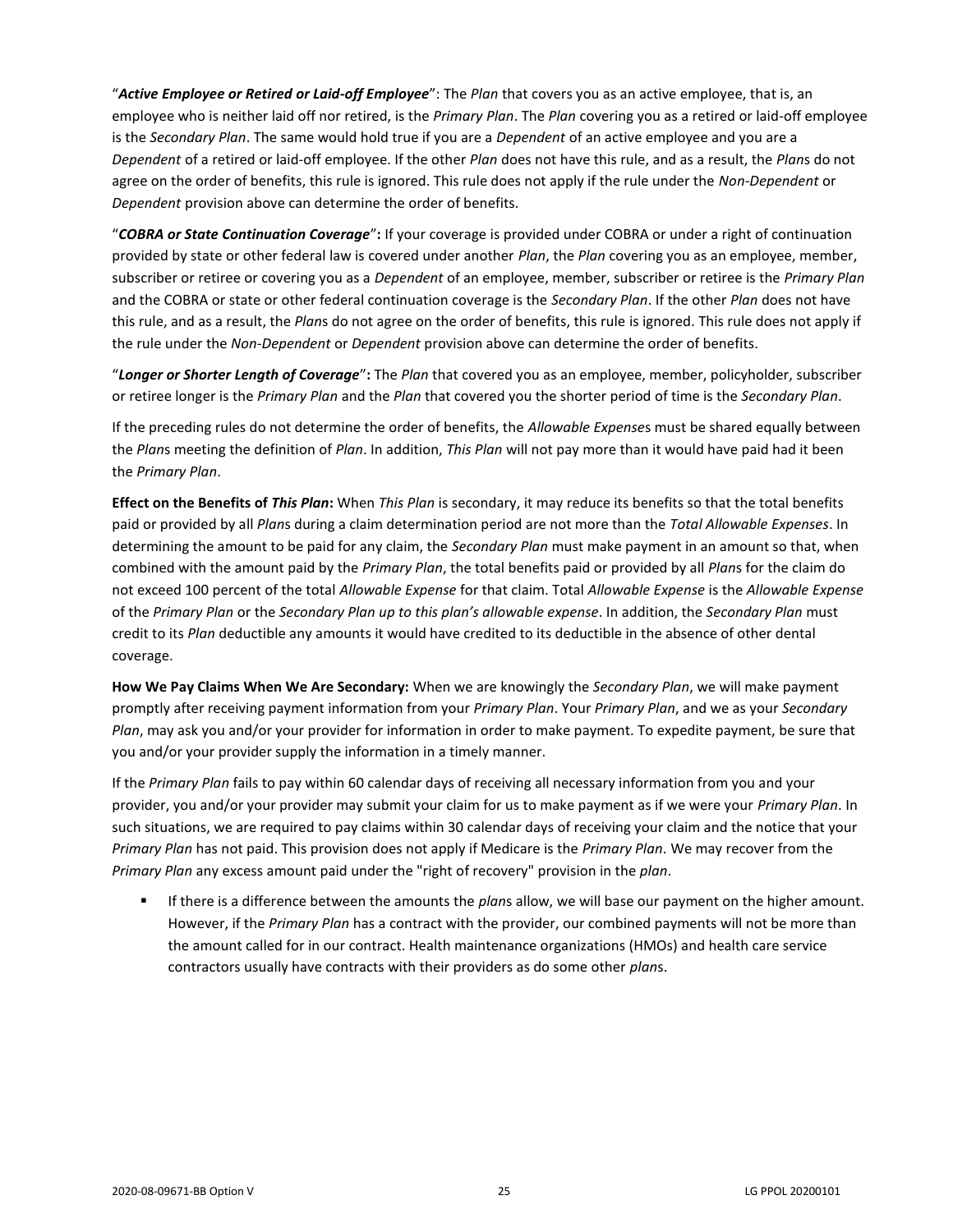▪ We will determine our payment by subtracting the amount paid by the *Primary Plan* from the amount we would have paid if we had been primary. We must make payment in an amount so that, when combined with the amount paid by the *Primary Plan*, the total benefits paid or provided by all *plan*s for the claim does not exceed one hundred percent of the total allowable expense (the highest of the amounts allowed under each Plan involved) for your claim. We are not required to pay an amount in excess of our maximum benefit plus any accrued savings. If your provider negotiates reimbursement amounts with the *plan*(s) for the service provided, your provider may not bill you for any excess amounts once he/she has received payment for the highest of the negotiated amounts. When our deductible is fully credited, we will place any remaining amounts in a savings account to cover future claims which might not otherwise have been paid.

**Right to Receive and Release Needed Information:** Certain facts about dental coverage and services are needed to apply these COB rules and to determine benefits payable under *This Plan* and other *Plan*s. The Company may get the facts it needs from or give them to other organizations or persons for the purpose of applying these rules and determining benefits payable under *This Plan* and other *Plan*s covering you. The Company need not tell, or get the consent of, any person to do this. To claim benefits under *This Plan* you must give the Company any facts it needs to apply those rules and determine benefits payable.

**Facility of Payment:** If payments that should have been made under *This Plan* are made by another *Plan*, the Company has the right, at its discretion, to remit to the other *Plan* the amount the Company determines appropriate to satisfy the intent of this provision. The amounts paid to the other *Plan* are considered benefits paid under *This Plan*. To the extent of such payments, the Company is fully discharged from liability under *This Plan*.

**Right of Recovery:** The Company has the right to recover excess payment whenever it has paid *Allowable Expense*s in excess of the maximum amount of payment necessary to satisfy the intent of this provision. The Company may recover excess payment from any person to whom or for whom payment was made or any other Company or *Plan*s.

**Notice to Covered Persons** If you are covered by more than one health benefit *Plan*, and you do not know which is your *Primary Plan*, you or your provider should contact any one of the health *Plan*s to verify which *Plan* is primary. The health *Plan* you contact is responsible for working with the other health *Plan* to determine which is primary and will let you know within 30 calendar days.

**CAUTION:** All health *Plan*s have timely claim filing requirements. If you, or your provider, fail to submit your claim to a secondary health *Plan* within the *Plan*'s claim filing time limit, the *Plan* can deny the claim. If you experience delays in the processing of your claim by the primary health *Plan*, you or your provider will need to submit your claim to the secondary health *Plan* within its claim filing time limit to prevent a denial of the claim.

To avoid delays in claims processing, if you are covered by more than one *Plan* you should promptly report to your providers and *Plan*s any changes in your coverage.

## <span id="page-28-0"></span>**Subrogation**

If we pay benefits under this policy, and you are paid by someone else for the same procedures we pay for, we have the right to recover what we paid from the excess received by you, after full compensation for your loss is received. Any legal fees for recovery will be pro-rated between the parties based on the percentage of the recovery received. You have to sign and deliver to us any documents relating to the recovery that we reasonably request.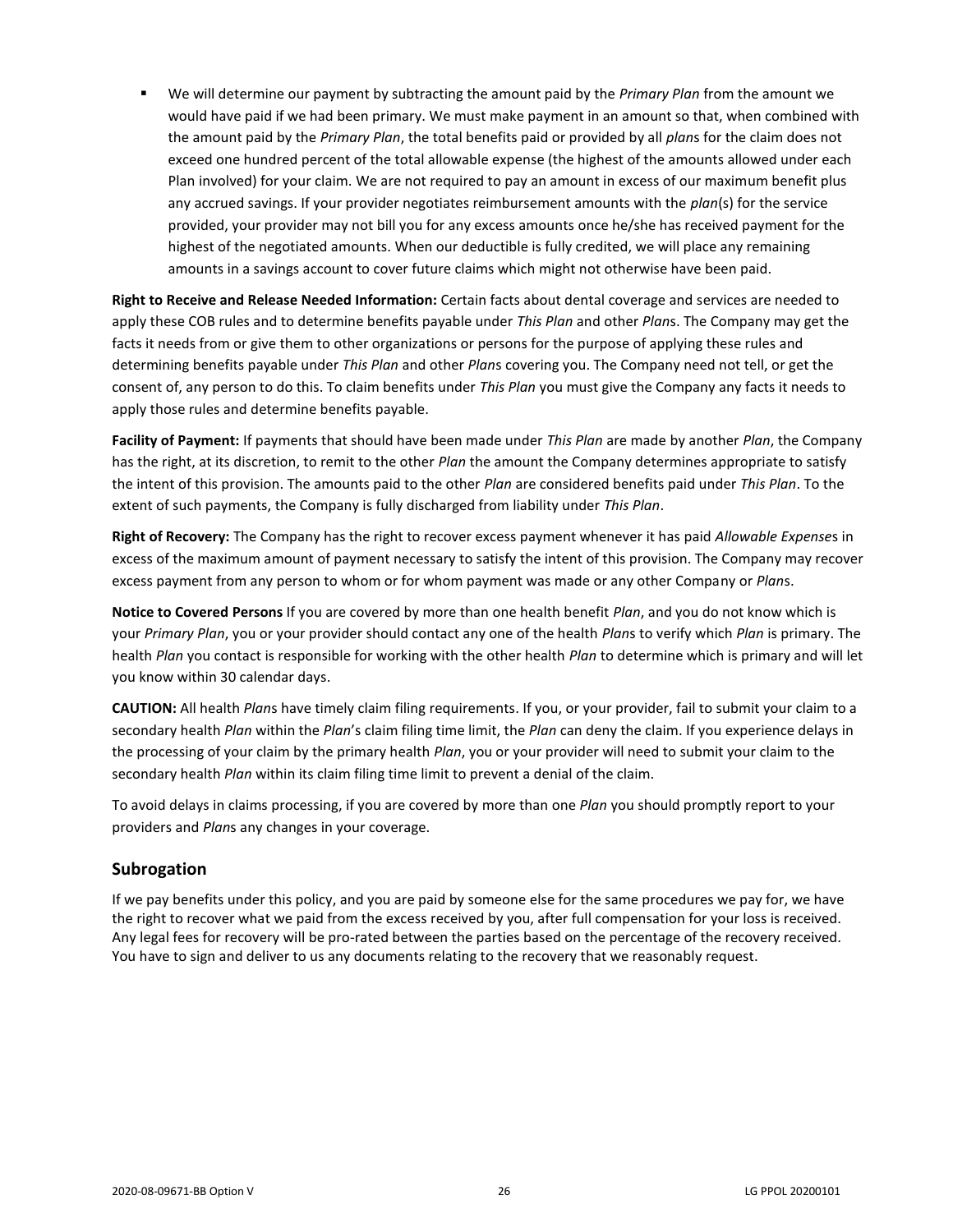## **Section F - Resources**

## <span id="page-29-1"></span><span id="page-29-0"></span>**Frequently Asked Questions about Your Dental Benefits**

#### **What is a Delta Dental "Participating Dentist"?**

A Delta Dental Participating Dentist is a dentist who has signed an agreement with Delta Dental stipulating that he or she will provide dental treatment to subscribers and their dependents who are covered by DDWA's group dental care plans. Delta Dental Participating Dentists submit claims directly to DDWA for their patients.

#### **Can I choose my own dentist?**

See the "Choosing a Dentist" section for more information.

#### **How can I obtain a list of Delta Dental Participating Dentists?**

You can obtain a current list of Delta Dental Participating Dentists by going to our website at www.DeltaDentalWA.com. You may also call us at 800-554-1907.

#### **How can I get claim forms?**

You can obtain American Dental Association-approved claim forms from your dentist. You can also obtain a copy of the approved claim form from our website at www.DeltaDentalWA.com or by calling our Customer Service Number at 800- 554-1907. Note: If your dentist is a Delta Dental Participating Dentist, he or she will complete and submit claim forms for you.

#### **What is the mailing address for DDWA claim forms?**

If you see a Delta Dental Participating Dentist, the dental office will submit your claims for you. If your dentist is not a Participating Dentist, it will be up to you to ensure that the dental office submits your claims to Delta Dental of Washington at P.O. Box 75983, Seattle, WA 98175-0983.

#### **Who do I call if I have questions about my dental plan?**

If you have questions about your dental benefits, call DDWA's Customer Service Department at 800-554-1907. Questions can also be addressed via e-mail at CService@DeltaDentalWA.com.

#### **Does DDWA cover tooth colored filings on my back teeth?**

It is your group's choice to cover posterior composite fillings (tooth colored fillings on your back teeth), or only allow posterior amalgam fillings (silver fillings on your back teeth). Please see the "Benefits Covered by Your Plan" section to determine which election your Group has made. You may also log on to the "MySmile® Personal Benefits Center" on our website, www.DeltaDentalWA.com, or call us at 800-554-1907 for assistance in determining whether or not your Plan covers posterior composite fillings.

#### **Do I have to get an "estimate" before having dental treatment done?**

You are not required to get an estimate before having treatment, but you may wish to do so. You may ask your dentist to complete and submit a request for an estimate, called a Confirmation of Treatment and Cost. The estimate will provide you with estimated cost for your procedure, but is not a guarantee of payment.

#### **Who is Delta Dental?**

Delta Dental Plans Association is a national organization made up of local, nonprofit Delta Dental plans that provide dental benefits coverage. DDWA is a member of the Delta Dental Plans Association.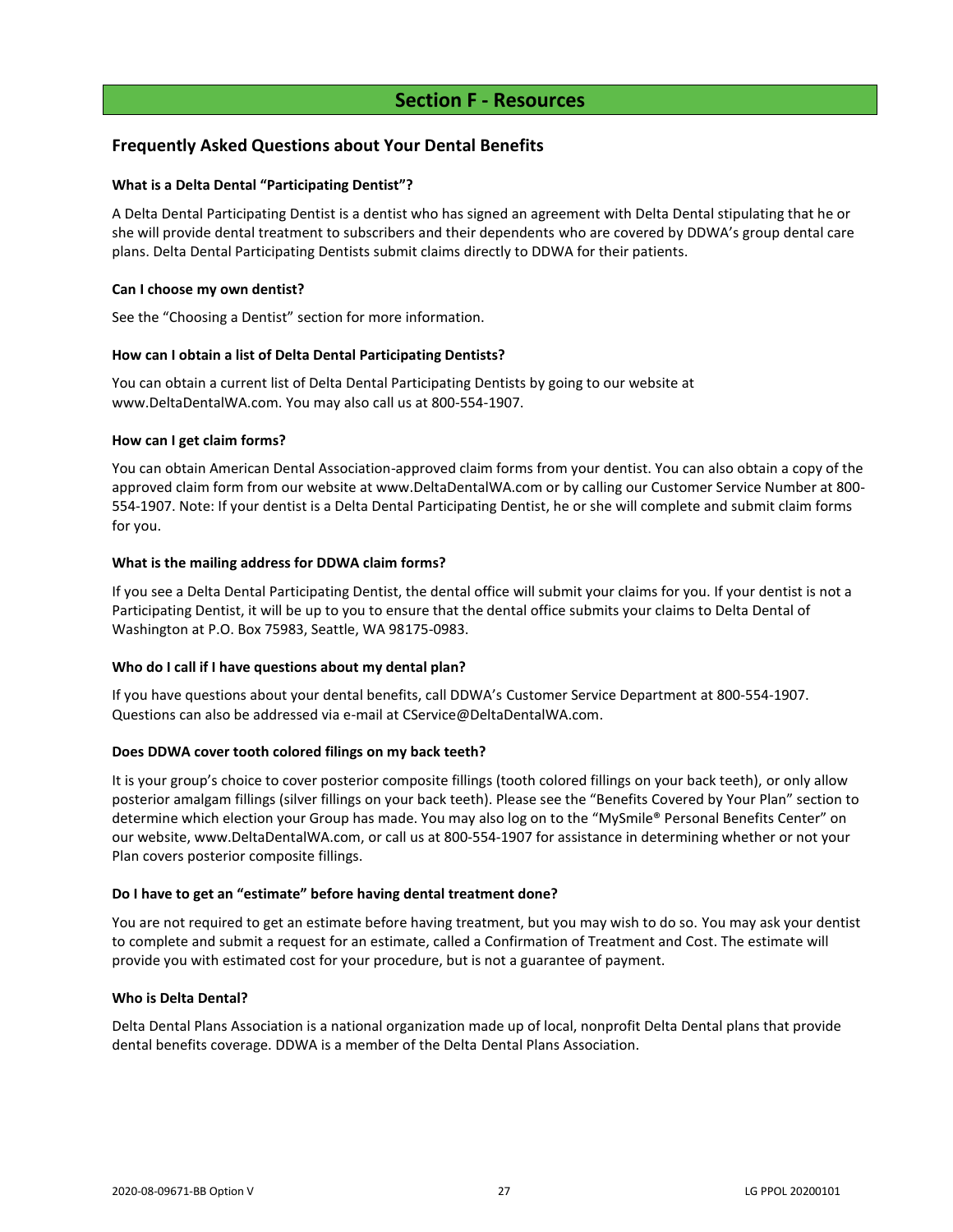## <span id="page-30-0"></span>**Glossary**

## **Alveolar**

Pertaining to the ridge, crest or process of bone that projects from the upper and lower jaw and supports the roots of the teeth.

#### **Amalgam**

A mostly silver filling often used to restore decayed teeth.

#### **Apicoectomy**

Surgery on the root of the tooth.

#### **Appeal**

An oral or written communication by a subscriber or their authorized representative requesting the reconsideration of the resolution of a previously submitted complaint or, in the case of claim determination, the determination to deny, modify, reduce, or terminate payment, coverage authorization, or provision of health care services or benefits.

#### **Bitewing X-ray**

An X-ray picture that shows, simultaneously, the portions of the upper and lower back teeth that extend above the gum line, as well as a portion of the roots and supporting structures of these teeth.

#### **Bridge**

Also known as a fixed partial denture. See "Fixed Partial Denture".

#### **Certificate of Coverage**

The benefits booklet which describes in summary form the essential features of the contract coverage, and to or for whom the benefits hereunder are payable.

#### **Caries**

Decay. A disease process initiated by bacterially produced acids on the tooth surface.

#### **Complaint**

An oral or written report by a subscriber or authorized representative regarding dissatisfaction with customer service or the availability of a health service.

#### **Comprehensive Oral Evaluation**

Typically used by a general dentist and/or specialist when evaluating a patient comprehensively. It is a thorough evaluation and recording of the extraoral and intraoral hard and soft tissues.

#### **Contract**

This agreement between DDWA and Group. The Contract constitutes the entire Contract between the parties and supersedes any prior agreement, understanding or negotiation between the parties.

#### **Coping**

A thin thimble of a crown with no anatomic features. It is placed on teeth prior to the placement of either an overdenture or a large span bridge. The purpose of a coping is to allow the removal and modification of the bridge without requiring a major remake of the bridgework, if the tooth is lost.

#### **Covered Dental Benefits**

Those dental services that are covered under this Contract, subject to the limitations set forth in Benefits Covered by Your Plan.

#### **Crown**

A restoration that replaces the entire surface of the visible portion of tooth.

#### **DDWA**

Delta Dental of Washington, a nonprofit corporation incorporated in Washington State. DDWA is a member of the Delta Dental Plans Association.

#### **Delivery Date**

The date a prosthetic appliance is permanently cemented into place.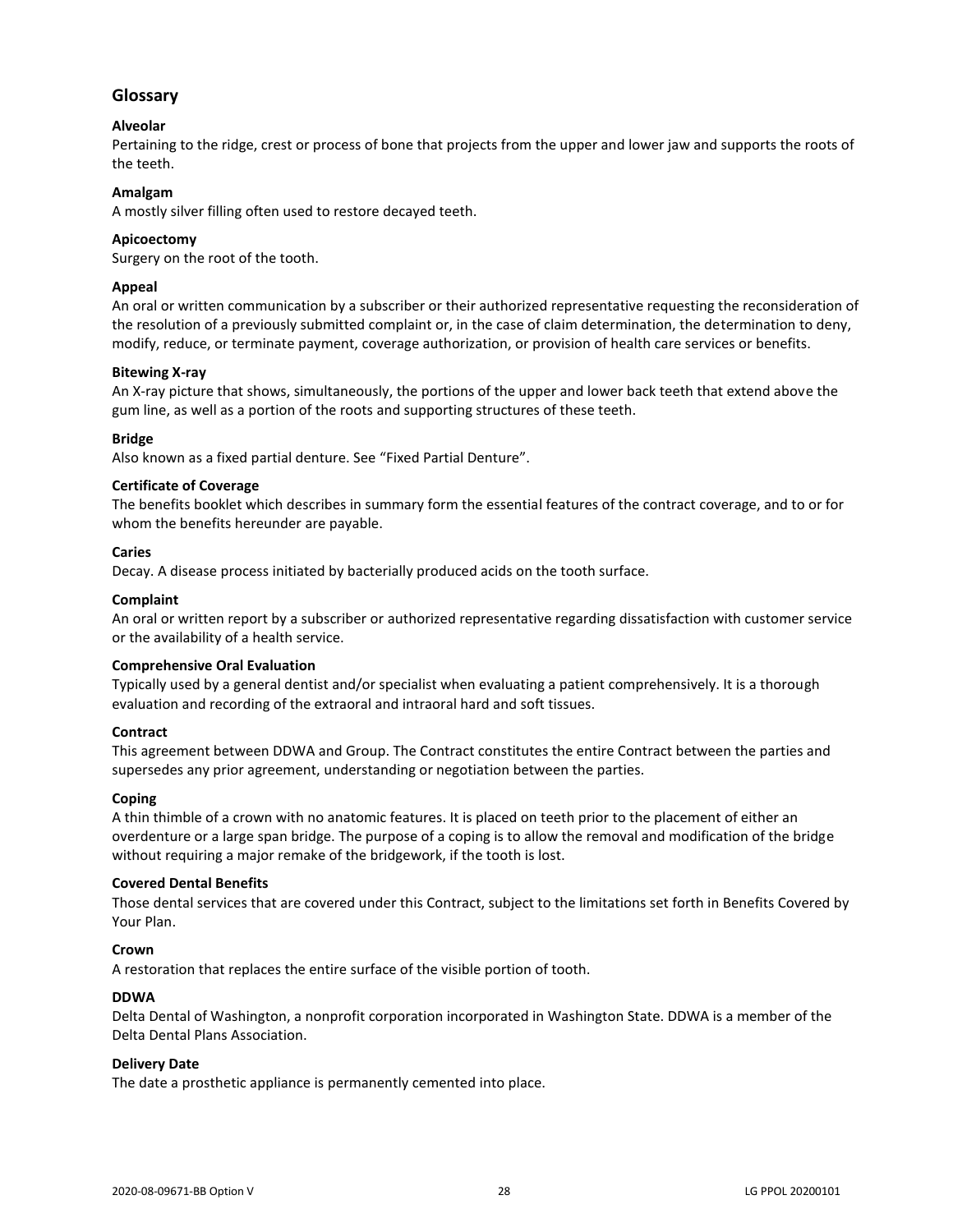#### **Delta Dental**

Delta Dental Plans Association, which is a nationwide nonprofit organization of health care service plans, which offers a range of group dental benefit plans.

#### **Delta Dental PPO Dentist**

A Participating Dentist who has agreed to render services and receive payment in accordance with the terms and conditions of a written Delta Dental PPO agreement, which includes looking solely to Delta Dental for payment for covered services.

#### **Delta Dental Participating Dentist**

A licensed dentist who has agreed to render services and receive payment in accordance with the terms and conditions of a written agreement between Delta Dental and such Dentist, which includes looking solely to Delta Dental for payment for covered services.

#### **Dentist**

A licensed dentist legally authorized to practice dentistry at the time and in the place services are performed. This Plan provides for covered services only if those services are performed by or under direction of a licensed Dentist or other Licensed Professional operating within the scope of their license.

#### **Denture**

A removable prosthesis that replaces missing teeth. A complete (or "full") denture replaces all of the upper or lower teeth. A partial denture replaces one to several missing upper or lower teeth.

#### **Eligibility Date**

The date on which an Eligible Person becomes eligible to enroll in the Plan.

#### **Eligible Dependent**

Any dependent of an Eligible Employee who meets the conditions of eligibility set forth in "Dependent Eligibility and Enrollment."

#### **Eligible Employee**

Any employee who meets the conditions of eligibility set forth in "Employee Eligibility and Enrollment.

#### **Eligible Person**

An Eligible Employee or an Eligible Dependent.

#### **Emergency Dental Condition**

The emergent and acute onset of a symptom or symptoms, including severe pain, that would lead a prudent layperson acting reasonably to believe that a dental condition exists that requires immediate dental attention, if failure to provide dental attention would result in serious impairment to oral functions or serious dysfunction of the mouth or teeth, or would place the person's oral health in serious jeopardy.

#### **Emergency Examination**

Also known as a "limited oral evaluation – problem focused." Otherwise covered dental care services medically necessary to evaluate and treat an Emergency Dental Condition.

#### **Endodontics**

The diagnosis and treatment of dental diseases, including root canal treatment, affecting dental nerves and blood vessels.

#### **Enrolled Dependent, Enrolled Employee, Enrolled Person**

Any Eligible Dependent, Eligible Employee or Eligible Person, as applicable, who has completed the enrollment process and for whom Group has submitted the monthly Premium to DDWA.

#### **Exclusions**

Those dental services that are not contract benefits set forth in your "Benefits Covered by Your Plan" section and all other services not specifically included as a Covered Dental Benefit set forth in Benefits Covered by Your Plan.

#### **Filed Fees**

Approved fees that participating Delta Dental Participating Dentists have agreed to accept as the total fees for the specific services performed.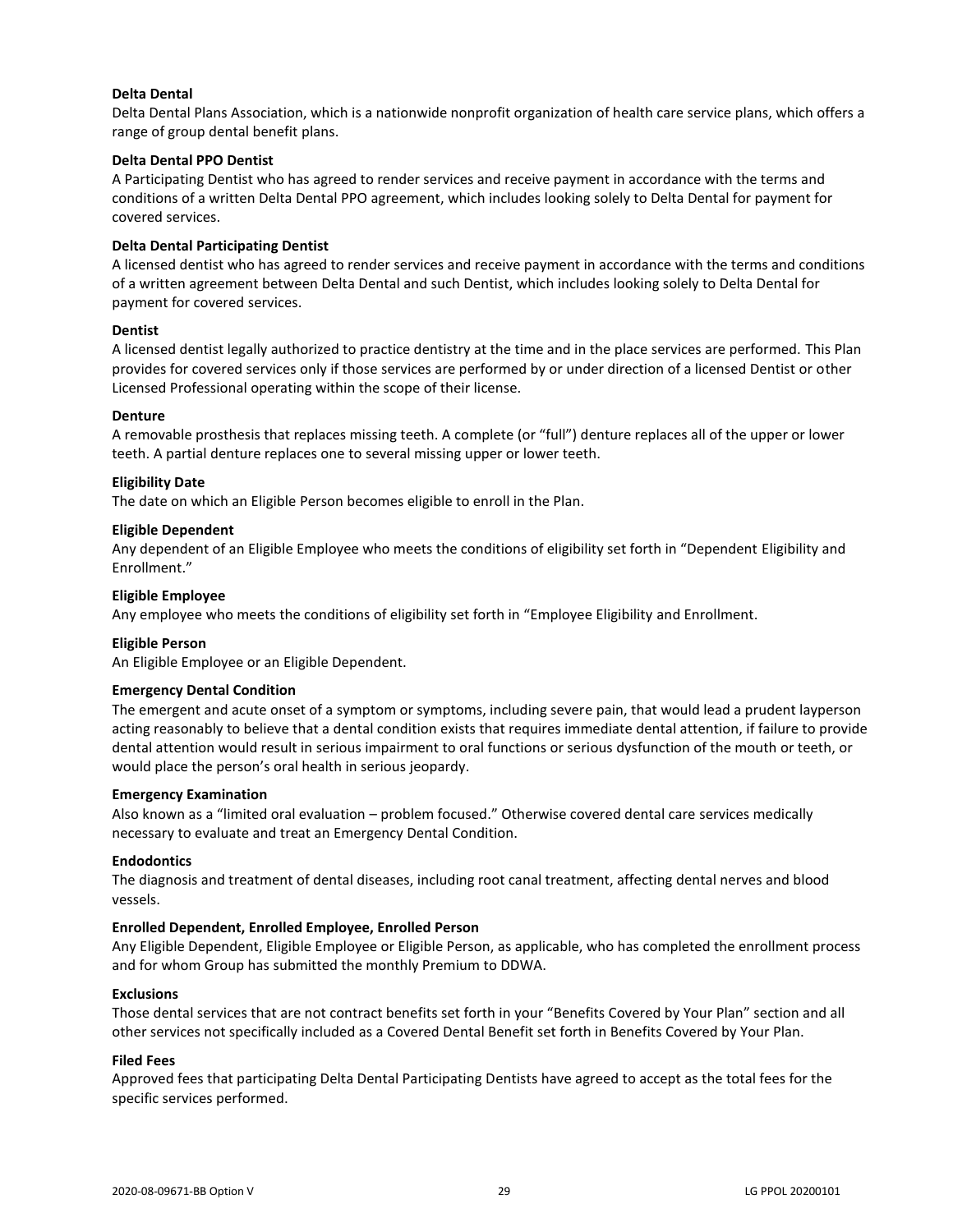#### **Filled Resin**

Tooth colored plastic materials that contain varying amounts of special glass like particles that add strength and wear resistance.

#### **Fixed Partial Denture**

A replacement for a missing tooth or teeth. The fixed partial denture consists of the artificial tooth (pontic) and attachments to the adjoining abutment teeth (retainers). They are cemented (fixed) in place and therefore are not removable.

#### **Fluoride**

A chemical agent used to strengthen teeth to prevent cavities.

#### **Fluoride Varnish**

A fluoride treatment contained in a varnish base that is applied to the teeth to reduce acid damage from the bacteria that causes tooth decay. It remains on the teeth longer than regular fluoride and is typically more effective than other fluoride delivery systems.

#### **General Anesthesia**

A drug or gas that produces unconsciousness and insensibility to pain.

#### **Group**

The employer or entity that is contracting for the dental benefits described in this benefit booklet for its employees.

#### **Implant**

A device specifically designed to be placed surgically within the jawbone as a means of providing an anchor for an artificial tooth or denture.

#### **Inlay**

A dental filling shaped to the form of a cavity and then inserted and secured with cement.

#### **Intraoral X-rays Complete Series (including bitewings)**

A series of radiographs which display the tooth and coronal portions of all the teeth in the mouth.

#### **Intravenous (I.V.) Sedation**

A form of sedation whereby the patient experiences a lowered level of consciousness, but is still awake and can respond.

#### **Licensed Professional**

An individual legally authorized to perform services as defined in his or her license. Licensed professionals include, but are not limited to, denturist, hygienist and radiology technician. Benefits under this Contract will not be denied for any health care service performed by a registered nurse licensed to practice under chapter 18.88 RCW, if first, the service performed was within the lawful scope of such nurse's license, and second, this contract would have provided benefits if such service had been performed by a doctor of medicine licensed to practice under chapter 18.71 RCW.

#### **Lifetime Maximum**

The maximum amount DDWA will pay in the specified covered dental benefit class for an insured individual during the time that individual is on this Plan or any other Plan offered by this Employer.

#### **Limitations**

An exception or condition of coverage for a particular Covered Dental Benefit.

#### **Localized Delivery of Antimicrobial Agents**

Treating isolated areas of advanced gum disease by placing antibiotics or other germ-killing drugs into the gum pocket. This therapy is viewed as an alternative to gum surgery when conditions are favorable.

#### **Maximum Allowable Fees**

The maximum dollar amount that will be allowed toward the reimbursement for any service provided for a covered dental benefit.

#### **Nightguard**

See "Occlusal-guard."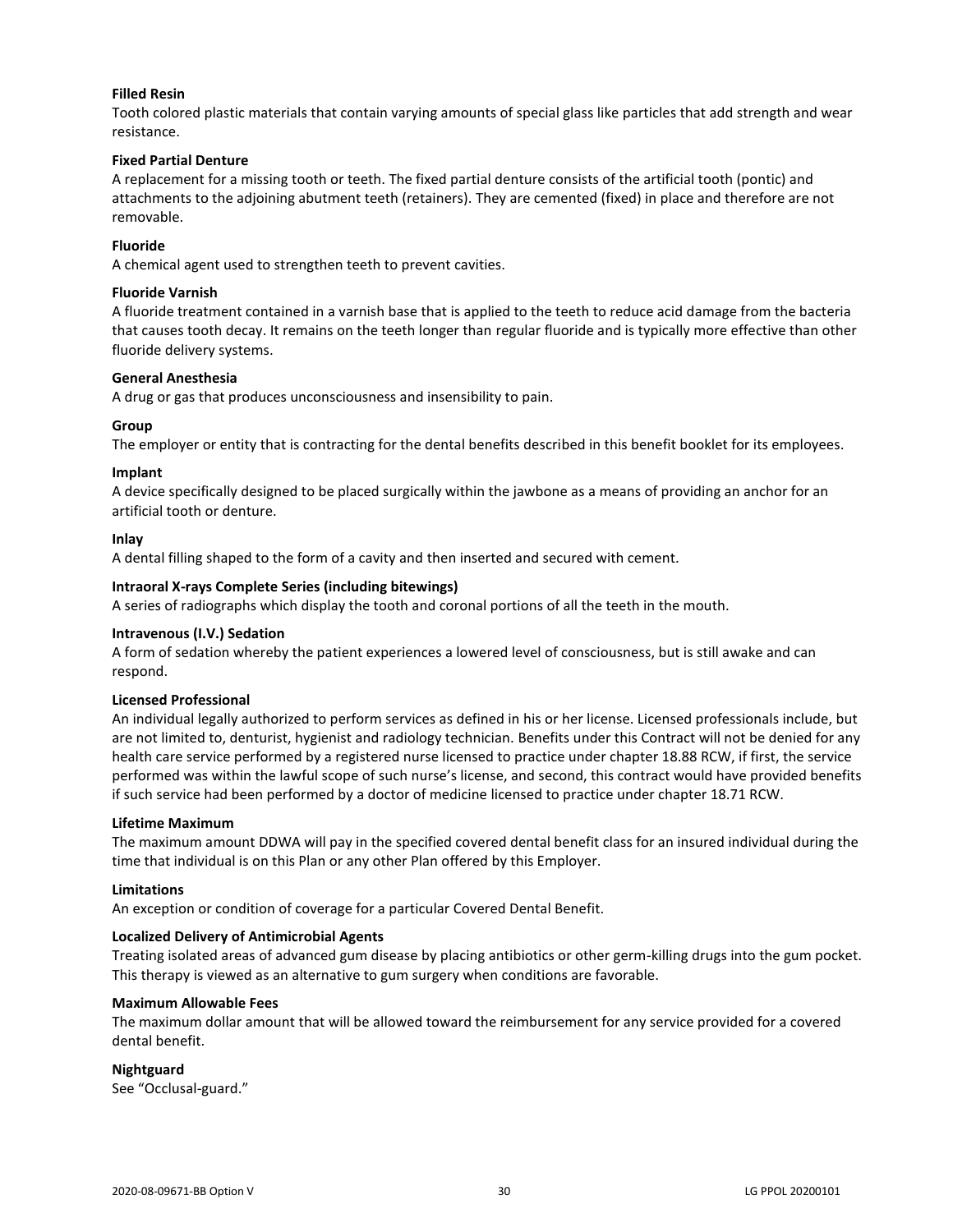#### **Non-Participating Dentist**

A licensed dentist who has not agreed to render services and receive payment in accordance with the terms and conditions of a written Member Dentist Agreement between a member of the Delta Dental Plans Association and such Dentist.

#### **Not a paid Covered Dental Benefit**

Any dental procedure that, under some circumstances, would be covered by DDWA, but is not covered under other conditions. Examples are listed in the "Benefits Covered by Your Plan" section.

#### **Occlusal Adjustment**

Modification of the occluding surfaces of opposing teeth to develop harmonious relationships between the teeth themselves and neuromuscular mechanism, the temporomandibular joints and the structure supporting the teeth.

#### **Occlusal-Guard**

A removable dental appliance – sometimes called a nightguard – that is designed to minimize the effects of gnashing or grinding of the teeth (bruxism). An occlusal-guard (nightguard) is typically used at night.

#### **Onlay**

A restoration of the contact surface of the tooth that covers the entire surface.

#### **Open Enrollment Period**

The annual period in which subscribers can select benefits plans and add or delete Eligible Dependents.

#### **Orthodontics**

Diagnosis, prevention, and treatment of irregularities in tooth and jaw alignment and function, frequently involving braces.

#### **Overdenture**

A removable denture constructed over existing natural teeth or implanted studs.

#### **Palliative Treatment**

Services provided for emergency relief of dental pain.

#### **Panoramic X-ray**

An X-ray, taken from outside the mouth that shows the upper and lower teeth and the associated structures in a single picture.

#### **Participating Plan**

Delta Dental of Washington, and any other member of the Delta Dental Plans Association with which Delta Dental contracts to assist in administering the benefits described in this Benefits Booklet.

#### **Payment Level**

The applicable percentage of Maximum Allowable Fees for Covered Dental Benefits that shall be paid by DDWA as set forth in the Summary of Benefits and Reimbursement Levels sections of this Benefits Booklet.

#### **Periodic Oral Evaluation – (Routine Examination)**

An evaluation performed on a patient of record to determine any changes in the patient's dental and medical health status following a previous comprehensive or periodic evaluation.

#### **Periodontics**

The diagnosis, prevention, and treatment of diseases of gums and the bone that supports teeth.

#### **Plan**

The dental benefits as provided and described in this Benefits Booklet and its accompanying Contract. Any other booklet or contract that provides dental benefits and meets the definition of a "Plan" in the "Coordination of Benefits" section of the Certificate of Coverage is a Plan for the purpose of coordination of benefits.

#### **Pocket Depth**

An internal measurement from the top of the gum tissue to its attachment on the root of a tooth.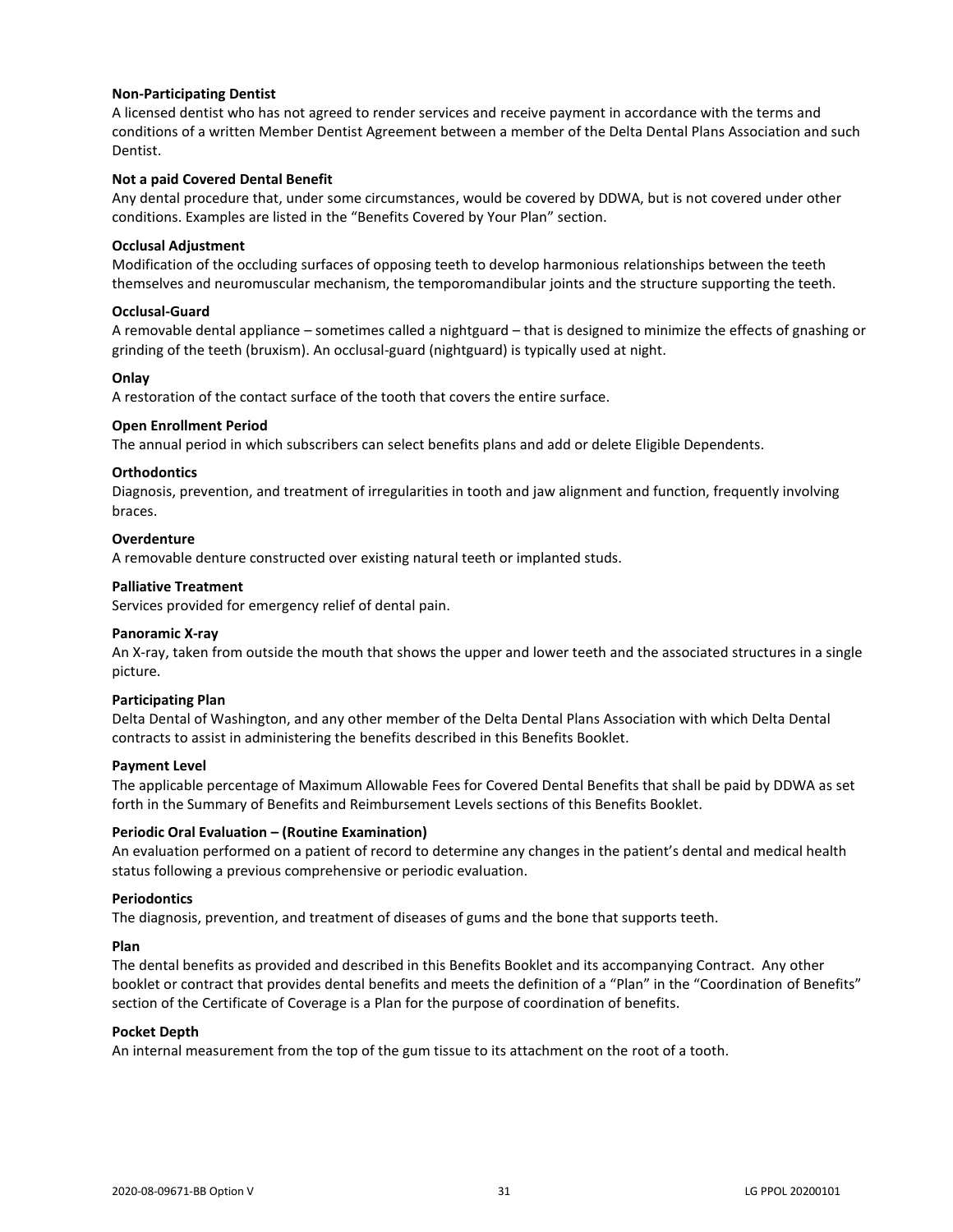#### **Premium**

The monthly amount payable to DDWA by Group, and/or by an Enrolled Employee to Group, as designated in the Contract.

#### **Prophylaxis**

Cleaning and polishing of teeth.

#### **Prosthodontics**

The replacement of missing teeth by artificial means such as bridges and dentures.

#### **Pulpotomy**

The removal of nerve tissue from the crown portion of a tooth.

#### **Qualified Medical Child Support Order (QMCSO)**

An order issued by a court under which an employee must provide medical coverage for a dependent child. QMSCO's are often issued, for example, following a divorce or legal separation.

#### **Resin-Based Composite**

A tooth colored filling, made of a combination of materials, used to restore teeth.

#### **Restorative**

Replacing portions of lost or diseased tooth structures with a filling or crown to restore proper dental function.

#### **Root Planing**

A procedure done to smooth roughened root surfaces.

#### **Sealants**

A material applied to teeth to seal surface irregularities and prevent tooth decay.

#### **Seat Date**

The date a crown, veneer, inlay, or onlay is permanently cemented into place on the tooth.

#### **Specialist**

A licensed dentist who has successfully completed an educational program accredited by the Commission of Dental Accreditation, two or more years in length, as specified by the Council on Dental Education or holds a diploma from an American Dental Association recognized certifying board.

#### **Temporomandibular Joint**

The joint just ahead of the ear, upon which the lower jaw swings open and shut, and can also slide forward.

#### **Veneer**

A layer of tooth-colored material, usually porcelain or acrylic resin, attached to the surface by direct fusion, cementation, or mechanical retention.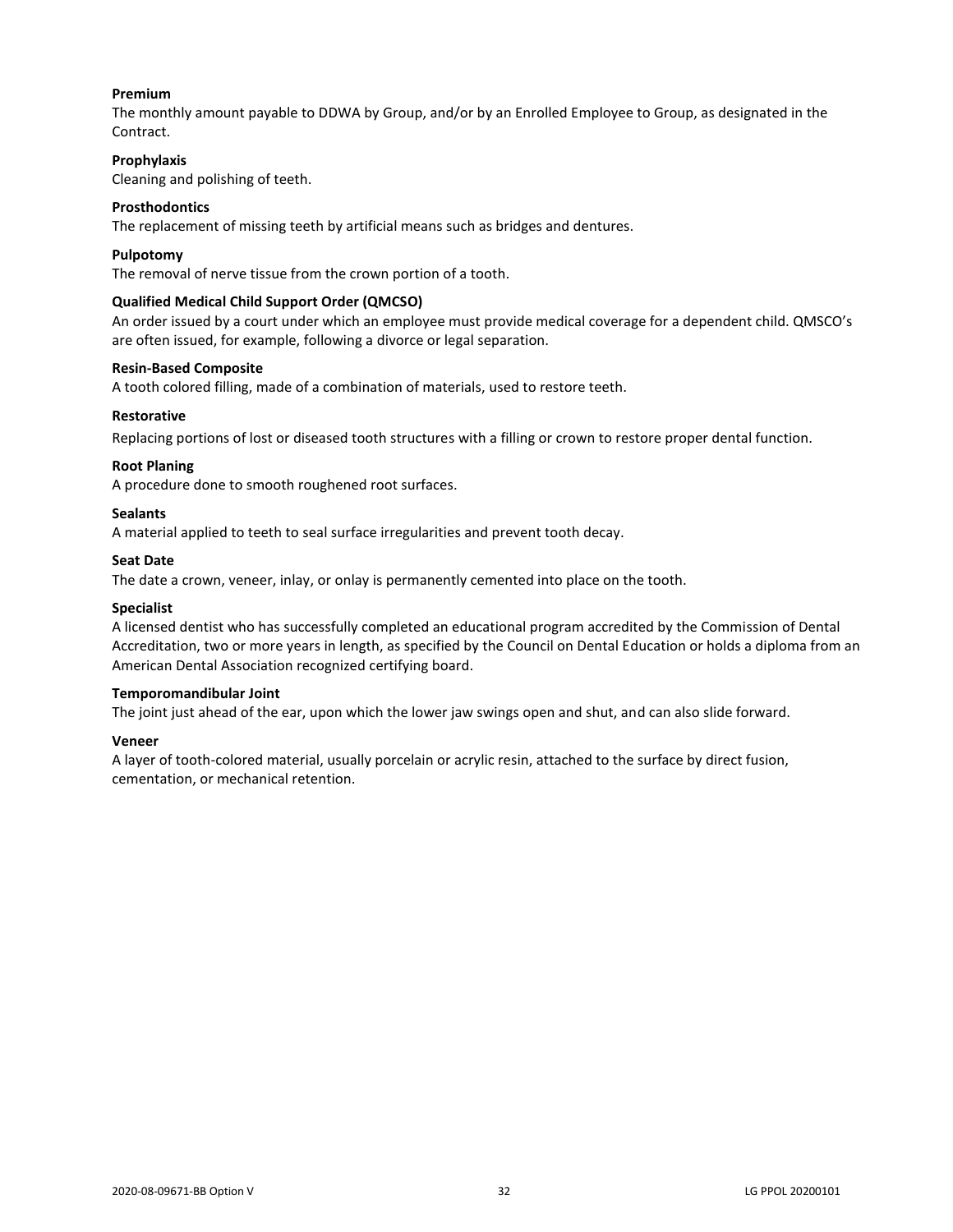## <span id="page-35-0"></span>**Nondiscrimination and Language Assistance Services**

Delta Dental of Washington complies with applicable Federal civil rights laws and does not discriminate on the basis of race, color, national origin, age, disability, or sex.

Delta Dental of Washington does not exclude people or treat them differently because of race, color, national origin, age, disability, or sex.

Delta Dental of Washington:

We will provide free aids and services to people with disabilities to assist in communicating effectively with DDWA staff, such as:

- ◆ Qualified sign language interpreters
- Written information in other formats (large print, audio, accessible electronic formats, other formats)

We will provide free language and services to assist in communicating effectively with DDWA staff for people whose primary language is not English, such as:

- Qualified interpreters
- $\bullet$  Information written in other languages

If you need these services, contact Delta Dental of Washington's Customer Service at: 800-554-1907. If you need translation or interpreter assistance at your dental provider's office, please contact their staff. The cost for translations and interpreter services for communication between you and your provider are not covered by DDWA.

If you believe that Delta Dental of Washington has failed to provide these services or discriminated in another way on the basis of race, color, national origin, age, disability, or sex, you can file a grievance with our Compliance/Privacy Officer who may be reached as follows: PO Box 75983 Seattle, WA 98175, Ph: 800-554-1907, TTY: 800-833-6384, Fx: 206 729-5512 or by email at: [Compliance@DeltaDentalWA.com.](mailto:Compliance@DeltaDentalWA.com) You can file a grievance in person or by mail, fax or email. If you need help filing a grievance, our Compliance/Privacy Officer is available to help you. You can also file a civil rights complaint with the U.S. Department of Health and Human Services, Office for Civil Rights electronically through the Office for Civil Rights Complaint Portal, available a[t https://ocrportal.hhs.gov/ocr/portal/lobby.jsf,](https://ocrportal.hhs.gov/ocr/portal/lobby.jsf) or by mail or phone at: U.S. Department of Health and Human Services, 200 Independence Avenue SW., Room 509F, HHH Building, Washington DC 20201, 800-868-1019, 800-537-7697 (TDD). Complaint forms are available at [http://www.hhs.gov/ocr/office/file/index.html.](http://www.hhs.gov/ocr/office/file/index.html)

| <b>Taglines</b>                                                                                                                                                                                                                                      |
|------------------------------------------------------------------------------------------------------------------------------------------------------------------------------------------------------------------------------------------------------|
| <b>Amharic</b>                                                                                                                                                                                                                                       |
| እርስዎ፣ ወይም ሌላ እየረዱት ያለ ሰው፣ ስለ Delta Dental of Washington ጥያቄ ካላችሁ፣ በራሳችሁ ቋንቋ ያለምንም ክፍያ<br>እርዳታ እና መረጃ የማማኘት መብት አላችሁ። ከአስተርጓሚ <i>ጋ</i> ር ለማውራት፣ በ 800-554-1907 ይደውሉ።                                                                                  |
| <b>Arabic</b>                                                                                                                                                                                                                                        |
| إذا كانت لديك أو لدى أي شخص آخر تساعده أسئلة حول Delta Dental of Washington، فلك الحق في طلب المساعدة والمعلومات بلغتك<br>دون أن تتحمل أي تكلفة. للتحدث إلى مترجم، يُرجى الاتصال على الرقم 290-554-800.                                              |
| <b>Cambodian (Mon-Khmer)</b>                                                                                                                                                                                                                         |
| ប្រសិនបើអ្នក ឬនរណាម្នាក់ដែលអ្នកកំពុងជួយ មានសំណួរអំពីកម្មវិធី Delta Dental of Washington អ្នកមានសិទ្ធិ<br>ទទួលបានជំនួយ និងព័ត៌មានជាភាសារបស់អ្នកដោយឥតគិតថ្លៃ។ ដើម្បីនិយាយទៅកាន់អ្នកបកប្រែ<br>សូមទូរស័ក្កទៅលេខ 800-554-1907។                            |
| <b>Chinese</b>                                                                                                                                                                                                                                       |
| 如果您或您正在帮助的人对 Delta Dental of Washington 有任何疑问,您有权免费以您的语言获得帮助和信                                                                                                                                                                                       |
| 息。要想联系翻译员,请致电 800-554-1907。                                                                                                                                                                                                                          |
| Cushite (Oromo)                                                                                                                                                                                                                                      |
| Ati yookaan namni ati gargaaraa jirtu waa'ee Delta Dental of Washington gaaffilee yoo qabaattan kaffaltii malee<br>afaan keetiin gargaarsaa fi odeeffannoo argachuu ni dandeessa. Nama afaan sii hiiku dubbisuuf lakk. 800-554-<br>1907tiin bilbili. |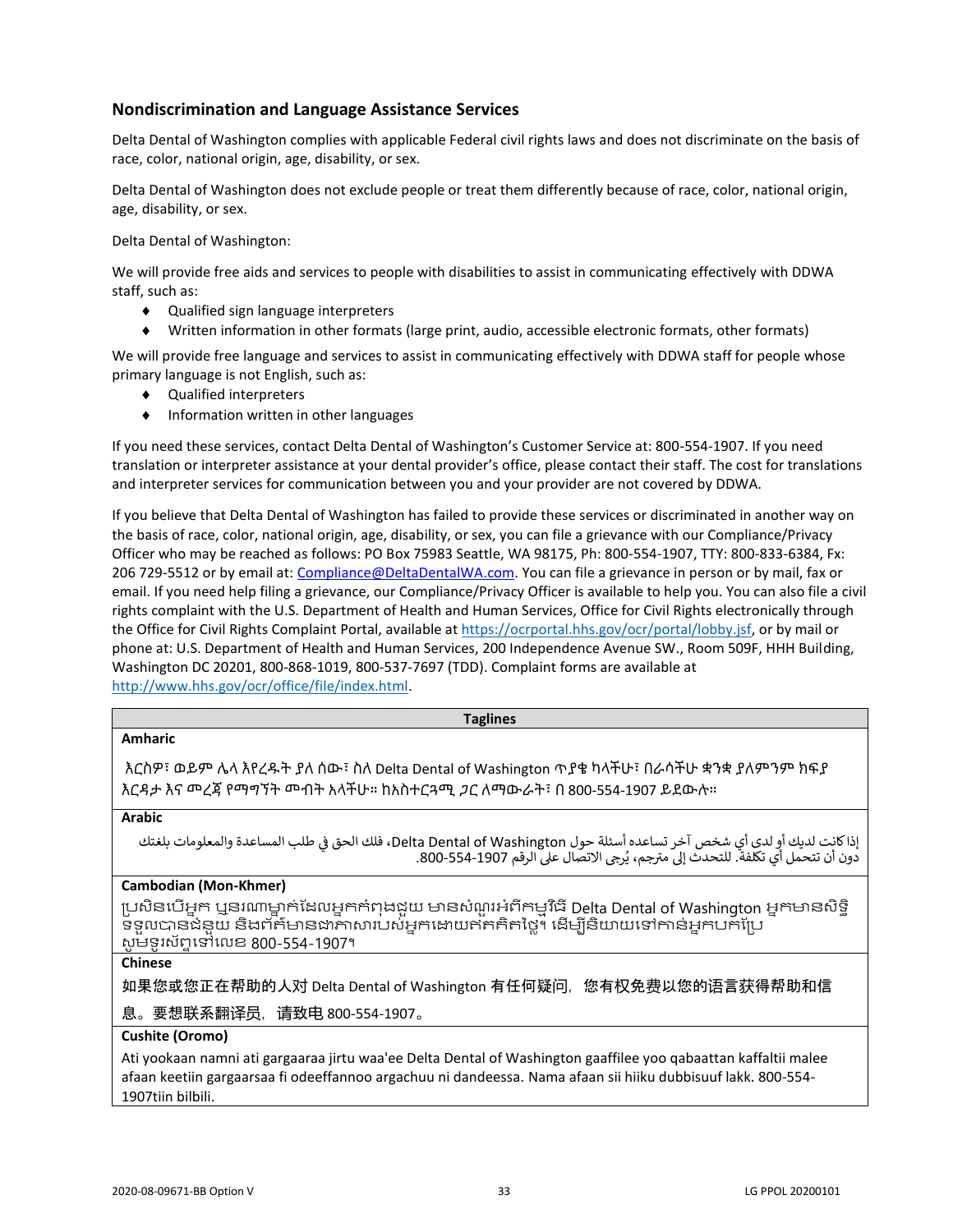#### **Taglines**

#### **French**

Si vous, ou quelqu'un à qui vous apportez votre aide, avez des questions à propos de Delta Dental of Washington, vous avez le droit d'obtenir gratuitement de l'aide et des informations dans votre langue. Pour parler à un interprète, appelez le 800-554-1907.

## **German**

Falls Sie oder jemand, dem Sie helfen, Fragen zu Delta Dental of Washington haben, sind Sie berechtigt, kostenlos Hilfe und Informationen in Ihrer Sprache zu erhalten. Um mit einem Dolmetscher zu sprechen, rufen Sie bitte die Nummer 800-554-1907 an.

#### **Japanese**

ご本人様、またはお客様の身寄りの方でも Delta Dental of Washington についてご質問がございましたら、 ご希望の言語でサポートを受けたり、情報を入手したりすることができます。料金はかかりません。通訳 とお話される場合 800-554-1907 までお電話ください。

#### **Korean**

귀하 또는 귀하가 돕고 있는 누군가에게 Delta Dental of Washington 에 대한 질문이 있을 경우, 귀하는 무료로 귀하의 언어로 도움을 제공받을 권리가 있습니다. 통역사와 통화를 원하시면 800-554-1907 로 전화하십시오.

## **Laotian**

ຖ້າທ່ານ ຫຼື ບຸກຄົນໃດໜຶ່ງທີ່ທ່ານກໍາລັງໃຫ້ການຊ່ວຍເຫຼືອມີຄໍາຖາມກ່ຽວກັບ Delta Dental of Washington, ທ່ານມີສິດໄດ້ຮັບຄວາມຊ່ວຍເຫຼືອ ແລະ ຂໍ້ມູນເປັນພາສາຂອງທ່ານໂດຍບໍ່ເສຍຄ່າ. ເພື່ອລິມກັບຜູ້ແປພາສາ, ໂທ 800-554-1907.

#### **Persian (Farsi)**

دارد، این حق را دارید که اطلاعات مورد نیازتان را به Delta Dental of Washingtonاگر شما، یا شخصی که به وی کمک می کنید، سؤالی دربارهی جم شفایه، با شماره زبان خود و بدون هیچ هزینهای در یافتکنید. تماس بگرتید. 800-554-1907 جهت صحبت با یک مت <sup>ر</sup>

## **Punjabi**

ਜੇ ਤੁਹਾਡੇ ਜਾਂ ਜਿਸ ਦੀ ਤੁਸੀਂ ਸਹਾਇਤਾ ਕਰ ਰਹੇ ਹੋ ਉਸ ਦੇ, Delta Dental of Washington ਬਾਰੇ ਕੋਈ ਪ੍ਰਸ਼ਨ ਹਨ, ਤਾਂ ਤੁਹਾਨੂੰ ਬਿਨਾਂ ਕਿਸੇ ਕੀਮਤ ਦੇ ਆਪਣੀ ਭਾਸ਼ਾ ਵਿਚ ਸਹਾਇਤਾ ਅਤੇ ਜਾਣਕਾਰੀ ਪ੍ਰਾਪਤ ਕਰਨ ਦਾ ਅਧਿਕਾਰ ਹੈ। ਦੁਭਾਸ਼ੀਏ ਨਾਲ ਗੱਲ ਕਰਨ ਲਈ, 800-554-1907 'ਤੇ ਕਾਲ ਕਰੋ।

#### **Romanian**

Dacă dumneavoastră sau o persoană pe care o asistați aveți întrebări despre Delta Dental of Washington, aveți dreptul de a obține gratuit ajutor și informații în limba dumneavoastră. Pentru a vorbi cu un interpret, sunați la 800- 554-1907.

#### **Russian**

Если у Вас или у лица, которому Вы помогаете, имеются вопросы относительно Delta Dental of Washington, то Вы имеете право на получение бесплатной помощи и информации на Вашем языке. Чтобы поговорить с переводчиком, позвоните по номеру 800-554-1907.

#### **Serbo-Croatian**

Ako vi, ili osoba kojoj pomažete, imate pitanja o kompaniji Delta Dental of Washington, imate pravo da potražite besplatnu pomoć i informacije na svom jeziku. Pozovite 800-554-1907 da razgovarate s prevodiocem.

#### **Spanish**

Si usted, o alguien a quien usted está ayudando, tiene preguntas acerca de Delta Dental of Washington, tiene derecho a obtener ayuda e información en su idioma sin costo alguno. Para hablar con un intérprete, llame al 800- 554-1907.

#### **Sudan (Fulfulde)**

To onon, mala mo je on mballata, don mari emmmolji do Delta Dental of Washington, on mari jarfuye keɓɓugo wallende be matinolji be wolde moɗon mere. Ngam wolwugo be lornowo, ewne 800-554-1907.

## **Tagalog**

Kung ikaw, o isang taong tinutulungan mo, ay may mga katanungan tungkol sa Delta Dental of Washington, mayroon kang karapatan humingi ng tulong at impormasyon sa iyong wika nang walang bayad. Upang makipag-usap sa isang tagasalin-wika, tumawag sa 800-554-1907.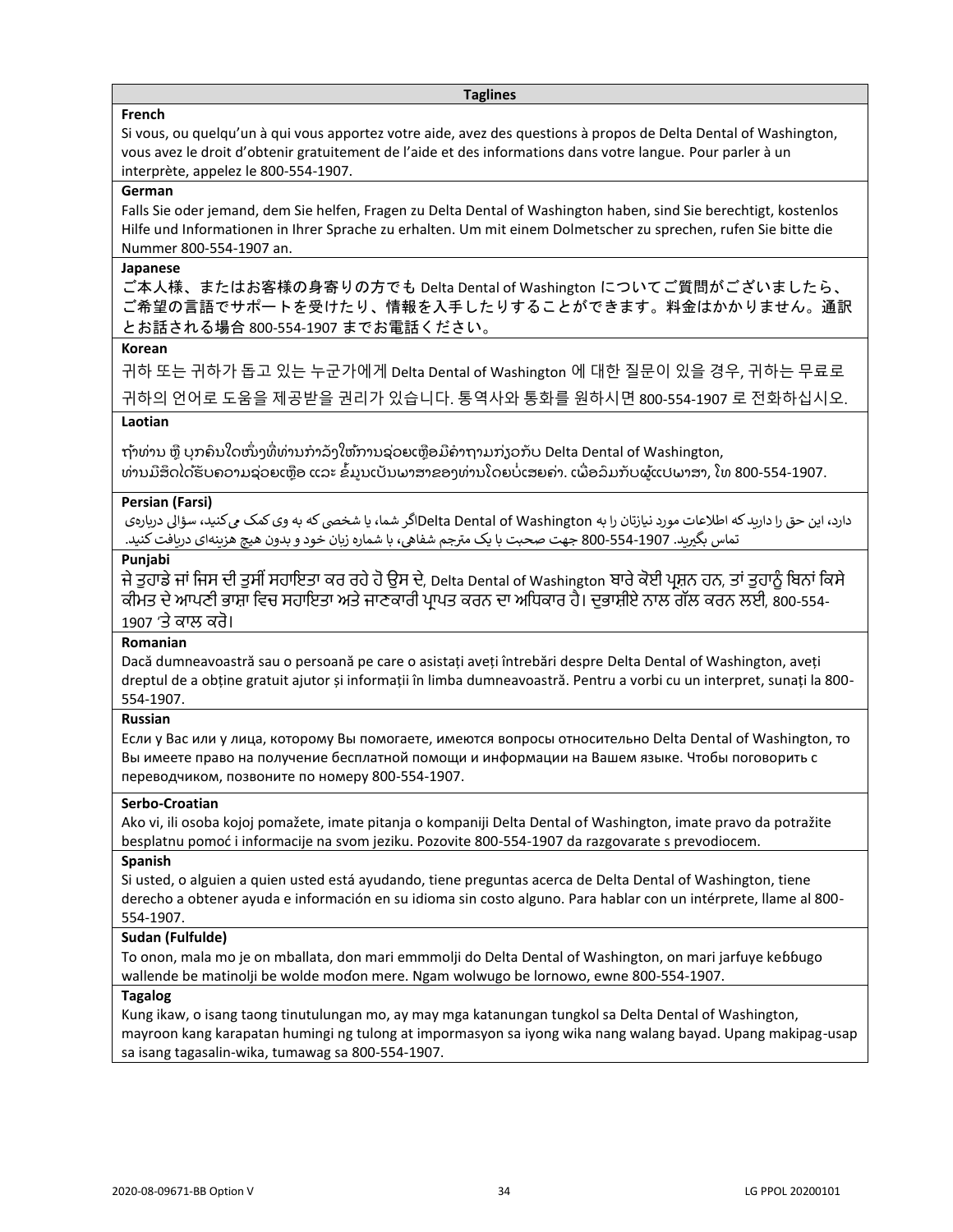## **Taglines**

## **Ukrainian**

Якщо у Вас або у когось, кому Ви допомагаєте, є запитання щодо Delta Dental of Washington, Ви маєте право безкоштовно отримати допомогу та інформацію Вашою мовою. Щоб поговорити з перекладачем, телефонуйте за номером 800-554-1907.

## **Vietnamese**

Nếu quý vị, hoặc ai đó mà quý vị đang giúp đỡ, có thắc mắc về Delta Dental of Washington, quý vị có quyền được nhận trợ giúp và thông tin bằng ngôn ngữ của mình miễn phí. Để nói chuyện với thông dịch viên, hãy gọi 800-554- 1907.